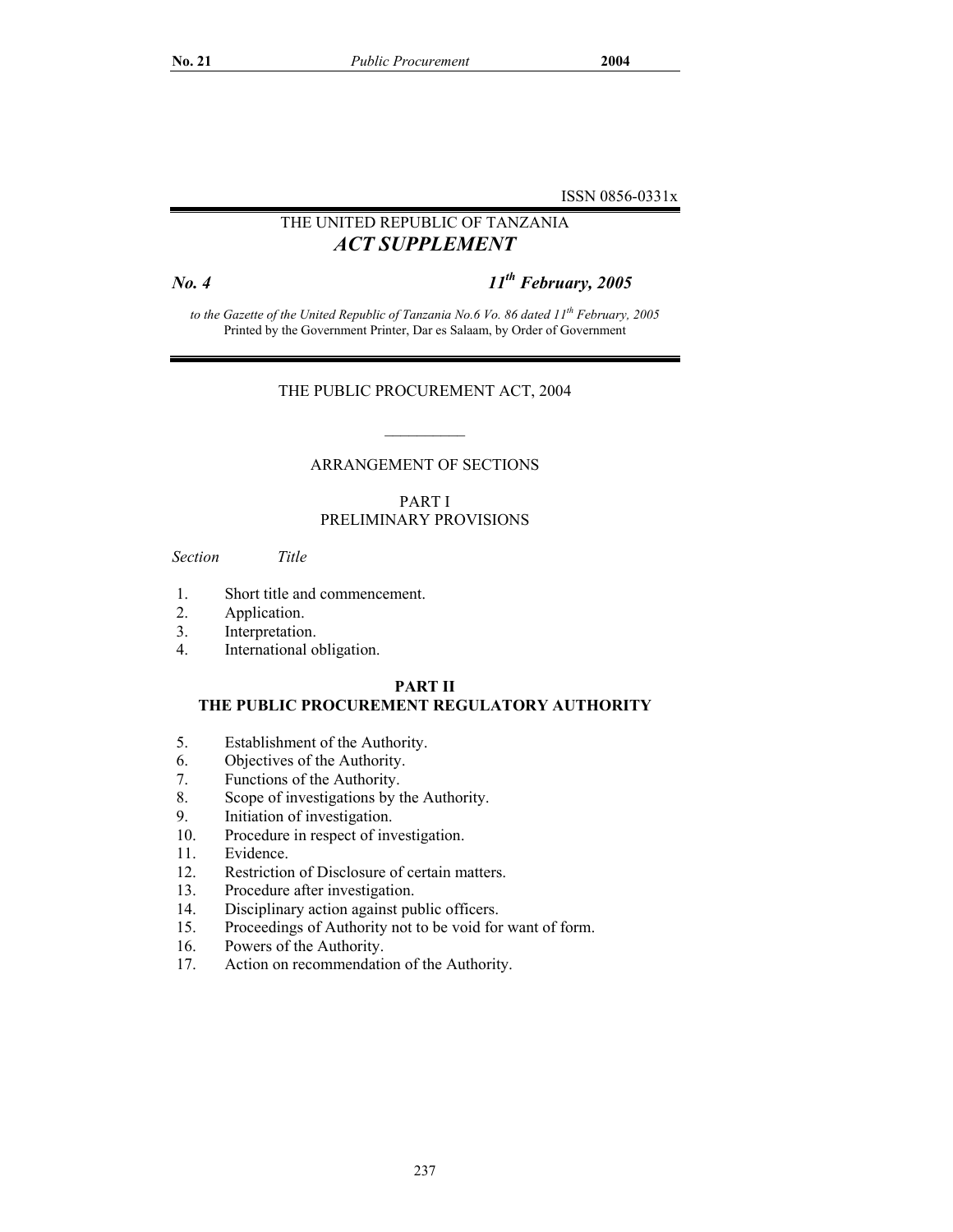- 18. Establishment and Composition of the Board of Directors.
- 19. Committees of the Board of Directors.
- 20. Appointment of Chief Executive.
- 21. Directors, consultants and other staff of the Authority.
- 22. Funds of the Authority.
- 23. Books of account.
- 24. Audit of Accounts.
- 25. Annual Management Plan and budget.
- 26. Annual Report.<br>27. Internal Audits
- Internal Audits and Periodic Audit Reports.

## **PART III TENDER BOARDS**

- 28. Tender Boards.
- 29. Notification to the Authority of composition of Tender Board.
- 30. Functions of Tender Boards.
- 31. Award of contracts.<br>32. Powers of tender bo
- Powers of tender board.
- 33. Accounting Officer or Chief Executive.
- 34. Establishment and composition of Procurement Management Unit.
- 35. Functions of a Procurement Management Unit.
- 36. User Department.
- 37. Evaluation Committee.
- 38. Independence of functions and powers.<br>39. Delegation of powers by the Accounting
- Delegation of powers by the Accounting Officer or Chief Executive.
- 40. Third party procurement.
- 41. Disagreements between Tender Boards, Procurement Management Unit and User Departments.
- 42. Confidentiality of documents.
- 43. Tender boards and procuring entities to strive to achieve standards of equity.

#### **PART IV PUBLIC PROCUREMENT PRINCIPLES**

- 44. Duties of procuring entities.
- 45. Procurement Planning.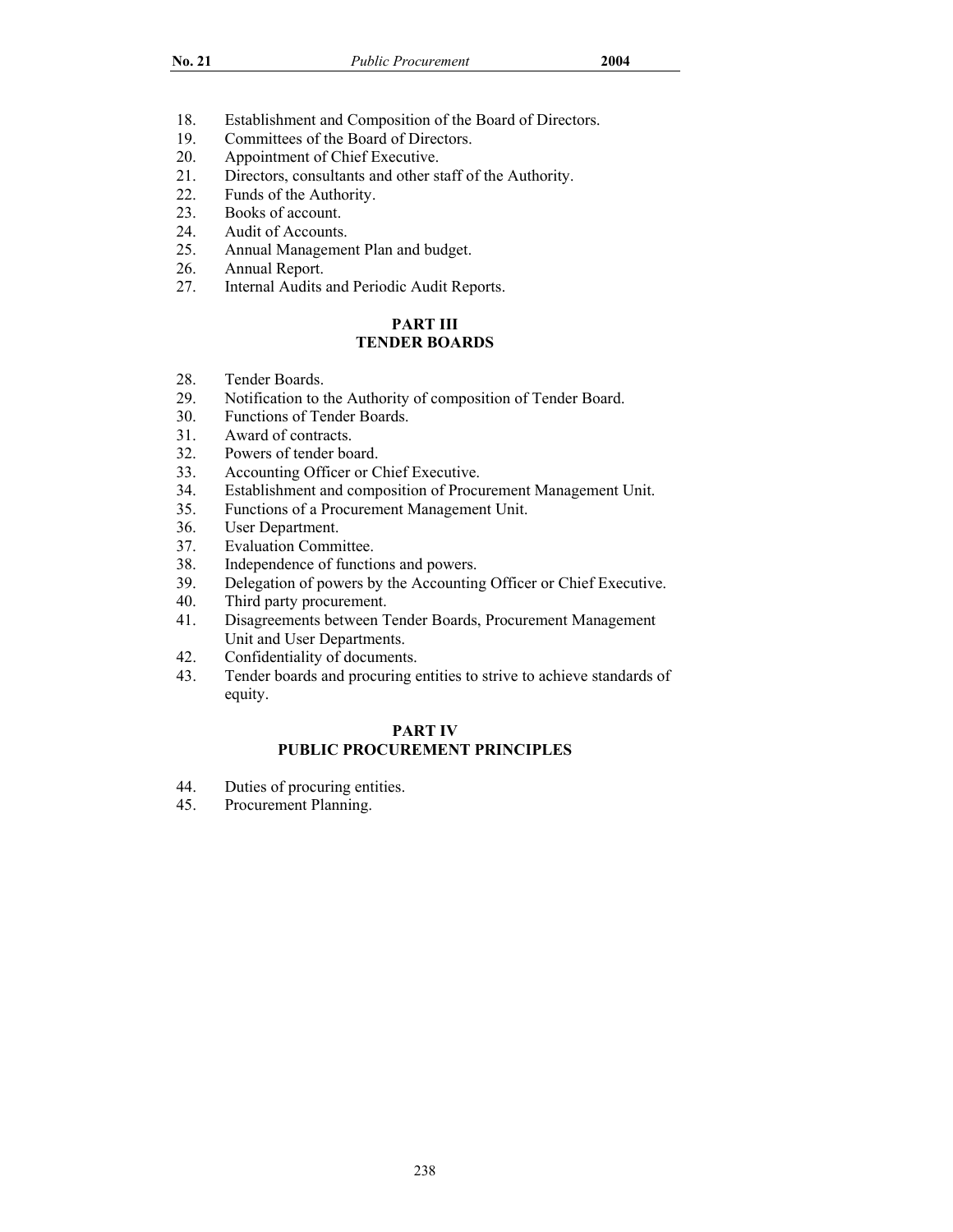| ٦<br>۰.<br>× |  |
|--------------|--|
|              |  |

- 46. Qualifications of suppliers, contractors and consultants.
- 47. Pre-qualification proceedings.
- 48. Post-qualification.
- 49. National preferences.
- 50. Exclusive preference to local persons or firms.
- 51. Procurement from government Stores Department.
- 52. Language.
- 53. Tender securities.
- 54. Rejection of all tenders or all proposals.
- 55. Acceptance of tender and entry into force of a procurement contract.
- 56. Records, information and notices.
- 57. Blacklisting of suppliers, contractors and consultants.

#### **PART V METHODS OF PROCUREMENT**

- 58. Application of the basic principles of procurement and disposal.
- 59. Selection of methods of procurement.<br>60. Competitive tendering for goods or word
- Competitive tendering for goods or works.
- 61. Invitation to tender and advertising.
- 62. Issue of tender documents.
- 63. Content of tender document.
- 64. Validity of tenders and tender security.
- 65. Evaluation criteria.
- 66. Receipt of tenders and tender opening.
- 67. Evaluation and comparison of tenders.
- 68. Approval of award of contract.
- 69. Alteration and amendments.
- 70. Selection of consultants.
- 71. Negotiation and Award of Contract for Consultancy Services.

## **PART VI**

#### **PROHIBITIONS**

- 72. Fraud and corruption.
- 73. Conducts influencing Public Officers.
- 74. Disclosure of payment made by way of commission etc.
- 75. Conduct of directors, servants or agents.
- 76. Institution of criminal proceedings.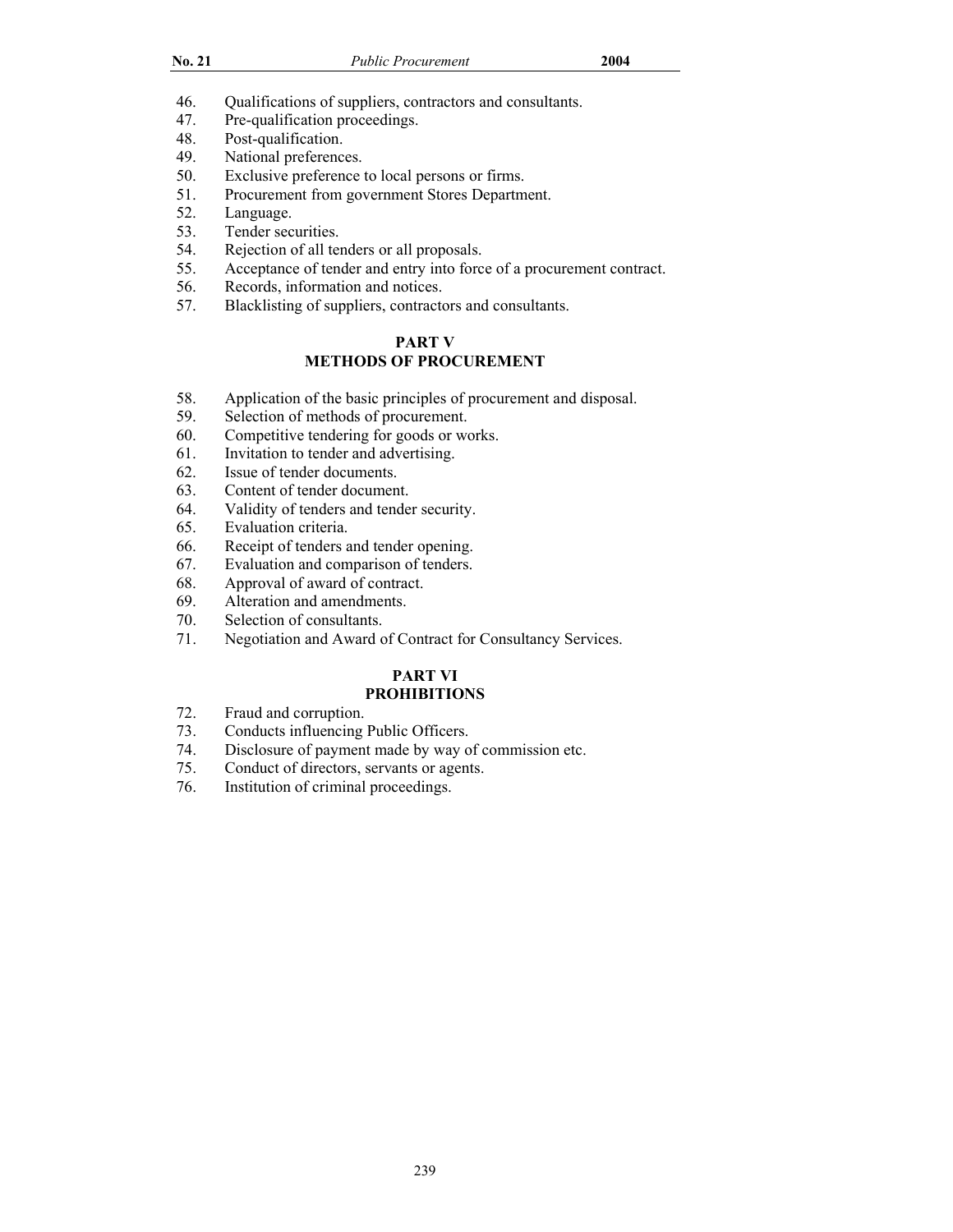## **PART VII DISPUTES SETTLEMENT**

- 77. Establishment of the Appeals Authority.<br>78. Functions of the Public Procurement App
- Functions of the Public Procurement Appeals Authority.
- 79. Right to review.
- 80. Settlement of Complains or disputes by procuring entities and approving authorities.
- 81. Administrative Review.
- 82. Review by the Public Procurement Appeals Authority.<br>83. Certain rules applicable to review proceedings.
- Certain rules applicable to review proceedings.
- 84. Suspension of procurement proceedings.<br>85. Judicial review.
- Judicial review.

## **PART VIII MISCELLANEOUS PROVISIONS**

- 86. Codes of Conduct.<br>87. Offences.
- 87. Offences.<br>88. Regulation
- Regulations.
- 89. Guidelines.
- 90. Repeal and savings.<br>91. Transitional provision
- Transitional provisions.

## **SCHEDULES**  $\mathcal{L}=\mathcal{L}$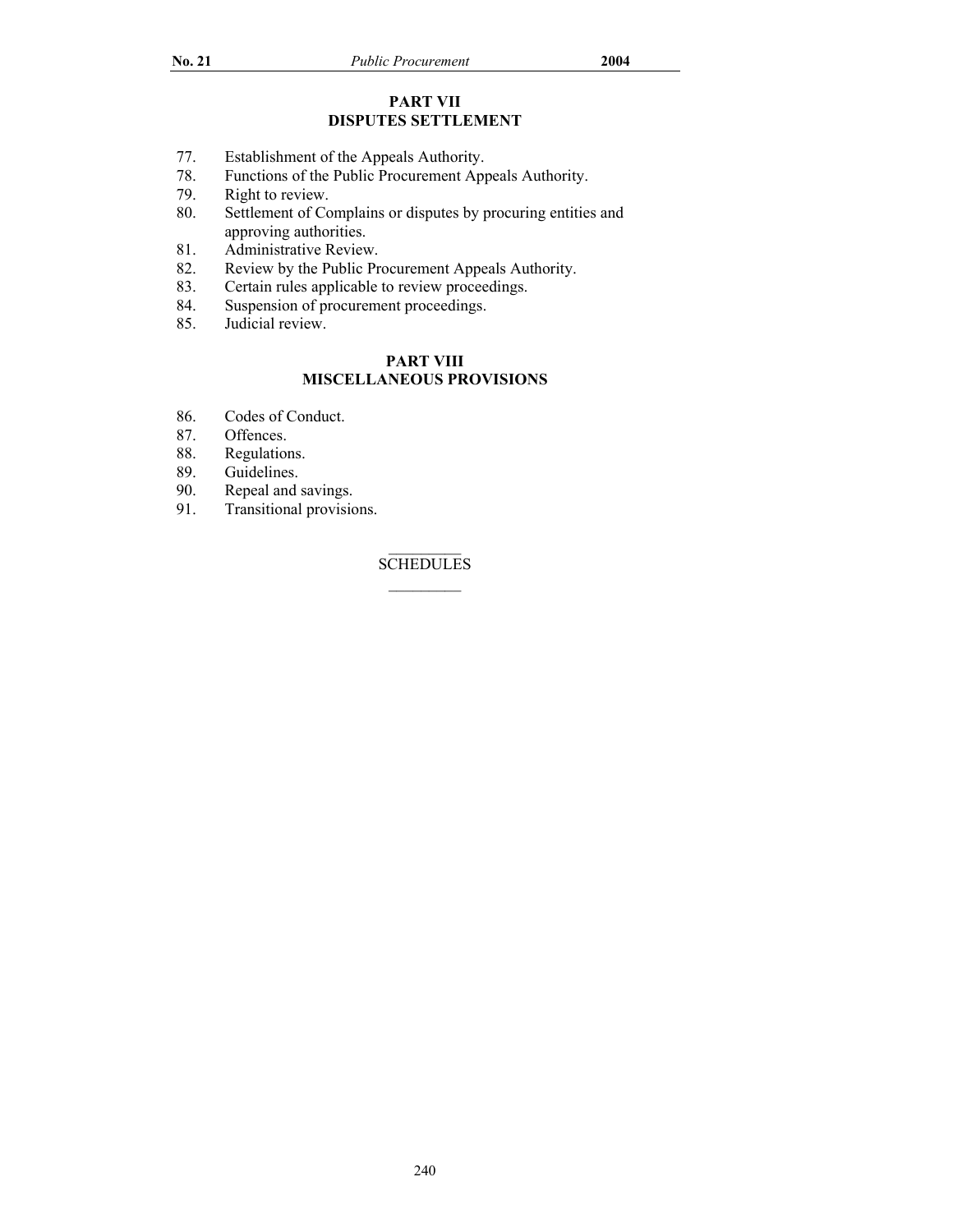## THE UNITED REPUBLIC OF TANZANIA



NO. 21 OF 2004

## I ASSENT

 BENJAMIN W. MKAPA *President*   $8<sup>th</sup>$  February, 2005

**An Act to repeal the Public Procurement Act, 2001 with a view to make better provisions for the regulation of Public Procurement in the Government of the United Republic and to provide for other related matters** 

[……………………………]

ENACTED by Parliament of the United Republic of Tanzania.

#### **PART I PRELIMINARY PROVISIONS**

| Short title<br>and<br>commence-<br>ment | Gazette.       | 1. This Act may be cited as the Public Procurement Act,<br>2004 and shall come into operation on the date of publication in the                              |
|-----------------------------------------|----------------|--------------------------------------------------------------------------------------------------------------------------------------------------------------|
| Application                             | $2-(1)$<br>(a) | This Act shall apply:<br>to all procurement and disposal by tender undertaken<br>by a procuring entity except where it is provided<br>otherwise in this Act; |

(b) to entities, not of Government, for procurement financed from specific public finances.

 (2) The Defence and National Security Organs shall comply with this Act subject to paragraphs (a) and (b) of this subsection:

> (a) the Defence and National Security Organs shall manage their procurement and disposal on the basis of a dual list, covering items subject to open and restricted procurement or disposal methods respectively; and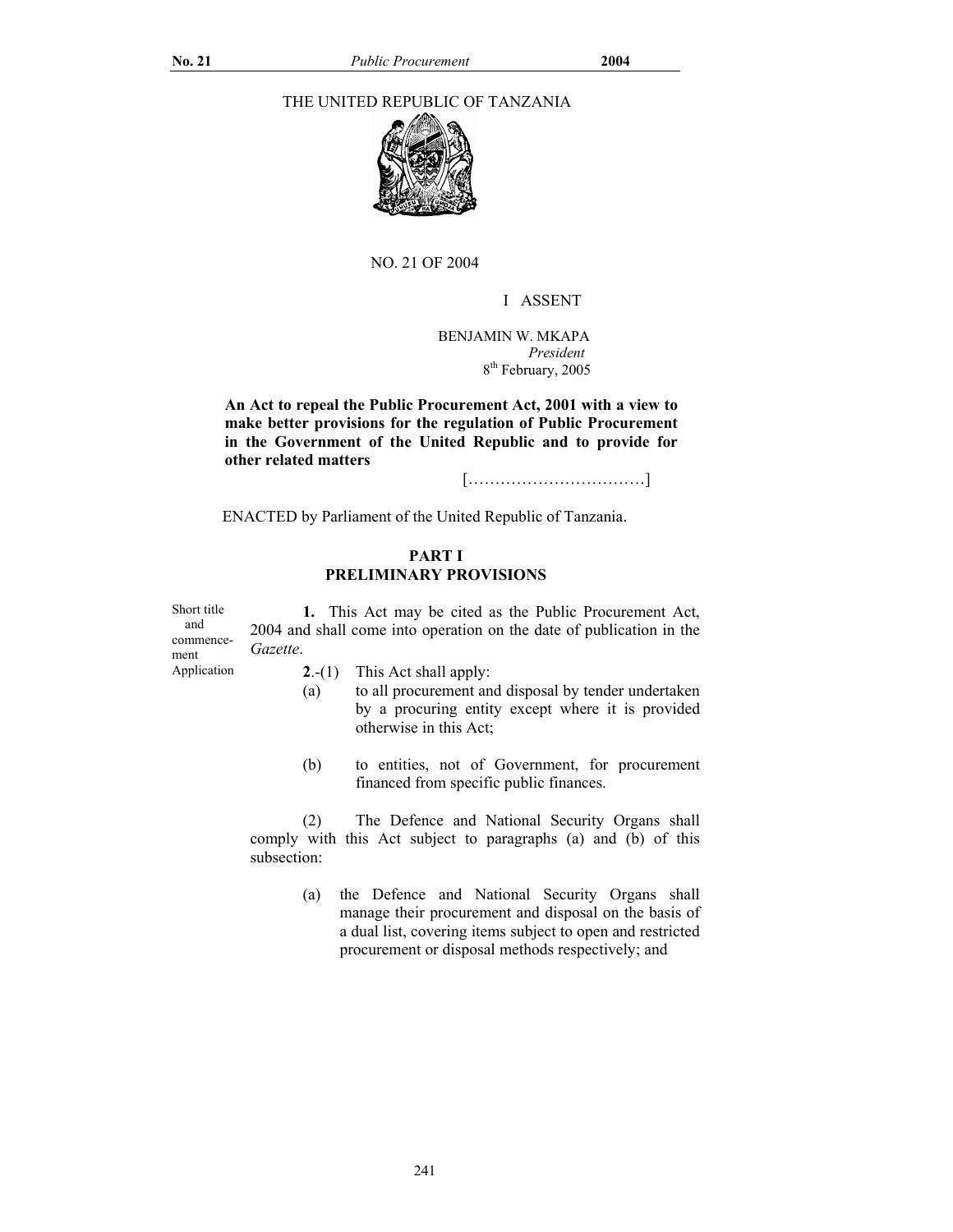(b) the Defence and National Security Organs shall agree annually with the Public Procurement Regulatory Authority on the category of items to be included in the restricted list and on which restricted procurement methods set out in this Act or regulations made under this Act shall apply to each category of item on the restricted list.

Interpretation

- **3.**-(1) In this Act unless the context requires otherwise -
- "Accounting Officer" means a Government officer appointed in accordance with the provisions of Public Finance Act, 2004 to hold a vote and account for all monies expended from that vote;
- "Approving Authority" means an Accounting Officer or Chief Executive, a Ministry tender board, a regional tender board, a district tender Board, a local Government tender board, or a parastatal tender board;
- "Board" means Board of Directors of the Public Procurement Regulatory Authority;
- "competitive selection" means the method of procurement whereby limited number of consultants or providers of services are invited by the procuring entity to compete with each other in submitting either unpriced or priced tenders, where the tenders are evaluated either on the basis, of quality alone or on the basis of a combination of quality and cost;
- "competitive tendering" or "tendering" means the method of procurement whereby suppliers, contractors or consultants are invited by the procuring entity to compete with each other in submitting priced tenders for goods, works or services;
- "consultant" means a firm, company, corporation, organisation, partnership or individual person engaged in or able to be engaged in the business of providing services in architecture, economics, engineering, surveying or any field of professional services, and who is, according to the context, a potential party or the party to a contract with the procuring entity;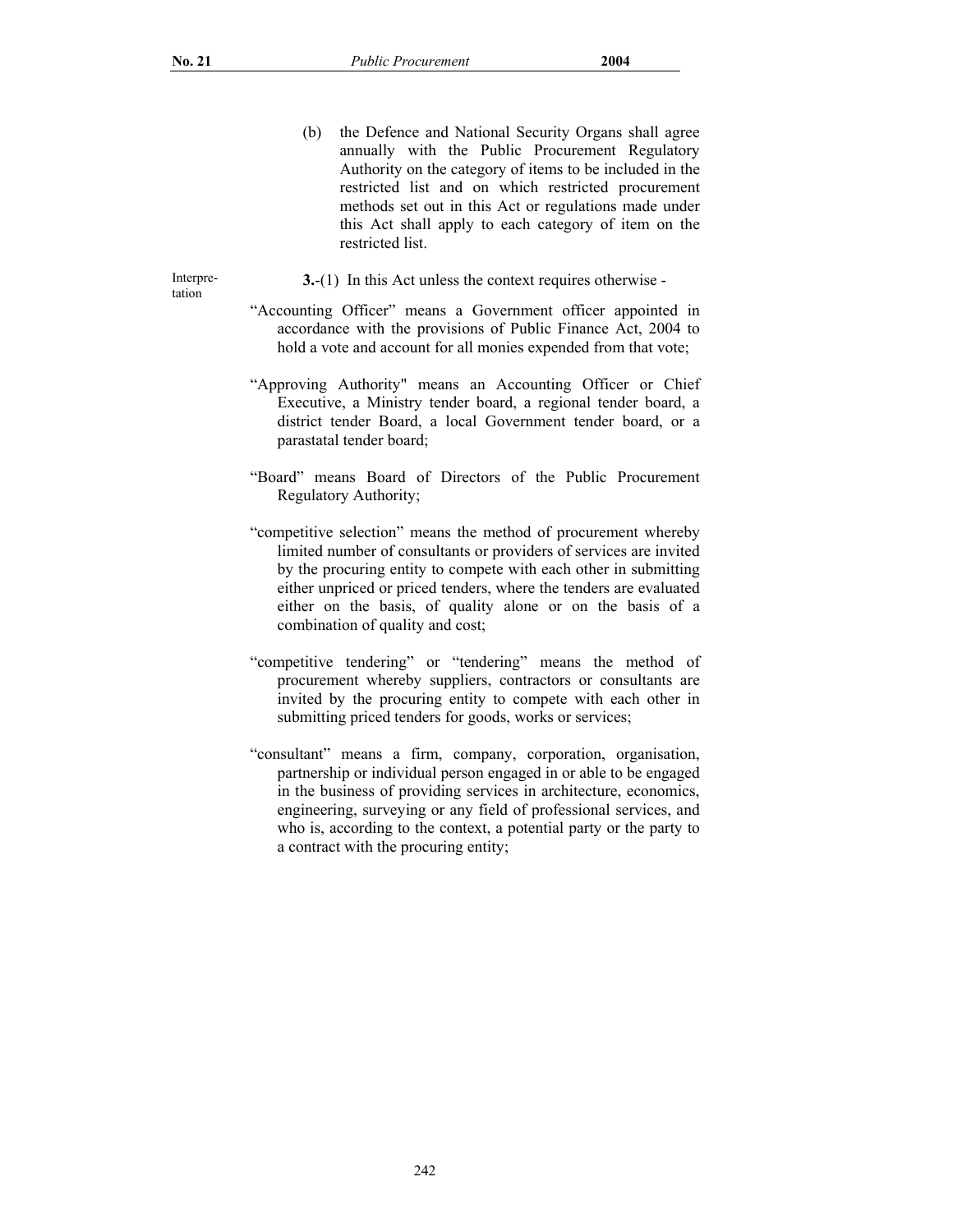- "contractor" means a firm, company, corporation, organisation, partnership or individual person engaged in civil, electrical or mechanical engineering or in construction or building work of any kind including repairs and renovation, and who is, according to the context, a potential party or the part to a procurement contract with the procuring entity;
- "corrupt practice" means the offering, giving, receiving, or soliciting of any thing of value to influence the action of public officer in the procurement process or contract execution;
- "Defence and National Security Organs" means the Tanzania Peoples Defence Forces, the Tanzania National Service, Tanzania Police Force, Tanzania Prisons Service, Tanzania Intelligence Security Services, the National Security Council and the Prevention of Corruption Bureau;
- "Department" in relation to a Ministry of Government or other public authority or public body, includes any division or unit by whatever name known of that ministry, authority or other body;
- "disposal" means the divestiture of public assets including intellectual and proprietary rights and goodwill, and any other rights of a procuring and disposing entity by any means, including sale, hire - purchase, licences, tenancies, rental, lease, franchise, auction or any combination however classified other than those regulated by the Public Corporation Act 1992;
- "disposal process" means the successive stages in the disposal cycle, including planning choice of procedure, measures to solicit offers from tenderers, examination and evaluation of those offers and award of contract;
- "fraudulent practice" means a misrepresentation of facts in order to influence a procurement process or the execution of a contract to the detriment of the Government and includes collusive practices among tenderers (prior to or after submission) designed to establish tender prices at artificial non-competitive levels and to deprive the Government of the benefits of free and open competition;
- "goods" means raw materials, products, equipment and other physical objects of every kind and description, whether in solid, liquid or gaseous form, electricity, intangible asset and intellectual property, as well as services incidental to the supply of the goods provided that the value of the services does not exceed the value of the goods themselves;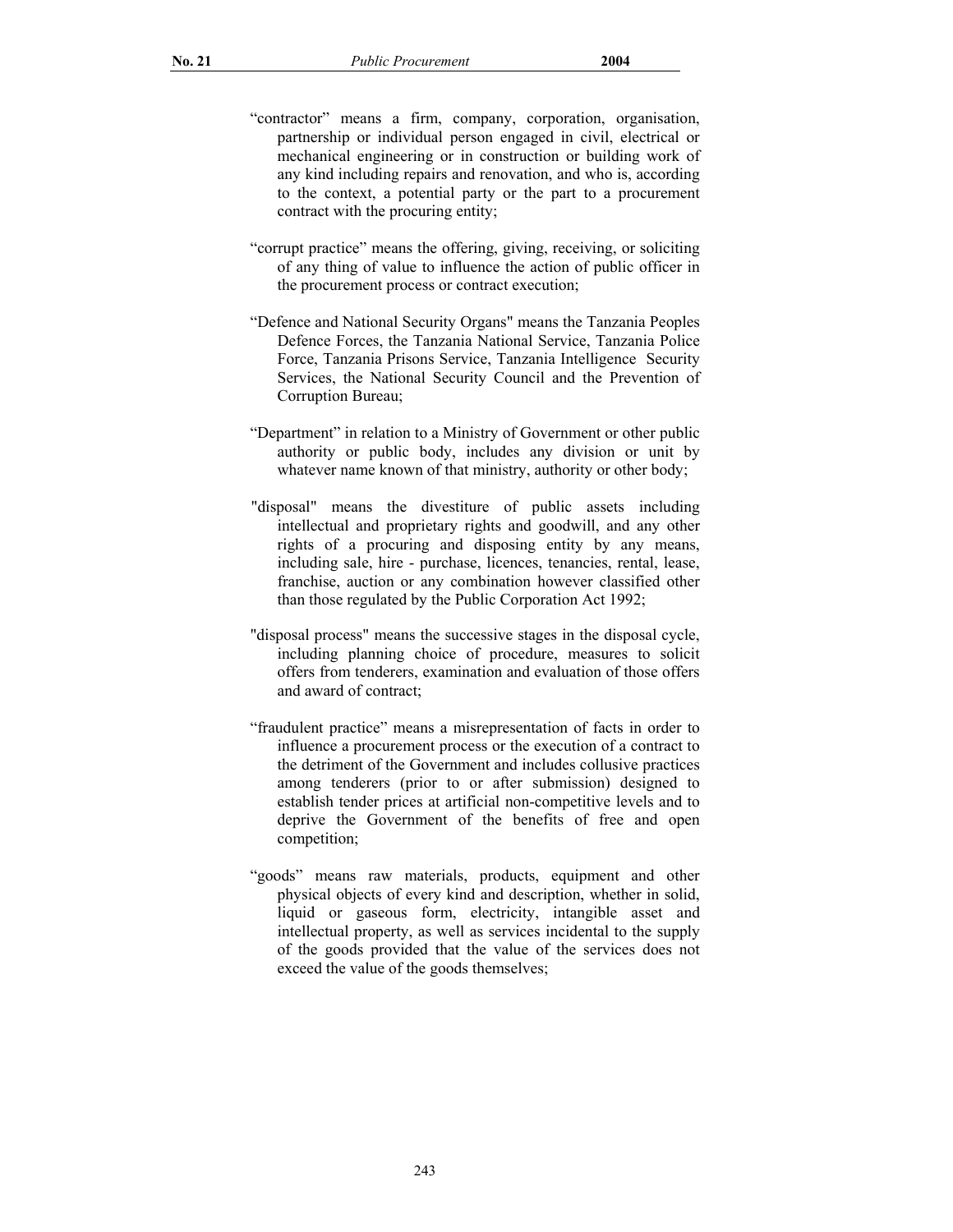- "Government" means the Government of the United Republic of Tanzania;
- "guidelines" means directives issued by the Public Procurement Regulatory Authority under Section 87 of this Act;
- "Independent Government Department" means a Department of the Government that is not under the direct control of the parent Ministry;
- "Local government" means local government authority established under the Local Government Authority Act No. 7 of 1982 or Local Government Authority established under the Local Government Authority Act No. 8 of 1982;
- "lowest evaluated cost" means the price offered by a supplier, contractor, or consultant that is found to be the lowest after consideration of all relevant factors and the calculation of any weighing for these factors, provided that such factors have been specified in the tender documents;
- "Minister" means the Minister for the time being responsible for matters relating to finance;
- "minor value" means an amount of money up to a maximum limit for the procurement of goods, works and services of a minor nature, to be determined each year by the Minister;

"parastatal organisation" means -

- Cap.212 (i) a body corporate established by or under any Act or Ordinance other than the Companies Ordinance; or
	- (ii) any corporation registered under the Companies Ordinance, in which not less than fifty percent of the share capital is owned by the Government or by another parastatal organisation, or in the case of a company which is limited by guarantee, where the government has undertaken to meet fifty percent or more of the liabilities of that company; or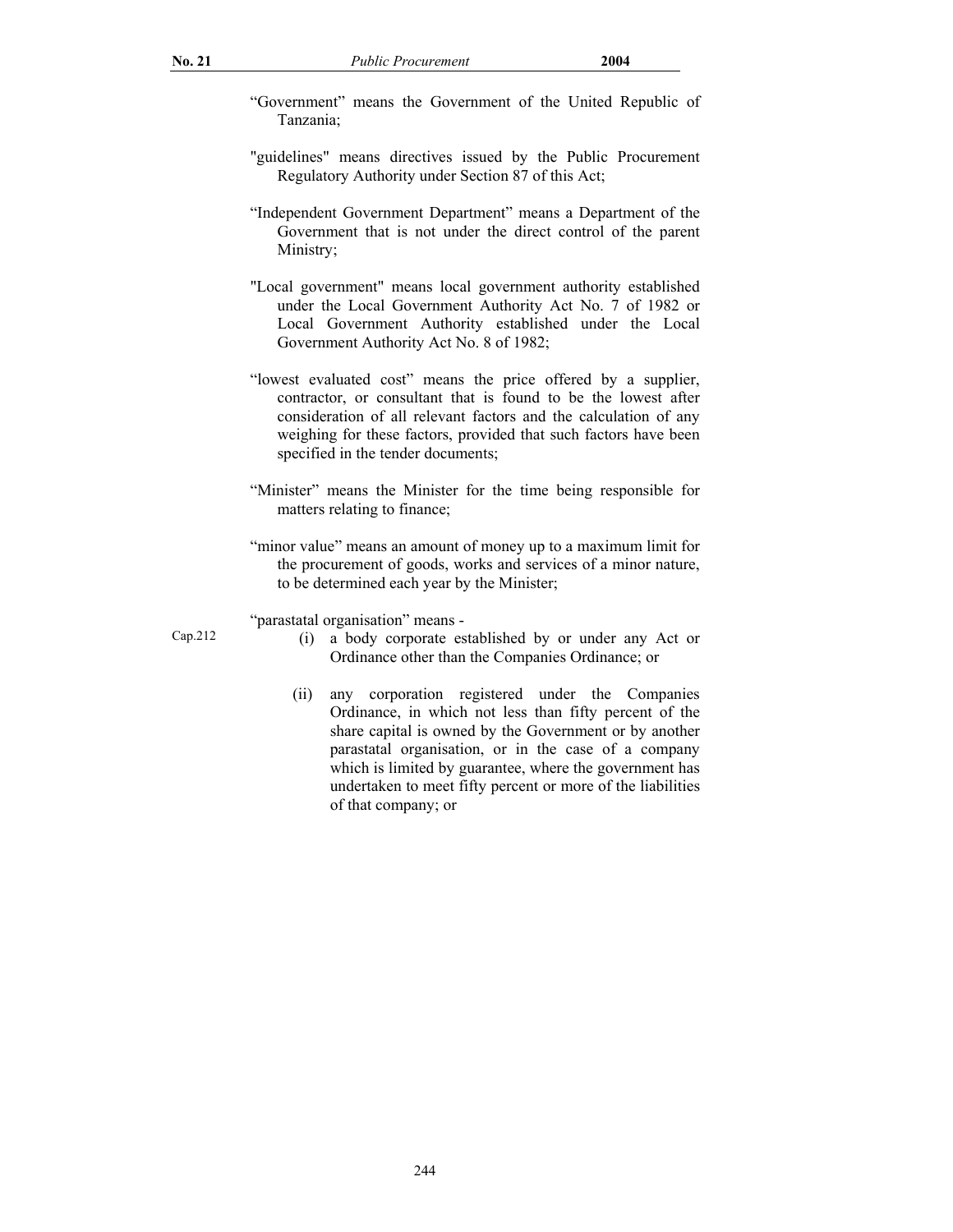Act No.30 of 1997

- (iii) any company, management, board, association or statutory body in which the Government has a majority or controlling interest and includes a government agency established under the Executive Agencies Act, 1997;
- "person" includes any association of persons whether incorporated or not;
- "pre-qualification" means a formal procedure whereby suppliers, contractors or consultants are invited to submit details of their resources, and capabilities which are screened prior to invitation to tender on the basis of meeting the minimum criteria on experience, resources, capacity and financial standing;
- "post-qualification" means a formal procedure applied after tenders have been evaluated prior to award of contract, to determine whether or not the lowest evaluated tenderer has the experience, capability and resources to carry out the contract effectively;
- "procuring entity" means a public body and any other body, or unit established and mandated by government to carry out public functions";
- "procurement" means buying, purchasing, renting, leasing or otherwise acquiring any goods, works or services by a procuring entity spending public funds on behalf of a ministry, department or regional administration of the Government or public body and includes all functions that pertain to the obtaining of any goods, works or services, including description of requirements, selection and invitation of tenderers, preparation and award of contracts;
- "procurement contract" means any licence, permit, or other concession or authority issued by a public body or entered into between a public body and a supplier, contractor or consultant, resulting from procurement proceedings for carrying out construction or other related works or for the supply of any goods or services;
- "procurement expert or specialist" means a person who is engaged in a profession, occupation or calling in which recourse to procurement is directly or indirectly involved and has such knowledge and experience of the practice of procurement and has been certified or registered by the procurement professional body;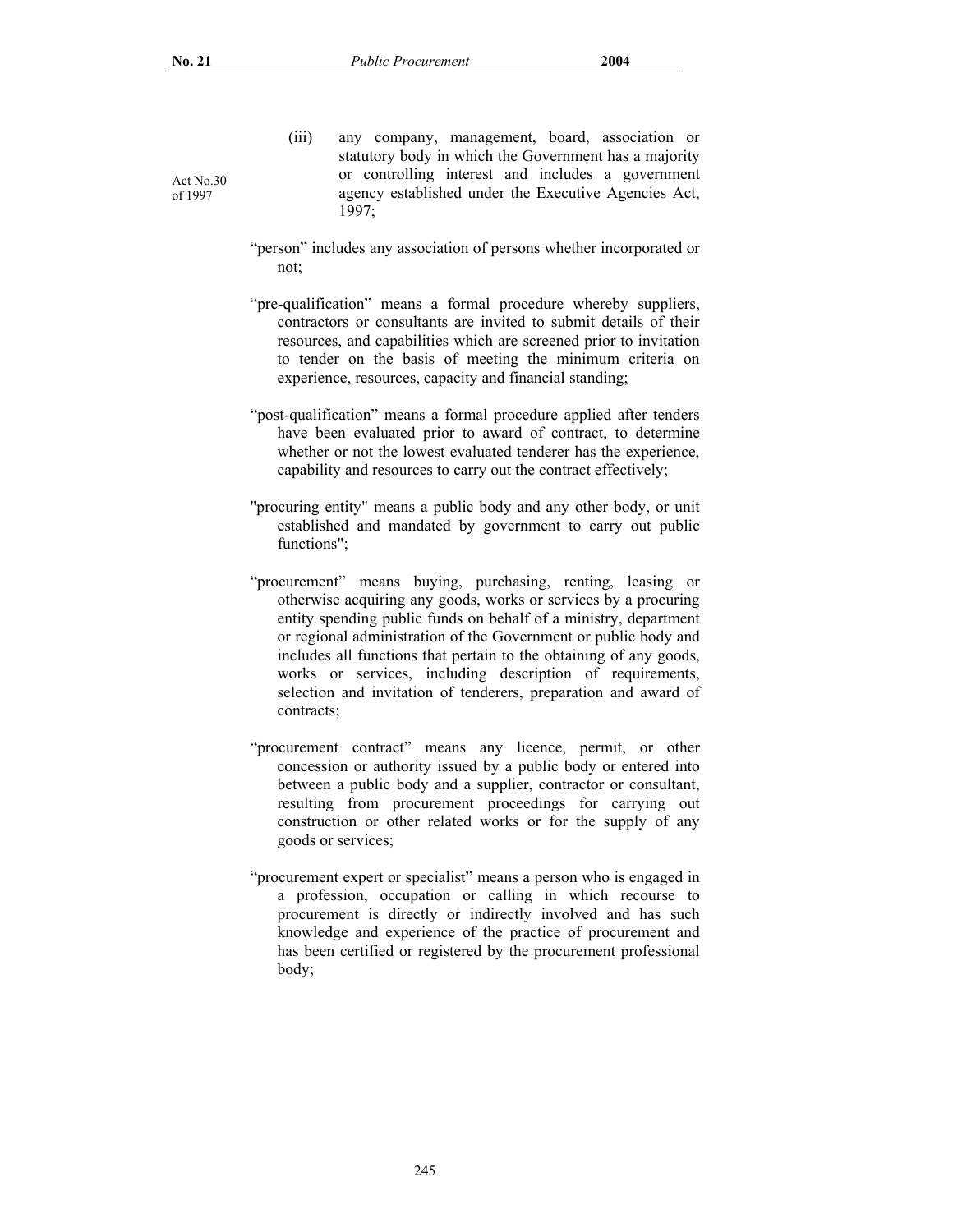- "Procurement Management Unit" means a division or department in each procuring entity responsible for the execution of the procurement functions;
- "procurement proceedings" means the proceedings to be followed by a procuring entity or any approving authority when engaging in procurement;
- "procurement process" means the successive stages in the procurement cycle, including planning, choice of procedures, measures to solicit offers from tenderers, examination and evaluation of those offers, award of contract and contract management;
- "Procurement Professional Body" means a body established to oversee procurement professional development in the United Republic of Tanzania including training standards, professional certification or registration and professional practices and code of conduct.

"public body or public authority" means -

- (i) any ministry, department or agency of government;
- (ii) any body corporate or statutory body or authority established for the purposes of the Government;
- Cap 212, (iii) any company registered under the Companies Ordinance being a company in which the Government or an agency of Government, is in the position to influence the policy of the company;
	- (iv) any local government authority;
	- (v) any parastatal organization.
	- "public finances" means monetary resources appropriated to procuring entities through budgetary processes, including the Consolidated Fund, grants, loans and credits put at the disposal of the procuring entities by local or foreign donors and revenues generated by the procuring entities;

"public officer or officer" means:-

- (i) any person holding or acting in an office of emolument in the services of the Government;
- (ii) a person holding or acting in the office of Minister in the Government;
- (iii) an employee of any body corporate such as is referred to in the definition of public body or public authority;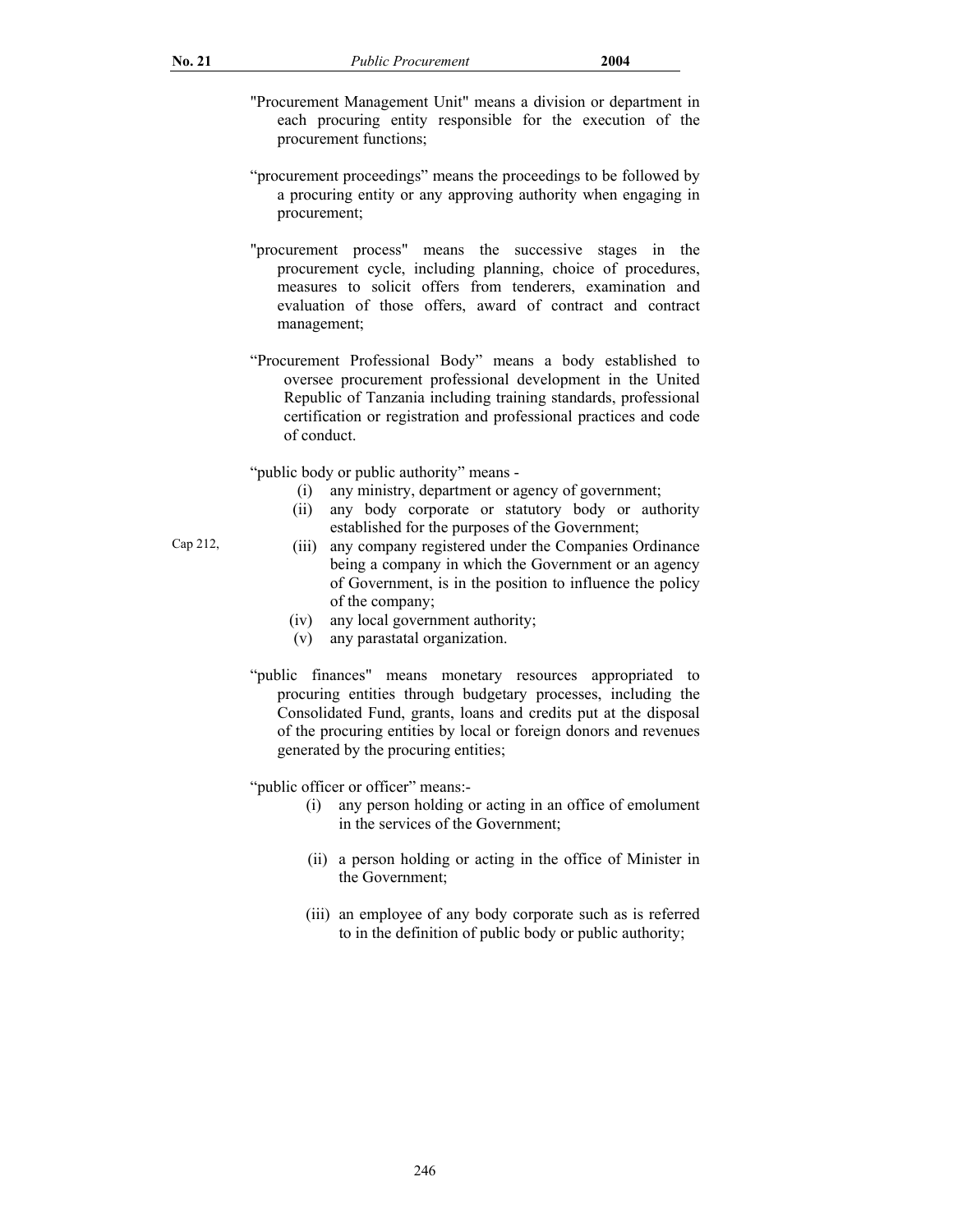- (iv) any person conducting negotiations, for or in relation to a public contract, or a prospective public contract on behalf of a public body or public authority; or
- (v) a person who is a consultant to a public body or public authority.
- "services" means any object of procurement other than goods or works, which involve the furnishing of labour, time or effort including the delivery of reports, drawings or designs, or the hire or use of vehicles, machinery or equipment for the purposes of providing transport, or for carrying out work of any kind, with or without the provision of drivers, operators or technicians;
- "solicitation documents" means tendering documents or any other documents inviting tenderers to participate in procuring or disposal by tender proceedings and includes documents inviting potential tenderers to pre-qualify, and standard tendering documents.
- "successful tender" means the tender selected by the procuring entity as;
	- (i) offering the lowers evaluated cost, in case the method of procurement used was competitive tendering; or
	- (ii) being the most responsive to the needs of the procuring entity if procurement used was competitive quotations, single source procurement, competitive selection or where goods or services of minor value were procured;
- "supplier" means company, corporation, organisation, partnership or individual person supplying goods or services, hiring equipment or providing transport services and who is, according to the contract, a potential party or the party to a procurement contract with the procuring entity;
- "tender" means an offer, proposal or quotation made by a supplier, contractor or consultant in response to a request by a procuring entity;
- "terms of reference" means the statement issued by the procuring entity giving the definition of the objectives, goals and scope of the services, including where applicable the means to be used;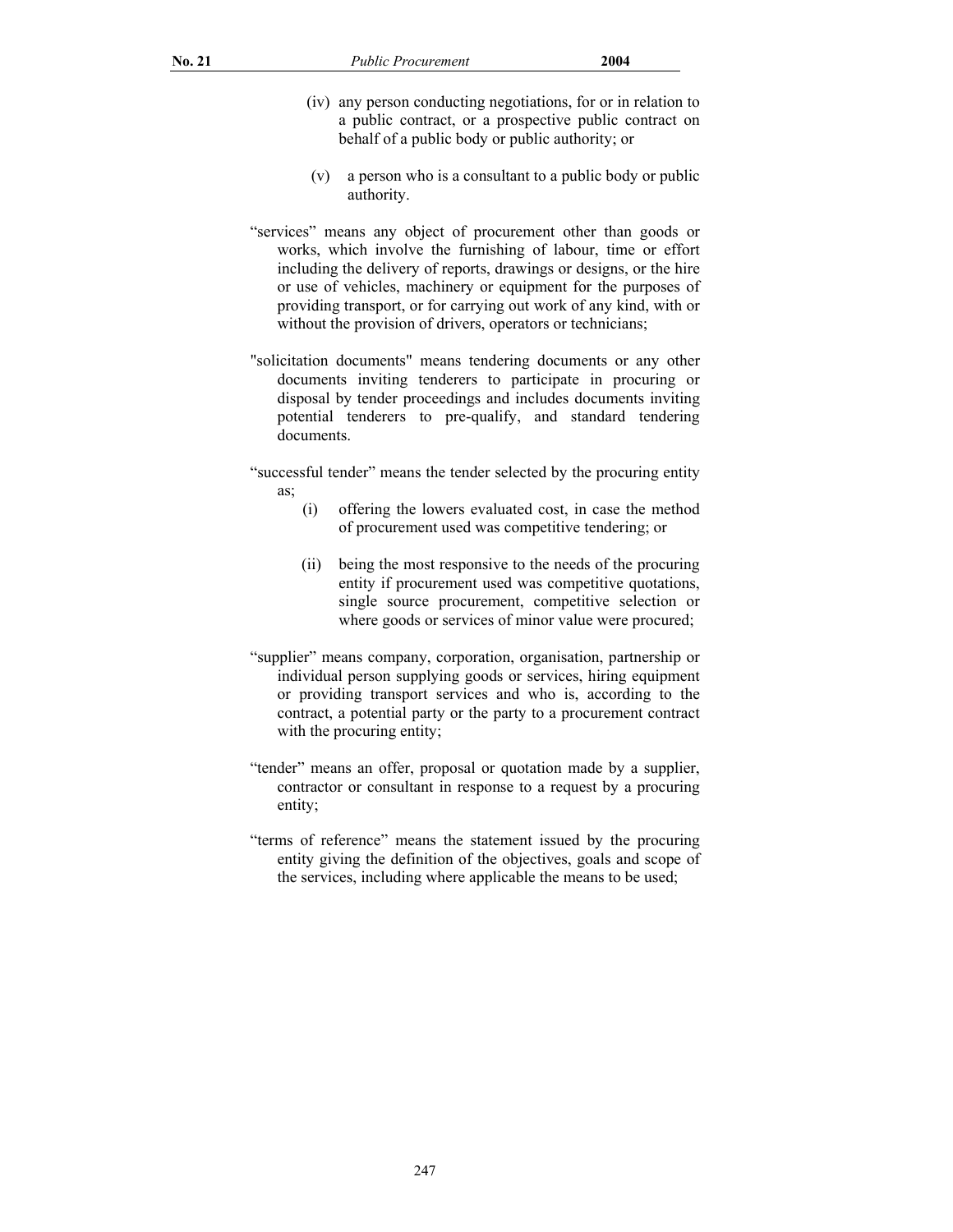"works" means -

- (i) all works associated with the construction, reconstruction, demolition, repair or renovation of a building, structure, road or airfield;
- (ii) any other civil works, such as site preparation, excavation erection, building, installation of equipment or materials, decoration and finishing;
- (iii) services which are tendered and contracted on the basis of performance of a measurable physical output such as drilling, mapping, satellite photography or seismic investigations:

 Provided that, contracts which include the provision of works and services shall be regarded as works contracts if the total value of the works is greater than the value of the services covered by the contract;

 (2) For purposes of this Act, a person is presumed to be an associate if :

- (a) in the case of a public officer, that person is the public officer's husband, wife or relative, or a husband or wife of the relative of the public officer;
- (b) that person is in partnership with the public officer; or
- (c) in the case of a body corporate, the public officer is a controller of the body corporate or the public officer and the persons who are his associates together are controllers of it.

 (3) In this section, "relative" means brother, sister, uncle, aunt, nephew, niece, lineal ancestor or lineal descendent and references to a husband or wife, and for the purposes of this subsection, a relationship shall be established as if any illegitimate child, step child or adopted child of a person had been a child born to the person in wedlock.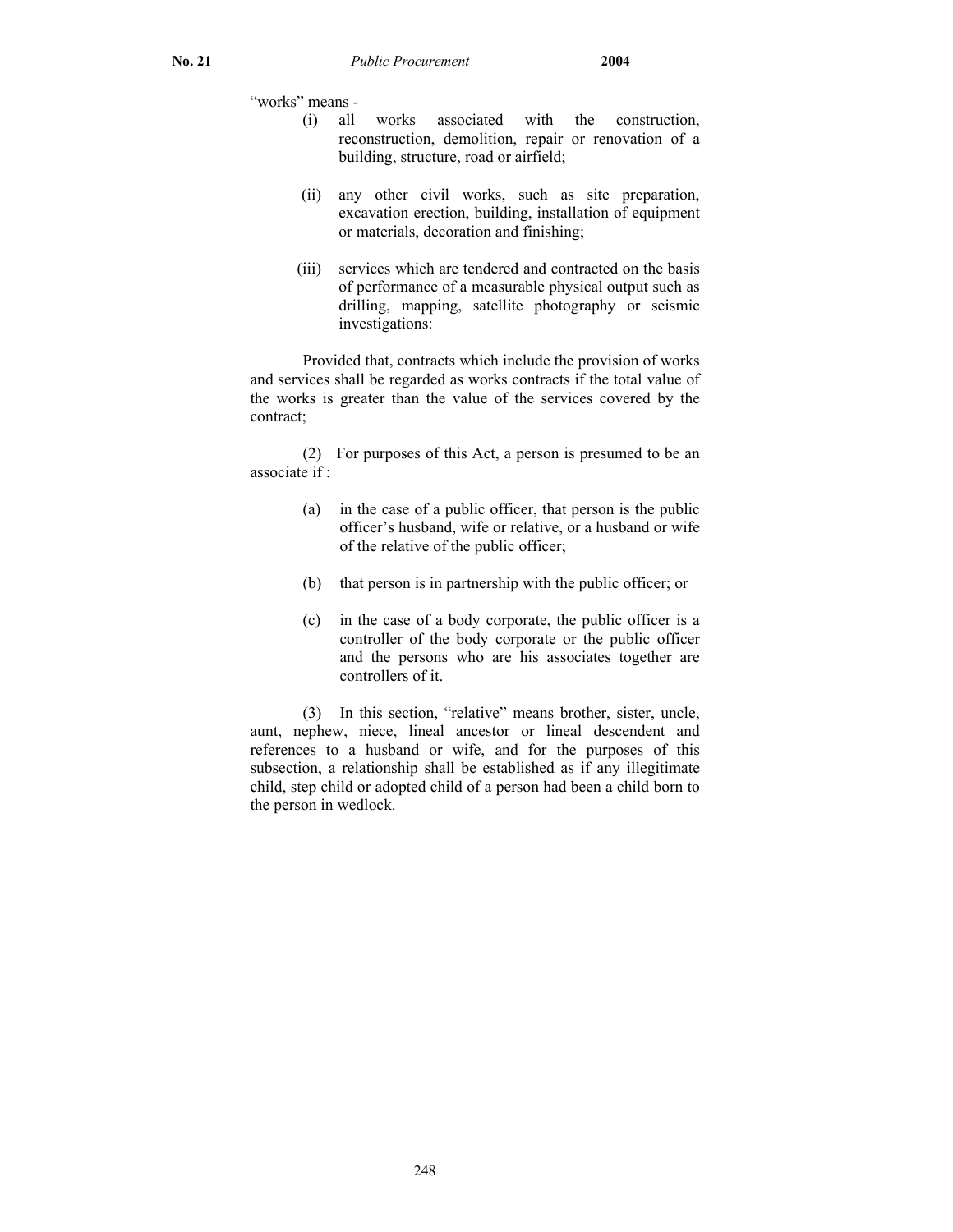International obligation

**4.**-(1) To the extent that this Act conflicts with an obligation of the United Republic under or arising out of -

- (a) any treaty or other form of agreement to which the United Republic is a party with one or more other states or political sub-divisions of such states; or
- (b) any grant agreement entered into by the United Republic with an inter-governmental or international financing institution in which the United Republic is the beneficiary,

the requirement of such treaty or agreement shall prevail, but in all other respects, the procurement shall be governed by this Act.

 (2) Where the United Republic enter into any treaty or other form of agreement which favours an external beneficiary, then -

- (a) procurement made through contributions made by the United Republic shall be undertaken in the United Republic through national suppliers, contractors or consultants,
- (b) all relevant insurances shall be placed with companies registered in the United Republic,
- (c) supplies shall be transported in carriers registered in the United Republic.

 (3) Where, for reasons of limitations of capacity, national suppliers, contractors or consultants are unable to satisfy wholly or in part, the specific procurement requirements, they shall be offered an preferential opportunity to participate in the procurement or disposal by tender process of the beneficiary entity (in conjunction with firms in that country) and where applicable to offer such requirements from third sources.

 (4) A derogation from the application of the subsection (1) and (2) may be applied for to the Authority by the competent agency responsible for the procurement or disposal in question, with supporting documentation and justification.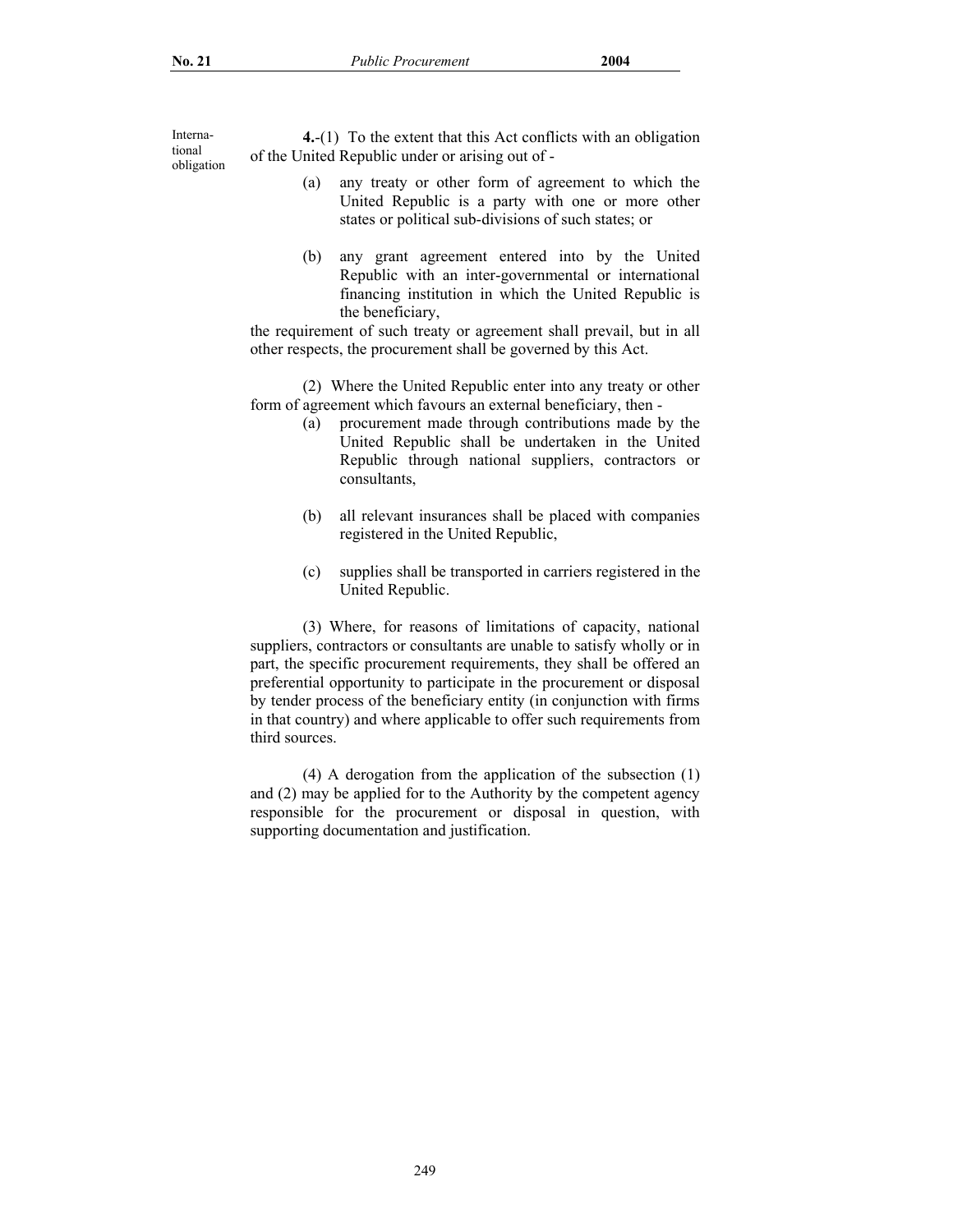#### PART II

## THE PUBLIC PROCUREMENT REGULATORY AUTHORITY

Establishment of the Authority  **5.**-(1) There is hereby established within the Ministry of Finance an authority to be known as the Public Procurement Regulatory Authority" in this Act referred to as the "Authority"

- (2) The Authority shall:
- (a) be a body corporate with perpetual succession and a common seal;
- (b) in its corporate name be capable of suing and be sued;
- (c) for and in connection with the purposes of this Act, be capable of holding, purchasing and otherwise acquiring and disposing of movable or immovable property;
- (d) exercise the powers and perform the functions conferred upon it by or under this Act;
- (e) enter into any contract or other transaction, and do or suffer to do all such other acts and things, which a body corporate may lawfully perform, do or suffer to be done.

 (3) The application of the common seal of the Authority on any document shall be authenticated by the signature of the Chief Executive Officer.

 (4) Every document purporting to be an instrument issued by the Authority sealed with the seal of the Authority and authenticated in accordance with subsection (3), shall be deemed to be an instrument of the Authority and shall be received in evidence without further proof.

 (5) Notwithstanding the preceding provisions of this Section, and the Authority having the status of a body corporate, the Attorney General shall have the right to intervene in any suit or matter instituted by or against the Authority.

Act No.16 of 1967

 (6) Where the Attorney General intervenes in any matter in pursuance of Subsection (5), the provisions of the Government Proceedings Act, shall apply in relation to the proceedings of that suit or matter as if it had been instituted by or against the Government.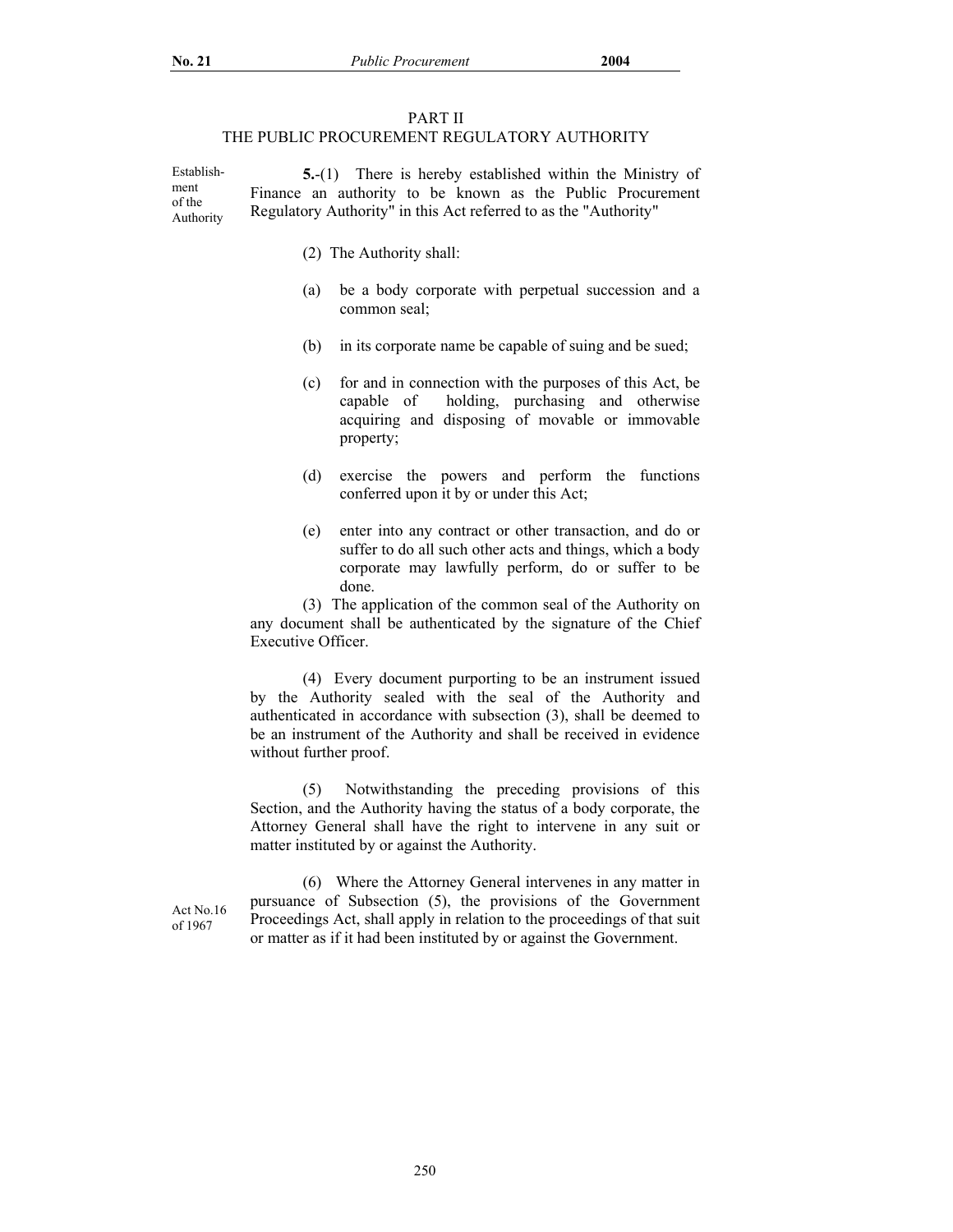| <b>No. 21</b>                     |     | <b>Public Procurement</b>                                                                                                                                                                                             | 2004                        |
|-----------------------------------|-----|-----------------------------------------------------------------------------------------------------------------------------------------------------------------------------------------------------------------------|-----------------------------|
| Objectives<br>of the<br>Authority |     | <b>6.</b> - $(1)$ The objectives of the Authority shall be to:                                                                                                                                                        |                             |
|                                   | (a) | ensure the application of fair, competitive, transparent,<br>non-discriminatory and value for money procurement<br>standards and practices;                                                                           |                             |
|                                   | (b) | harmonize the procurement policies, systems<br>the<br>Central<br>practices<br>of<br>governments and statutory bodies;                                                                                                 | and<br>Government.<br>local |
|                                   | (c) | set standards for the public procurement systems in the<br>United Republic of Tanzania,                                                                                                                               |                             |
|                                   | (d) | monitor compliance of procuring entities; and                                                                                                                                                                         |                             |
|                                   | (e) | in collaboration with relevant professional bodies build<br>procurement capacity in the United Republic of<br>Tanzania.                                                                                               |                             |
| Functions<br>of the               |     | 7.-(1) The functions of the Authority shall be to:-                                                                                                                                                                   |                             |
| Authority                         | (a) | advise central Government, local governments and<br>statutory bodies on all procurement polices, principles<br>and practices;                                                                                         |                             |
|                                   | (b) | monitor and report on the performance of the public<br>procurement systems in the United Republic of<br>Tanzania and advise on desirable changes;                                                                     |                             |
|                                   | (c) | set training standards, competence levels, certification<br>requirements and professional development paths for<br>procurement experts in consultation with relevant<br>professional<br>bodies<br>and<br>authorities; | any<br>other<br>competent   |
|                                   | (d) | prepare, update and issue authorized versions of the<br>standardized tendering documents, procedural forms<br>and any other attendant documents to procuring<br>entities;                                             |                             |

(e) in collaboration with relevant professional bodies, ensure that any deviation from the use of the standardized tendering documents, procedural forms and any other attendant documents is effected only after prior written approval of the Authority;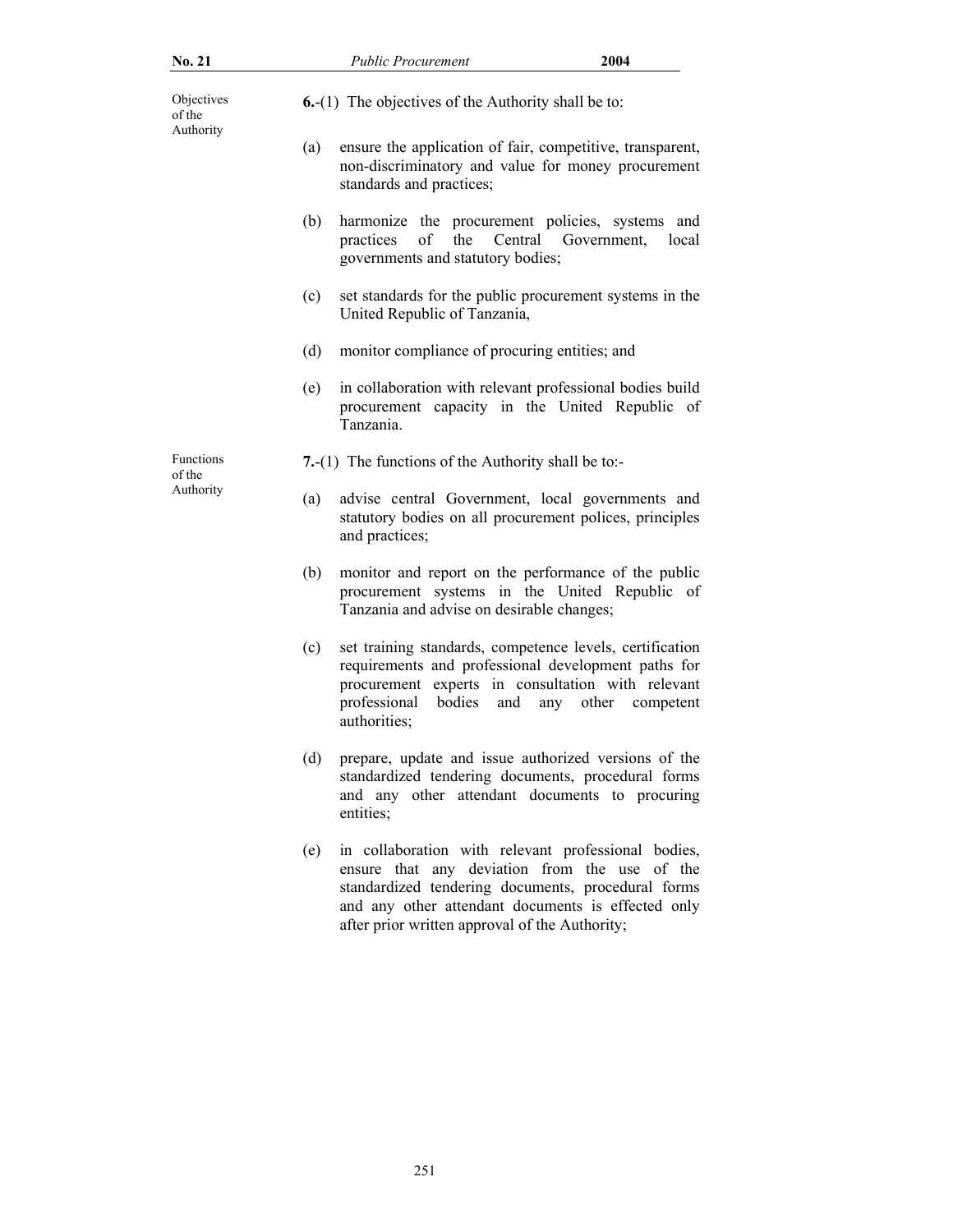- (f) issue guidelines under Section 89 of this Act;
- (g) organize and maintain a system for the publication of data on public procurement opportunities, awards and any other information of public interest as may be determined by the Authority;
- (h) conduct periodic inspections of the records and proceedings of the procuring entities to ensure full and correct application of this Act;
- (i) monitor the award and implementation of public contracts with a view to ensuring that:
	- (i) such contracts are awarded impartially and on merit;
	- (ii) the circumstances in which each contract is awarded or as the case may be, terminated, do not involve impropriety or irregularity;
	- (iii) without prejudice to the functions of any public body in relation to any contract, the implementation of each such contract conforms to the terms thereof.;
- (j) institute:
	- (i) procurement audits during the tender preparatory process;
	- (ii) contract audits in the course of the execution of an awarded tender; and
	- (iii) performance audit after the completion of the contract in respect of any procurement as may be required;
- (k) determine, develop, introduce, maintain and update related system - wide data -bases and technology;
- (l) develop policies and maintain an operational plan on capacity building, both for institutional and human resource development;
- (m) agree on a list, which shall be reviewed annually of works, services and supplies in common use by more than one procuring entity which may be subject to common procurement;
- (n) establish and maintain institutional linkages with entities with professional and related interest in public procurement;
- (o) facilitate the resolution of procurement complaints
- (p) undertake any activity that may be necessary for the execution of its functions,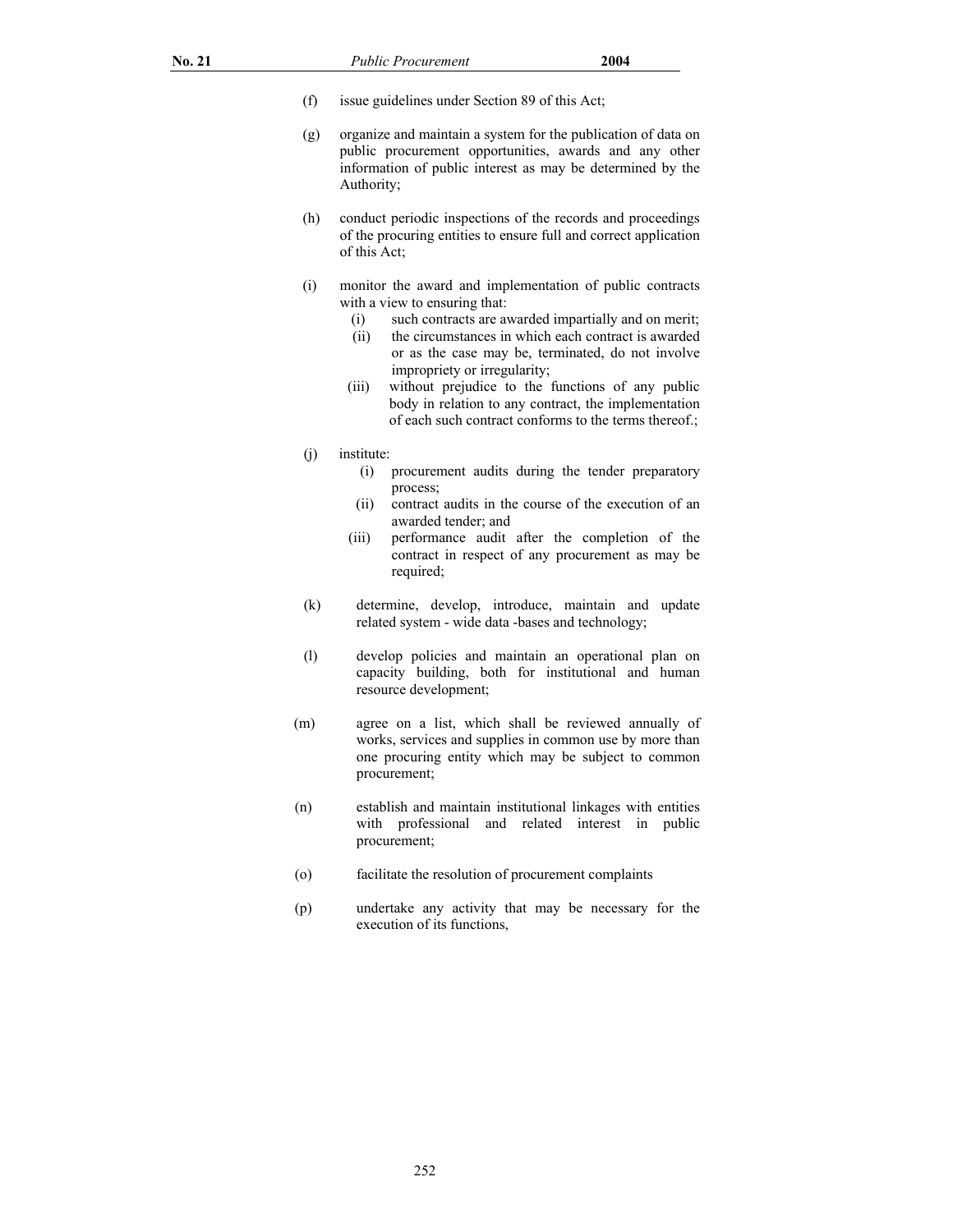- (q) administer and enforce compliance with all the provisions of this Act, regulations and guidelines issued under this Act; and
- (r) undertake research and surveys nationally and internationally on procurement matters;

 (2) For the purposes of the discharge of its functions under this Act, the Authority shall be entitled:

- (a) to be advised of the award and, where applicable, the variation of any public contract by the procuring entity responsible for such contract;
- (b) subject to Section 12 of this Act, to have access to all books, records, documents, or other property belonging to the procuring entity or a contractor or a supplier or a consultant, whether in the possession of any officer of a procuring entity or a contractor, supplier, consultant or any other person;
- (c) to have access to any premises or location where work on a public contract has been or is being or is to be carried out;
- (d) in relation to any matter which is the subject of investigation by the Authority, to have access to all books, records, documents or other property used in connection with the grant, issue, suspension or revocation of any prescribed license whether in the possession of any public officer or any other person.
- (e) have access to any premises or location where it has reason to believe that any such books, records, documents or other property as are referred to in paragraph (d) or any property which is the subject of a prescribed licence, may be found;
- (f) within reasonable hours to enter any premises occupied by any person in order to make such enquiries or to inspect such document, record or property as it considers necessary to any matter being investigated by it; and
- (g) subject to the provisions of Sections 11 and 12, to retain any such document, record or other property referred to in paragraph (f).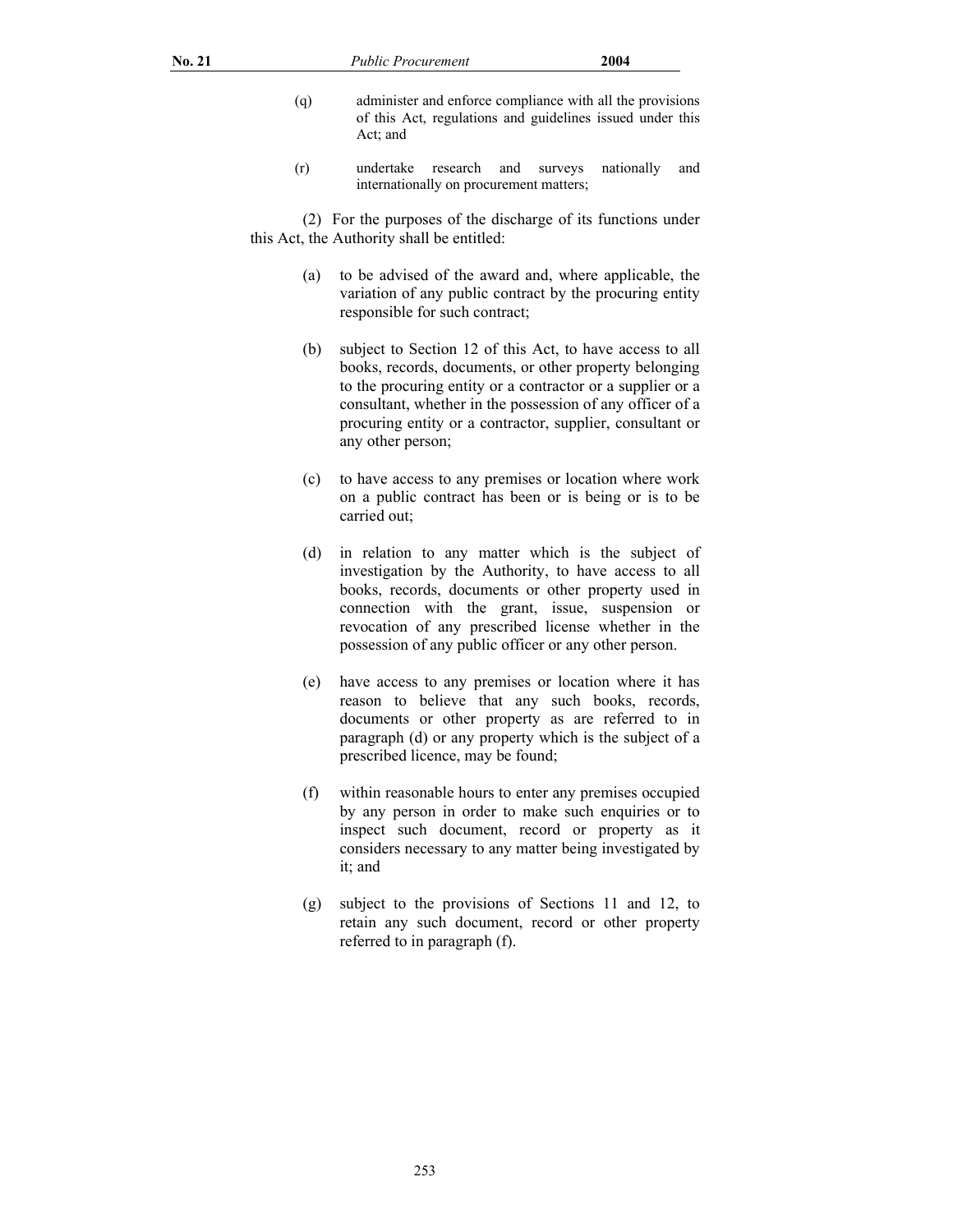- (3) Where -
- (a) the Authority has authorized a member of staff of the Authority to enter premises; and
- (b) the authorized officer is refused or prevented from gaining entry to the premise,

a magistrate may on application, be empowered to issue a warrant authorizing any police officer to forcibly enter the premises to conduct the search and make copies or take extracts of documents therein.

 (4) For the purposes of subsection (2), the Authority shall have power to enquire any procuring entity to furnish the Authority information with regard to the award of any public contract and such other information in relation thereto as the Authority considers desirable.

 (5) For the purposes of paragraphs (d) and (e) of subsection (2), the Authority shall have power to require any public officer or any other person to furnish in such manner and at such times as may be specified by the Authority, information with regard to the grant, issue, suspension or revocation of any prescribed license and such other information in relation thereto as the Authority considers desirable.

Scope of investigations by the Authority  **8.**-(1) Subject to Subsection (2), the Authority may, if it considers necessary or desirable, conduct an investigation into any or all of the following matters:

- (a) the registration of contractors, suppliers or consultants in relation to the specific procurement;
- (b) tender procedures relating to contracts awarded by the public bodies;
- (c) the award of any public contract;
- (d) the implementation of the terms of any public contract;
- (e) the circumstances of the grant, issue, use, suspension or revocation of any prescribed license,
- (f) the practice and procedures relating to the grant, issue, suspension or revocation of any prescribed license.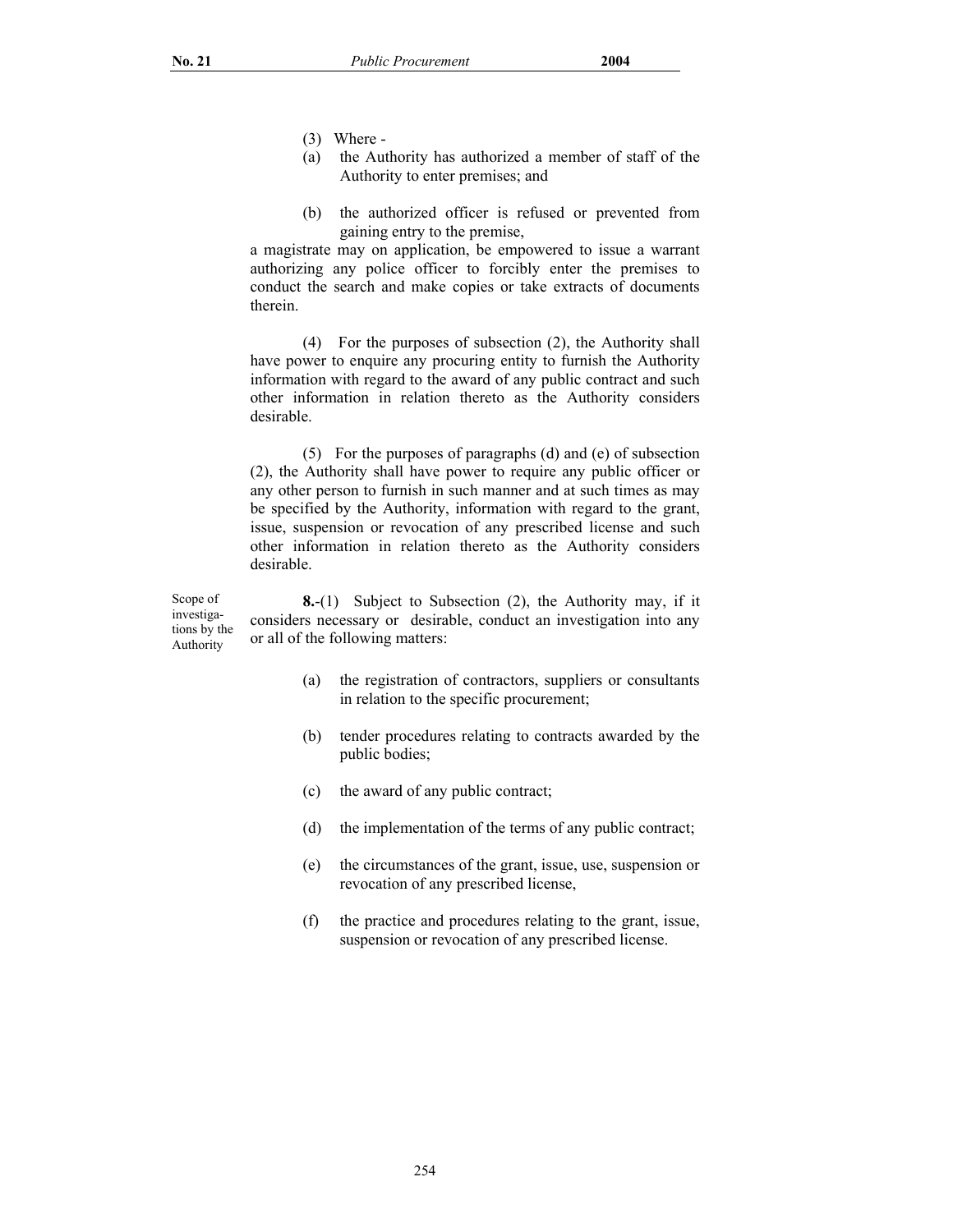(2) The Authority shall with a prior written direction of the Permanent Secretary of the Ministry of Finance investigate:

- (a) any public contract or any matters concerning any such contract entered into for the purposes of defense or for the supply of equipment to the security forces;
- (b) the grant or issue of any prescribed license for the purposes of defense or for the supply of equipment to the security forces,

and any report or comment thereon by the Authority shall be made only to the Permanent Secretary of the Ministry of Finance and, or the Minister.

**9.** Any investigation pursuant to Section 8 may be undertaken by the Authority on its own initiative or as a result of representations made to it, if in its opinion, such investigation is warranted.

Procedure in respect of investigation

Initiation of investigation

> **10.** The Authority may adopt whatever procedure it considers appropriate to the circumstances of a particular case and, subject to the provisions of this Act, may obtain information from such person or persons and in such manner and make such enquiries as it thinks fit.

Evidence **11.**-(1) Subject to the provisions of subsection (3) and Section 12(1), the Authority may at any time require any officer or member of a public body or any other person who, in its opinion, is able to give any assistance in relation to the investigation of any matter pursuant to this Act, to furnish such information and produce any document under the control of that officer, member or other person.

- (2) The Authority may summon before it:
- (a) any person who has made representations to it; or
- (b) any officer, member or employee of a public body or any other person who, in the opinion of the Authority is able to furnish information relating to the investigation.

 (3) No person shall, for the purposes of an investigation, be compelled to give any evidence, or produce any document or thing, which he could not be compelled to give or produce in proceedings in any court of law.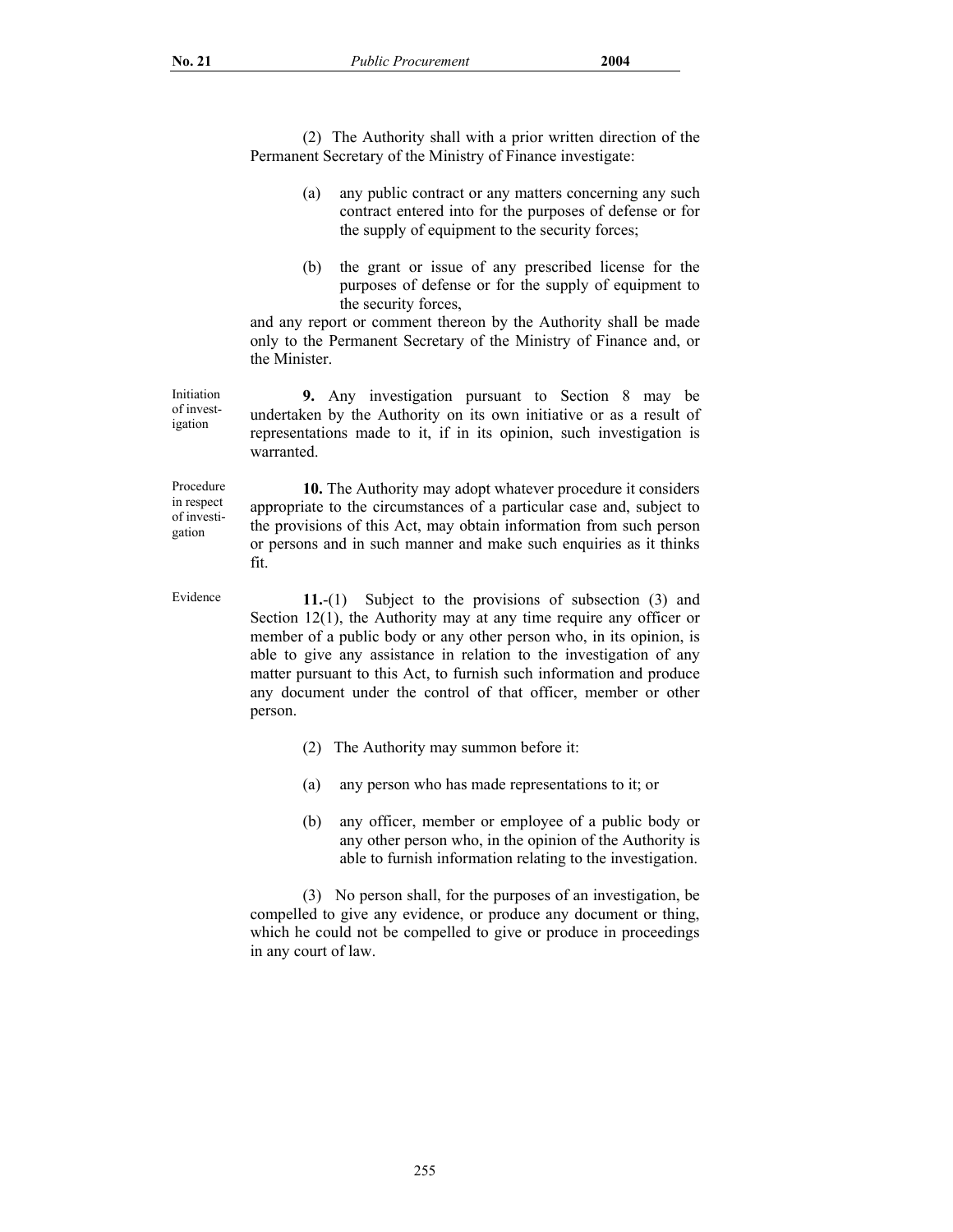Restriction of disclosure of certain

 **12**.-(1) Where the Permanent Secretary of the Ministry of Finance, acting on his own initiative or acting at the direction of the Minister -

- matters (a) gives notice that the disclosure by the Authority or its employees of any document or information specified in the notice, or any class of document or information so specified, would:
	- (i) involve the disclosure of the deliberations or decision of the Government or the Cabinet, or any committee thereof, relating to matters of a secret or confidential nature and is likely to be injurious to the public interest, or
	- (ii) prejudice the relations of the United Republic with the government of any other country or with any international organization; or

(iii) prejudice the detection of offences, the Authority or its employees or any member of its staff shall not communicate to any person for any purpose any document or information specified in the notice or any documents or information of a class so specified,

b) certifies that the giving of any information or the answering of any question or production of any document would prejudice the security or defense of the United Republic, the Authority or its employees or staff shall not further require such information or answer to be given or such document or thing to be produced.

 (2) Except as provided for in subsection (1), no regulation which authorizes or requires the refusal to answer any question or the withholding of any information or document or thing on the ground that the answering of the question or the disclosure of the information, document or thing would be injurious to the public interest, shall apply in respect of any investigation by or proceedings before the Authority or its staff.

 Procedure after investigation

**13.**-(1) After conducting investigation under this Act the Authority shall, in writing inform the accounting officer or chief executive officer of the public body concerned of the result of that investigation and make such recommendations as it considers necessary in respect of the matter on which investigation was conducted.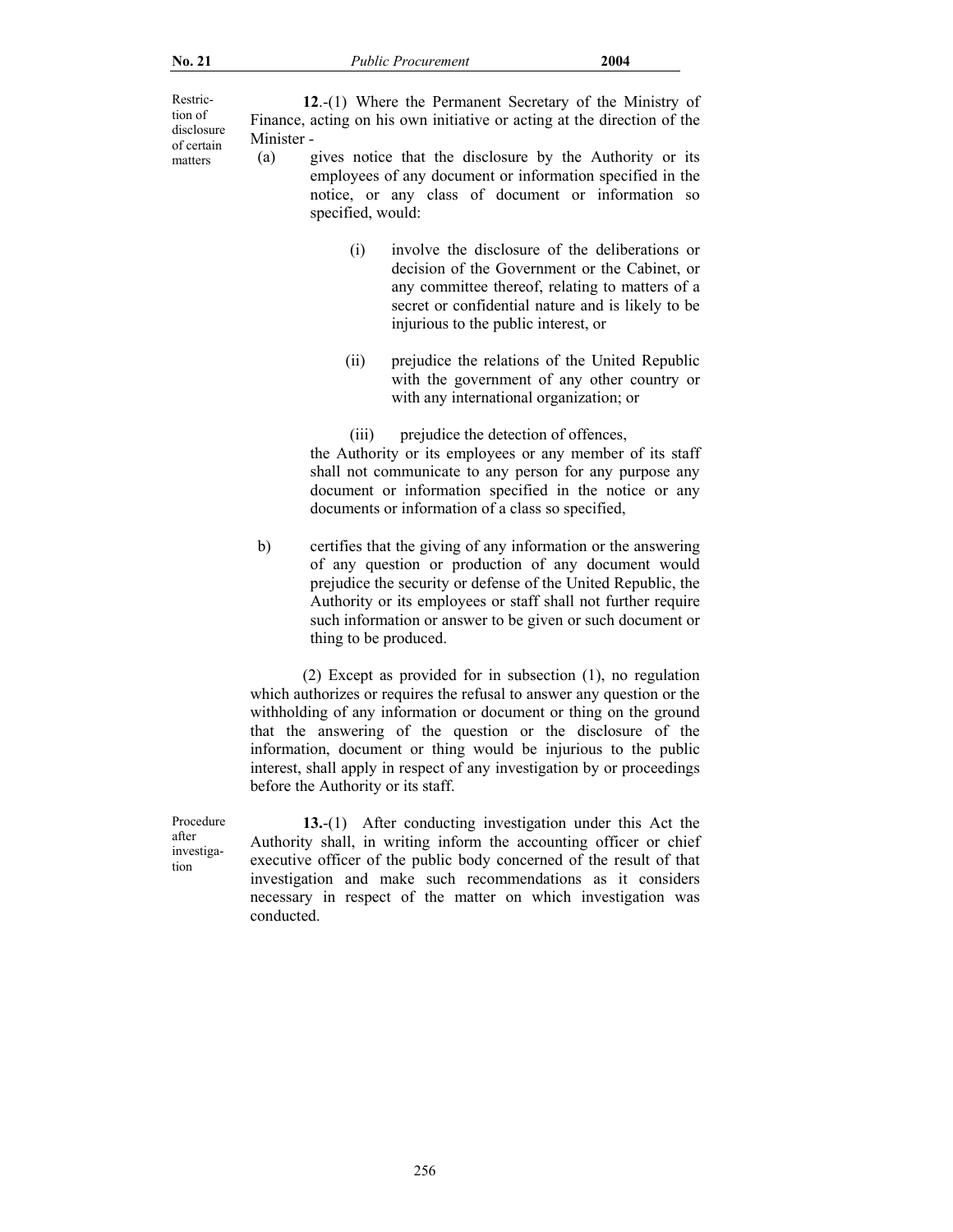(2) If any report of the Authority reflects adversely upon any person, the Chief Executive Officer of the Authority shall, so far as practicable, inform that person of the substance of the report.

 Disciplinary action against public officers

 Proceedings of Authority

**14.**-(1) If the Authority finds, during the course of its investigation or on the conclusion thereof that there is evidence of a breach of duty or misconduct or criminal offence on the part of an officer, or member of a public body, it shall refer the matter to the competent authority.

 (2) The Authority shall refer the matter to the person or persons competent to take such disciplinary or other proceedings as may be appropriate against that officer or member and in all such cases shall submit a special report to the Minister.

**15.** The proceedings of the Authority or its committees shall not be rendered void for want of form.

 Powers of the Authority **16.**-(1) In the exercise of its regulatory functions, the Authority shall have the power to -

- (a) require any information, documents, records and reports in respect of any aspect of the public procurement process where a breach, wrongdoing, mismanagement or collusion has been alleged, reported or proven against any procuring entity or supplier, contractor or consultant;
- (b) summon witnesses, call for the production of books of accounts, plans, documents and examine witnesses and parties concerned on oath;
- (c) commission or undertake investigations and institute procurement contract and performance audits;
- (d) cause to be inspected any procurement transaction to ensure compliance with a tender award by a procuring entity;
- (e) act upon complaints by procuring entities, suppliers, contractors or consultants and any other entity or person in respect of any party to a procurement proceedings in accordance with the procedure set out in Part VI of this Act;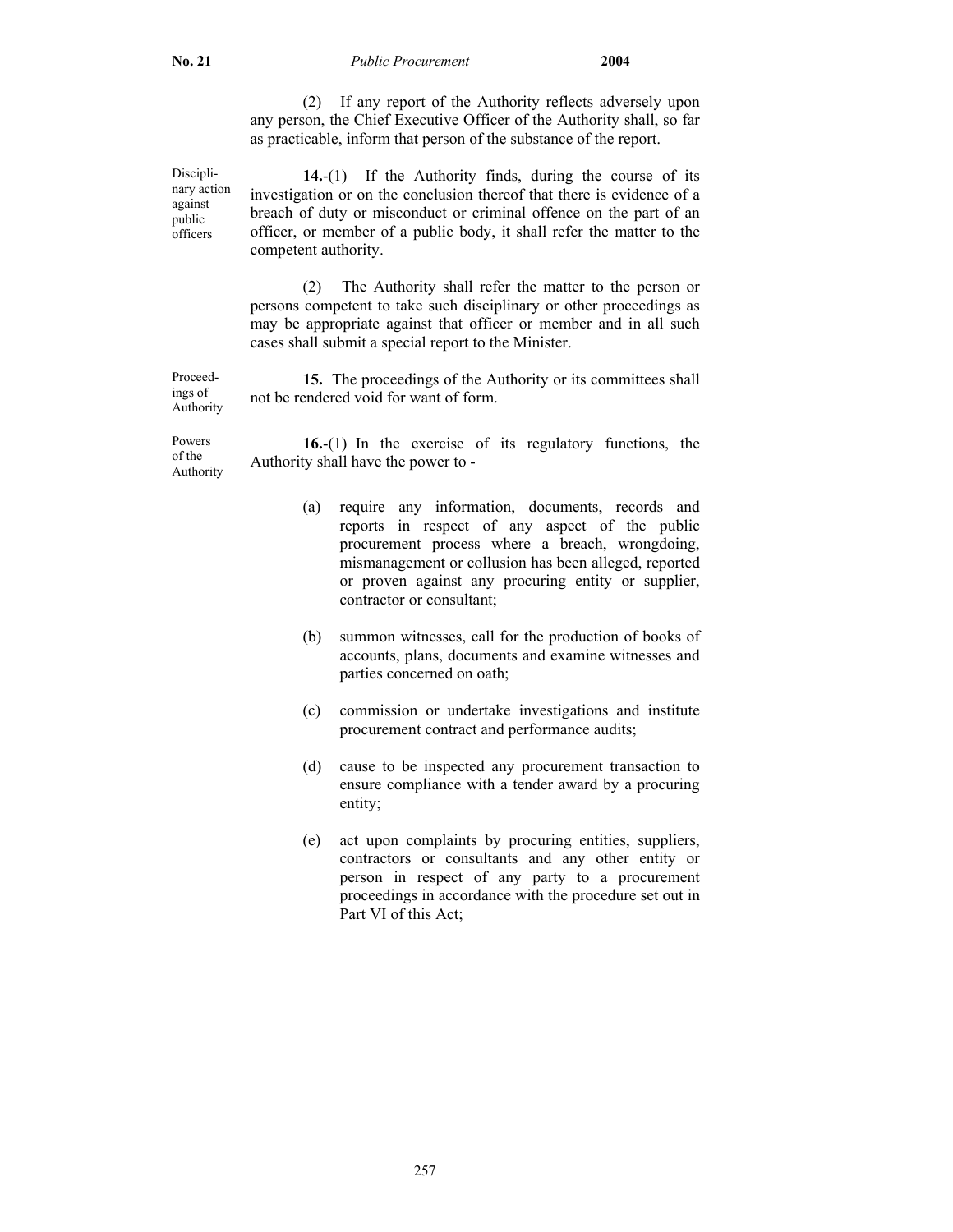| <b>No. 21</b> |     | <b>Public Procurement</b>                                                                                                                                                                                   | 2004                                              |
|---------------|-----|-------------------------------------------------------------------------------------------------------------------------------------------------------------------------------------------------------------|---------------------------------------------------|
|               | (f) | commission any studies relevant to the determination<br>of award of contracts; and                                                                                                                          |                                                   |
|               | (g) | request any professional or technical assistance from<br>any appropriate body or person in Tanzania or<br>elsewhere.                                                                                        |                                                   |
|               | (2) |                                                                                                                                                                                                             | The Public Procurement Regulatory Authority may:  |
|               | (a) | require the chairman of a tender board, accounting<br>officer or chief executive officer of a public body:<br>(1)<br>or other documents relating to a contract;<br>to answer all relevant questions;<br>(i) | to furnish any information or produce any records |
|               | (b) | examine such records or other documents and take<br>copies or extracts there from.                                                                                                                          |                                                   |

Action on recommendation of the Authority

**17.-**(1) The Authority may recommend to the competent authority, where there are persistent or serious breaches of this Act or regulations or guidelines made under this Act-

- (a) the suspension of officers concerned with the procurement process in issue;
- (b) the replacement of the head of a Procurement Management Unit, the Chairman, or any member of a Tender Board, as the case may be;
- (c) the disciplining of the accounting officer or chief executive officer; or
- (d) the temporary transfer of the procurement functions of a procuring entity to a third party procurement agent.

 (2) The competent authority shall respond in writing to the Authority's recommendations within a period prescribed by Regulations made under this Act.

 (3) Where the competent authority rejects the Authority's recommendations under subsection (1), the Authority shall: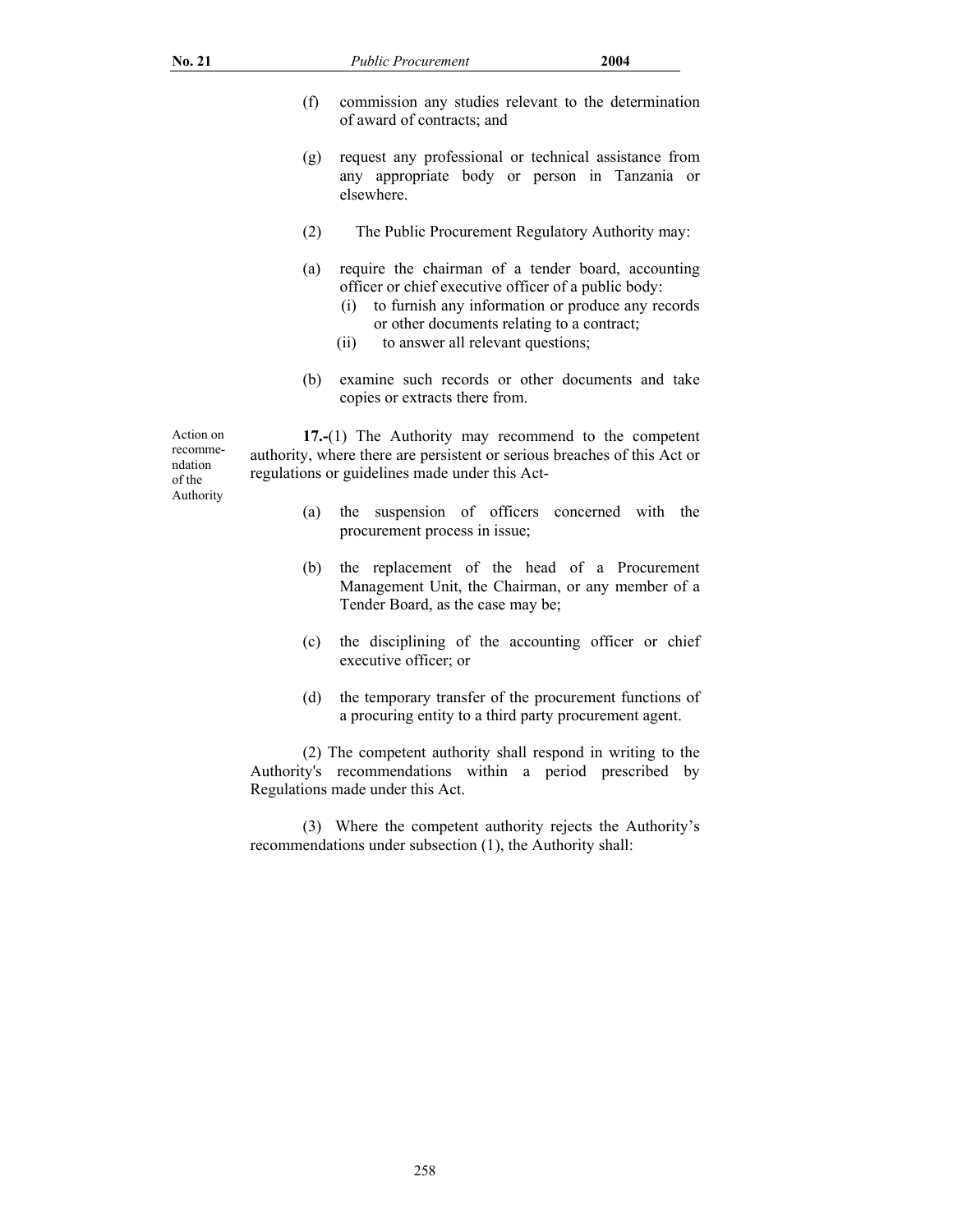- (a) Communicate its recommendations and all related supporting documentation to the relevant law enforcement and oversight agencies for their action, and
- (b) Request for any other appropriate action within the power of the competent authority.

 (4) The competent authority shall respond in writing to the Authority's recommendation within a period to be specified in the regulations made under this Act, on the precise action taken on the Authority's recommendations, or give an explanation if no action is deemed necessary.

(5) The Authority shall, in its Annual Performance Evaluation Report include:

- (a) its audited findings and complaints investigated;
- (b) its recommended corrective measures in each case;
- (c) the response of the:
	- (i) respective competent authority; and
	- (ii) relevant law enforcement and oversight agencies;
- (d) any remedial measures taken.

 **18.**-(1) There is hereby established a Board to be known as the Board of Directors of the Public Procurement Regulatory Authority.

(2) The Board shall be the governing body of the Authority.

 (3) The First Schedule to this Act shall have effect regarding the composition, appointment and procedures of the Board of Directors of the Public Procurement Regulatory Authority.

 (4) Members of the Board shall be appointed by the Minister from among persons of good standing and recognized for their high levels of professionalism, competence and integrity.

 Committees of the Board of Directors

Establishment and Composition of the Board of **Directors** 

- **19.**-(1) The Board may establish –
- (a) a Complaints Review Committee which shall handle complaints from bidders and any other interested parties arising out of the execution of the procurement function by the procuring entities;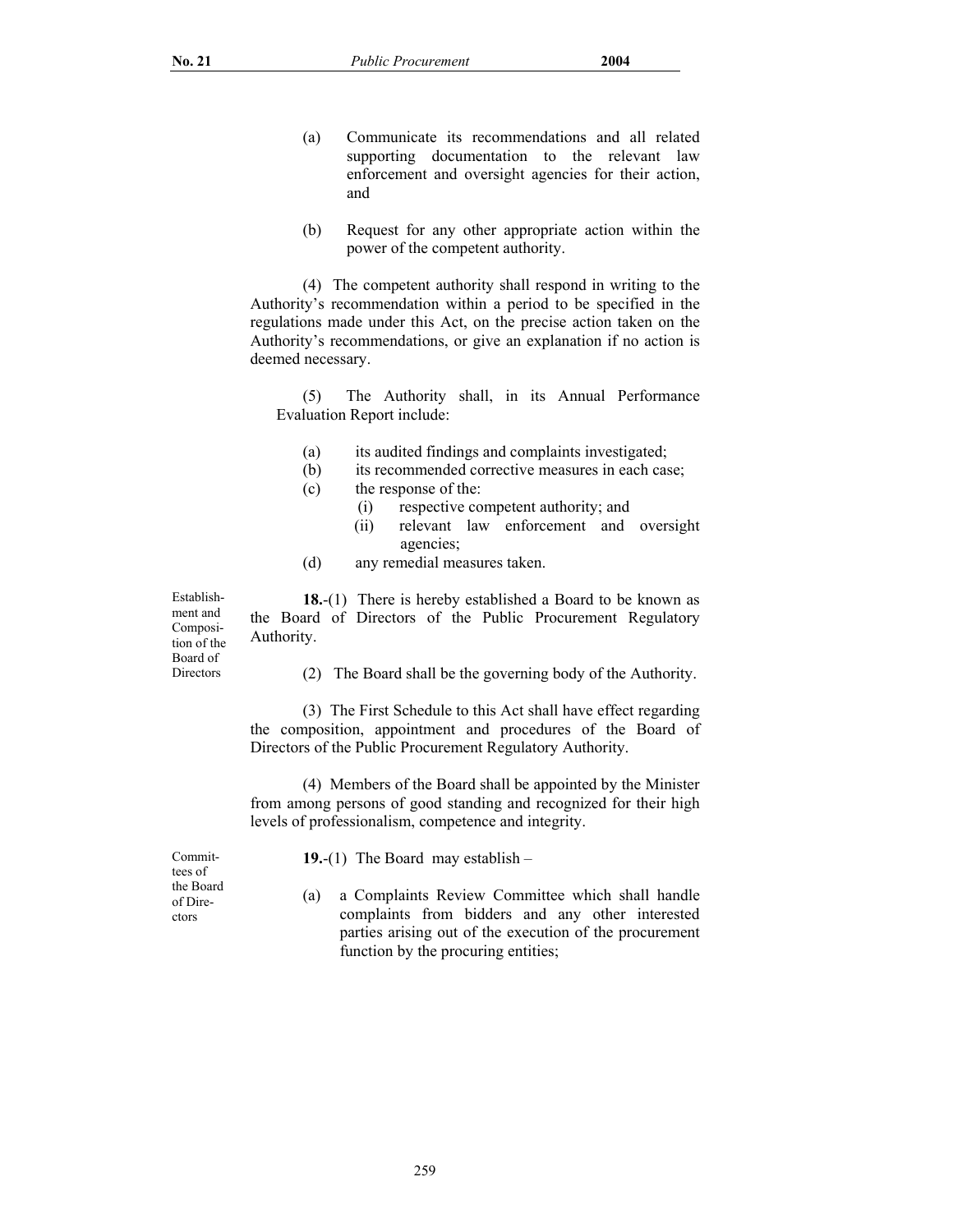- (b) an advisory committee which shall review the performance of the Authority, the procuring entities and the Complaints Review Committee; and
- (c) any other committee that may be necessary for the better carrying out of the functions of the Authority.

 (2) The Board shall determine the terms of reference of the committees, their composition and, in consultation with the Minister, their terms and conditions of service.

 Appointment of Chief Executive

**20**.-(1) There shall be Chief Executive Officer of the Authority who shall be appointed by the President on such terms and conditions as he determines on contract for four years, renewable for only one further term.

 (2) The Chief Executive Officer shall be appointed from among the registered professionals who has at least ten years of experience in either engineering, architecture, law, materials management, quantity surveying, business administration, economic development planning or in any related fields and who have had substantial academic qualifications and experience in such fields including proven record of procurement experience.

 (3) Subject to the general supervision and direction of the Board, the Chief Executive Officer shall be responsible for the:-

- (a) management and operations of the Authority;
- (b) management of the funds, property and business of the Authority;
- (c) administration, organization and control of the officers and staff of the Authority; and
- (d) promoting training and disciplining of the officers and staff of the Authority in accordance with their terms and conditions of appointment.

 (4) The Chief Executive Officer shall be the accounting officer of the Authority and shall not engage in any business, profession, occupation or paid employment elsewhere.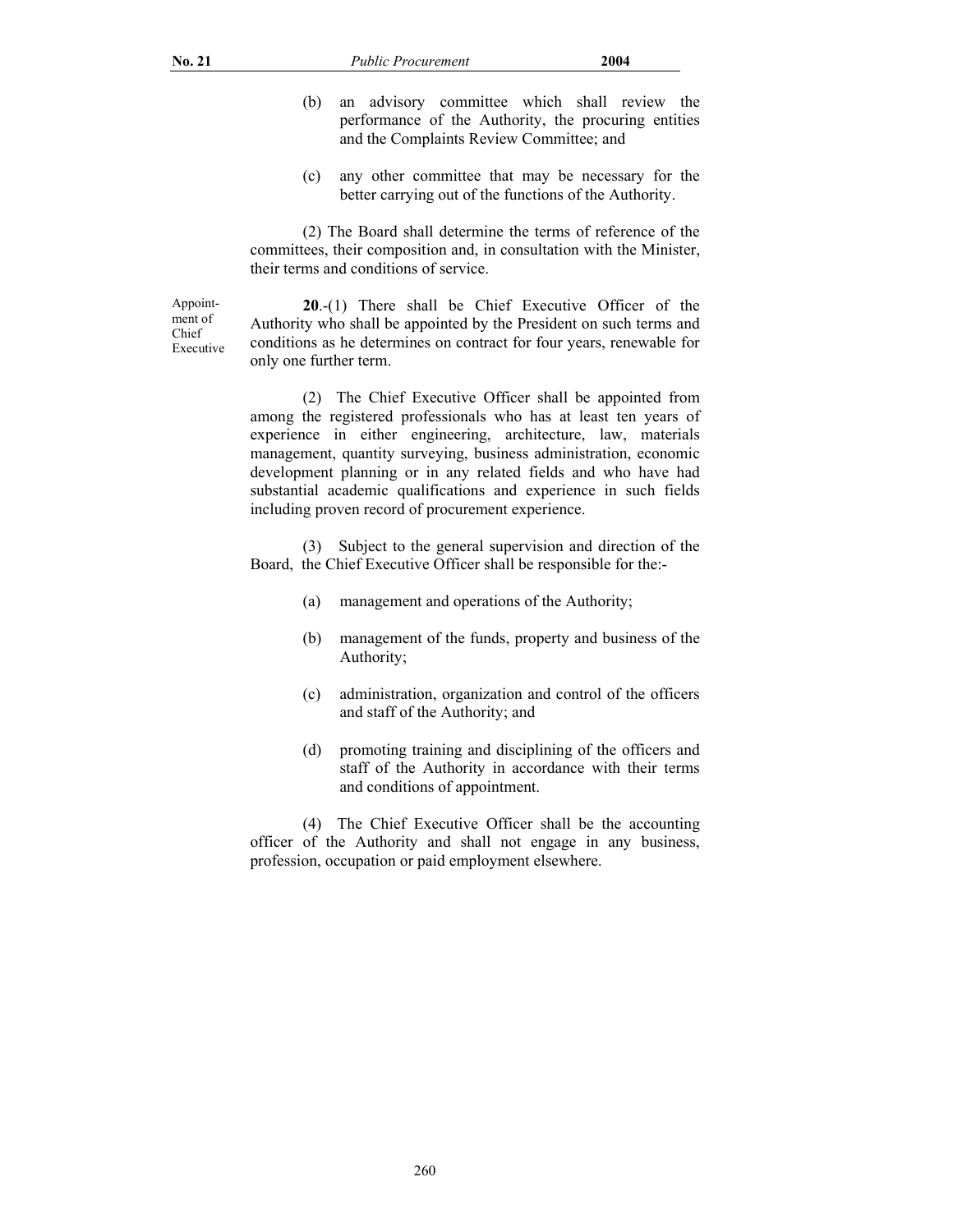Directors, consultants and other staff of the Authority

 **21**.-(1) There shall be employed by the Authority Directors, who shall be principal assistants to the Chief Executive Officer.

 (2) There shall be employed by the Authority such other officers, staff, employees of the Authority of such number and titles as may be necessary for the efficient discharge of the functions of the Authority on such terms and conditions as may be determined by the Board.

 (3) The Authority may appoint consultants and experts of the Authority in various disciplines on such terms and conditions as the Authority may from time to time decide or determine.

 (4) The Authority shall establish a competitive selection procedure for the appointment of all employees, consultants and experts.

 (5) The Authority shall, comply with the competitive selection procedure established under Subsection (4), whenever it appoints employees, consultants or experts unless, because of the urgency of the appointment or other special circumstances, the procedure is not reasonably practical in any particular case.

 (6) A person who was chairman or member of the Board, the Chief Executive Officer as well as an employee of the Authority shall not, during a period of eighteen months after the expiration or termination of the term of office with the Authority-

- (a) enter into any contract of employment or supply of services to any person or organization who was subject of a contract with the Authority at the time when such person was the member, Chairman, Chief Executive Officer or employee of the Authority;
- (b) acquire or hold any financial interest, whether as an employee, partner, shareholder, officer or joint venture, in any business or organization supplying services to any person or organization who was subject of a contract with the Authority at the time when such person was the member, Chairman, Chief Executive Officer or employee of the Authority.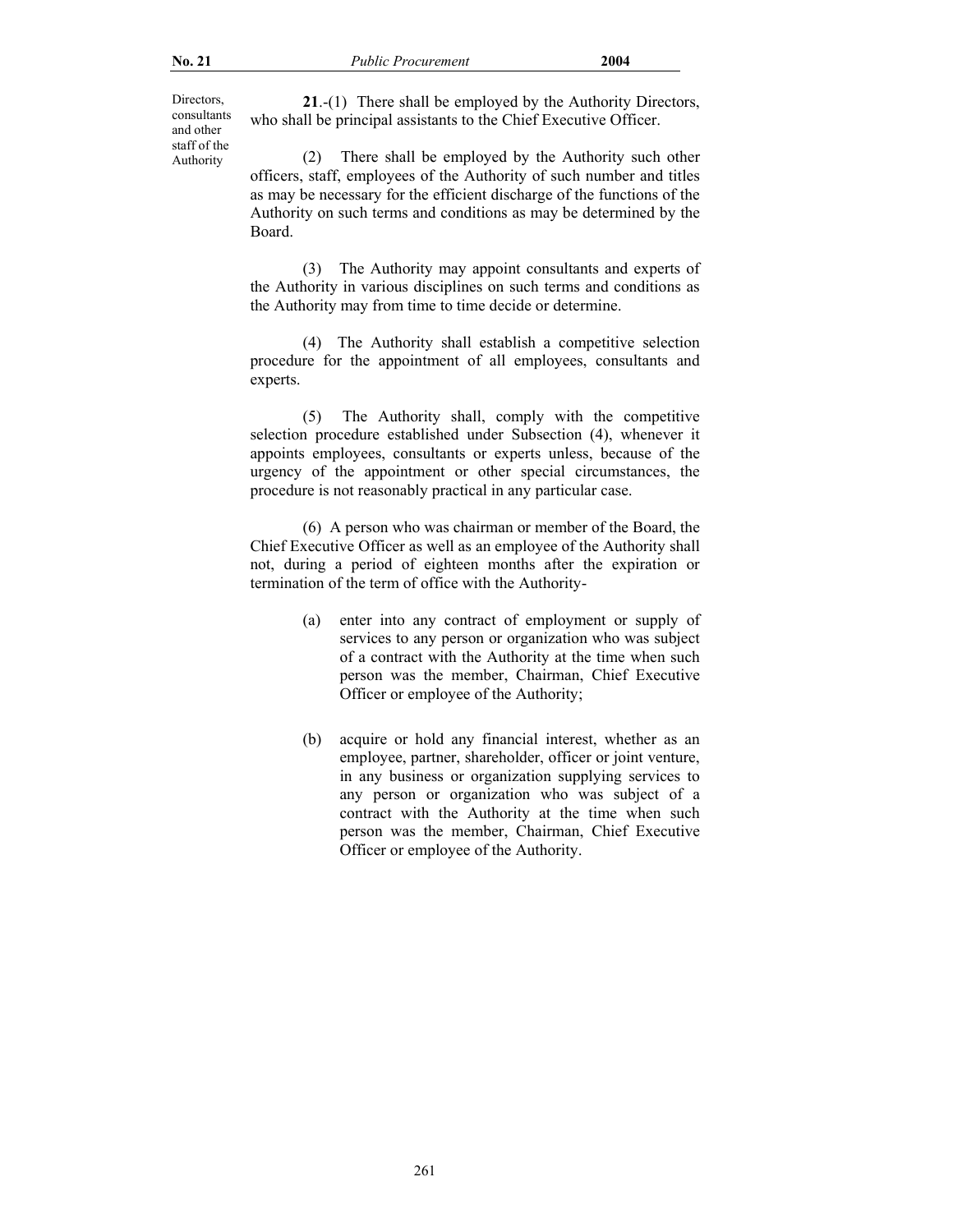| Funds<br>of the | 22.-(1) The funds of the Authority shall consist of:- |
|-----------------|-------------------------------------------------------|

- Authority (a) money appropriated by Parliament for the purposes of the Authority;
	- (b) loans or grants received by the Authority for its activities;
	- (c) revenues collected from goods or services that are rendered by the Authority;
	- (d) any such other money received or made available to the Authority for the purposes of its functions.
	- (2) The Authority may:
	- (a) subject to the approval of the Minister, raise by way of loans or otherwise, such moneys as it may require for the performance of its functions.
	- (b) charge and collect fees on documents.
	- (3) There shall be paid from the funds of the Authority -
	- (a) the salaries, allowances and loans of the staff of the Authority,
	- (b) such reasonable travelling, transport and subsistence allowance for members or members of any committee of the Authority when engaged on the business of the Authority, at such rates as the Minister may determine; and
	- (c) any other expenses incurred by the Authority in the performance of its functions.

 (4) The Authority may, invest in such manner as it thinks fit such of its funds as it does not immediately require for the performance of its functions.

 (5) The Authority shall open and maintain bank accounts in banks approved by the Board.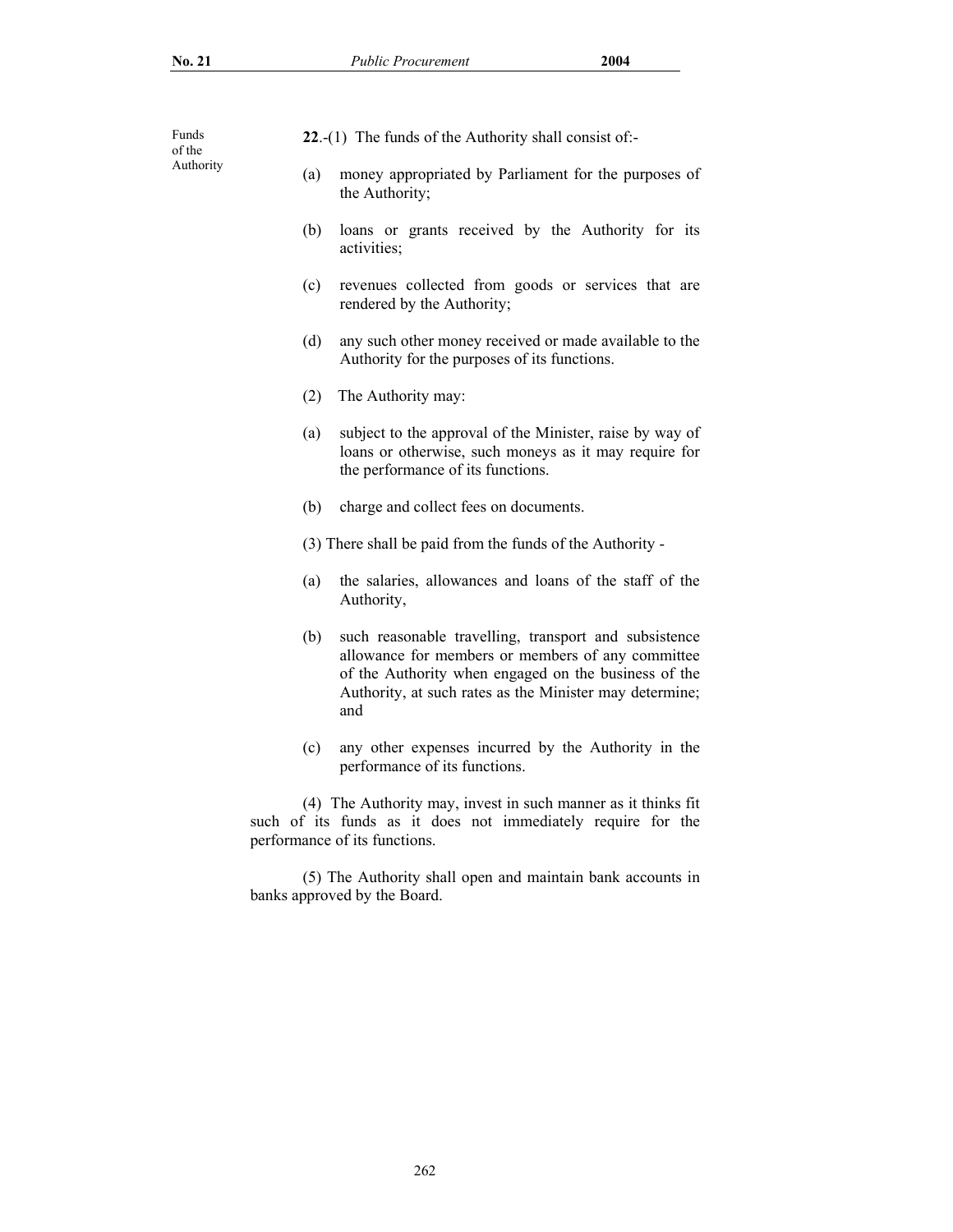Books of accounts

**23**.-(1) The Authority shall, maintain proper books of accounts and other records relating to its accounts and prepare an annual statement of accounts including the income and expenditure account and the balance sheet in such form and manner as may be prescribed by the Accountant General.

 (2) Such books of accounts and other records shall be open for inspection by the Minister or any person duly authorized by him in that behalf.

 Audit of accounts

**24.**-(1) The accounts of the Authority shall be audited by the Controller and Auditor General.

 (2) The Controller and Auditor General and any other person appointed by him in connection with the auditing of the accounts of the Authority under this Act shall have the same rights and privileges and authorities in connection with such audit as the Controller and Auditor General in connection with the auditing of Government accounts.

 (3) For the performance of his duties under subsection (1), the auditor to the Authority shall have access at all reasonable times to all books of accounts, records, returns, reports and other documents relating to the Authority accounts.

 (4) In respect of each financial year, the auditor to the Authority shall certify whether or not:-

- (a) he has received all the explanations and other information necessary for the performance of his duties;;
- (b) the accounts of the Authority have been properly kept; and
- (c) according to the explanations and other information received, and the books of account, records, returns, reports and other documents relating to the Authority accounts produced to him, the accounts of the Authority reflect a true and accurate financial position of the Authority.

 (5) The accounts of the Authority as certified by the Controller and Auditor General or any other person appointed by him on his behalf together with the audit report, shall be forwarded annually to the Board of Directors and the Minister.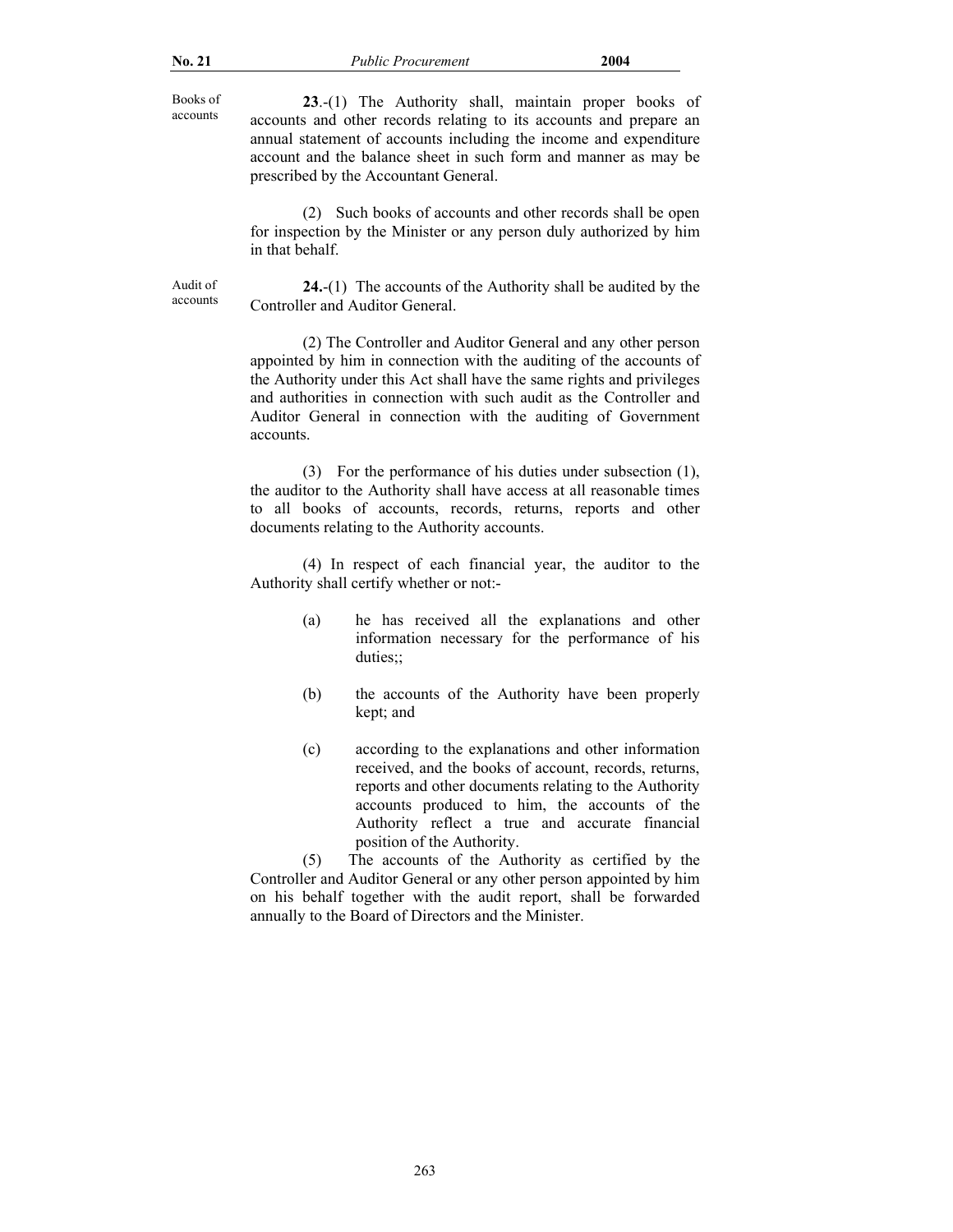(6) The Minister shall cause the accounts and the audit report received under subsection (5) to be laid, as soon as they are received, before Parliament.

 Annual Manageme nt Plan and budget

**25.**-(1) The Chief Executive Officer shall not later than three months before the end of each financial year, prepare and submit to the Board of Directors an Annual Management Plan which shall include a budget for its approval for the next financial year.

 (2) The Chief Executive Officer may at any time before the end of a financial year prepare and submit to the Board for approval any estimates supplementary to the budget of the current financial year.

 (3) No expenditure shall be made out of the funds of the Authority unless that expenditure is part of the expenditure approved by the Board under the estimates for the fiscal year in which the expenditure is to be incurred, or in the supplementary budget for that year.

 Annual Report

**26.**-(1) The Authority shall, within three months after the end of each financial year, submit to:-

- (a) the Minister, an Annual Performance Evaluation Report in respect of that year's activities consisting of:-
	- (i) financial statements and the Annual Management Plan;
	- (ii) an evaluation of the operations of the Authority and the procuring entities;
	- (iii) any other information the Board may direct; and
- (b) the Controller and Auditor-General the accounts of the Authority for the financial year; and:
- (c) the Annual Performance Evaluation Report referred to in paragraph (a).

 (2) The Minister shall lay before the National Assembly the Annual Performance Evaluation Report within two months from the date of his receiving the report, or at the next sitting of Parliament, whichever comes first.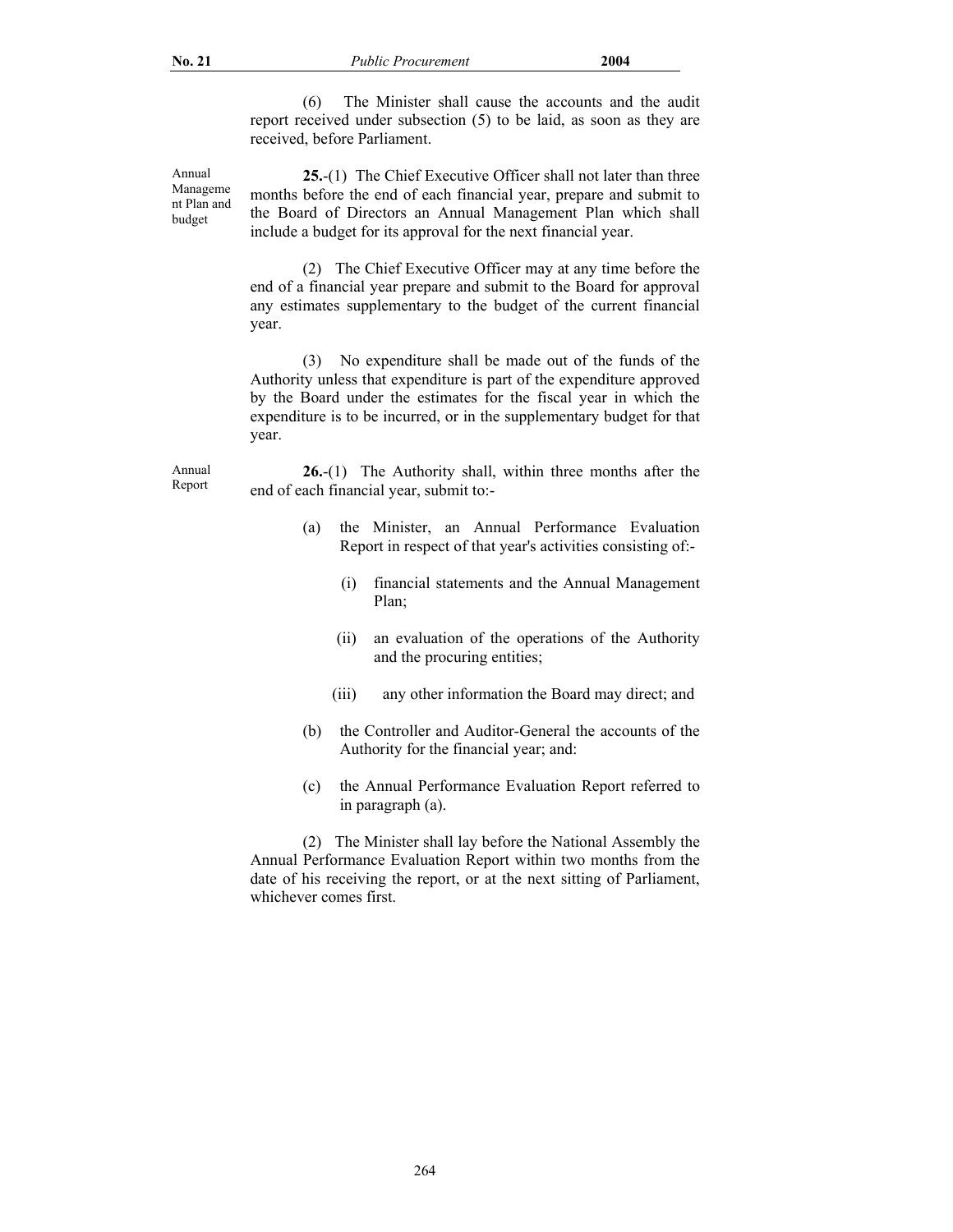(3) The Controller and Auditor General shall submit the Audited Report to Parliament within four months from the date of receiving the accounts.

 Internal Audits and Periodic Audit Reports

**27**.-(1) In addition to any other function assigned to him by the Chief Executive Officer, the Head of Internal Audit shall be responsible for the internal auditing of the Authority's accounts and shall submit to the Chief Executive Officer a report in respect of every three months' period of a financial year.

 (2) The Chief Executive Officer shall submit every report referred to in sub-section (1) to the Board for its consideration.

# PART III

## TENDER BOARDS

**28**.-(1) There shall be in each Ministry, Independent Department of Government, Region, District, Local Government Authority, and Parastatal Organisation, a tender board for procurement of goods, services and works.

 (2) The composition of tender board, the method of appointment of members, and the procedures to be followed by such tender boards other than Local Government Authority Tender Board, shall be as prescribed in the Second Schedule to this Act.

 (3) The composition of Local Government Authority tender board and the method of appointment of the members, and the procedures to be followed by such a tender board, shall be prescribed in Regulations made pursuant to the provisions of section 65 of the Local Government (Finances) Act, 1982.

 (4) Members of the Tender Board shall be appointed with regard to their technical competence and skills required for the discharge of the functions of the Tender Board.

 (5) A member of the Tender Board or a committee thereof who is a member of a company, firm or other body or is a partner or is in the employment of a person or a company or other body or is married to a person who has submitted an offer for the supply of goods or for the provision of services in connection therewith which is the subject of consideration by the Tender Board, shall disclose the fact and shall not take part in the consideration or discussion of or vote on any question relating to such offer.

Tender Boards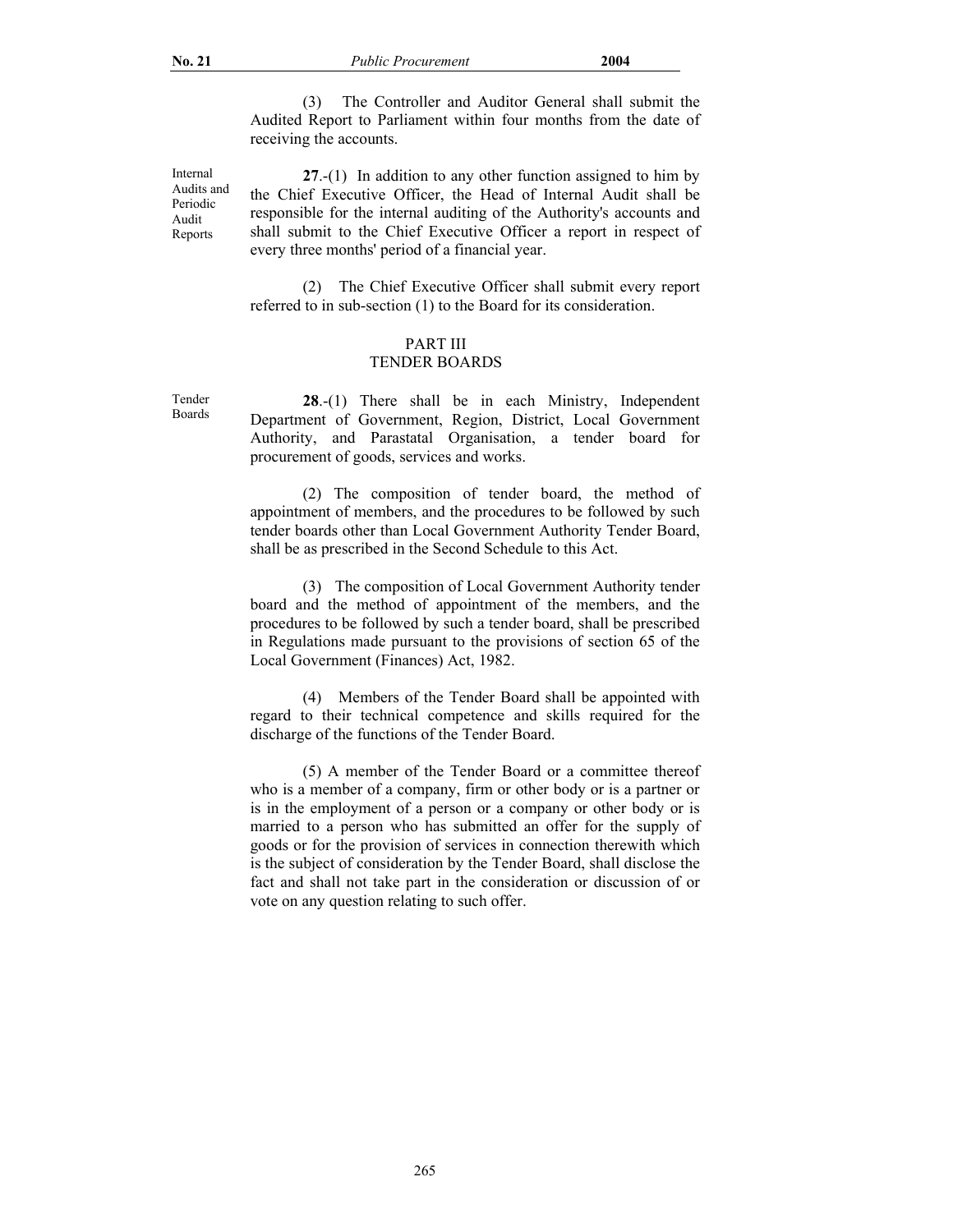Notification to the Authority of composition of Tender Board **29**.-(1)The Accounting Officer or Chief Executive Officer shall inform the Authority of the composition of the Tender Board and the qualifications of its members not later than fourteen days from the date of its appointment. (2) Where the organisational structure of a particular procuring Entity is too small to be able to constitute a tender board, the Authority shall prescribe the procedure to be followed. Functions of Tender Boards **30.** A Tender Board shall be responsible for - (a) adjudication of recommendations from the Procurement Management Unit and award of contracts; (b) review all applications for variations, addenda or amendments to ongoing contracts; (c) approving tendering and contract documents; (d) approving procurement and disposal by tender procedures; (e) ensuring that best practices in relation to procurement and disposal by tender are strictly adhered by Procuring Entities; (f) ensure compliance with this Act; and (g) liasing directly with the Authority on matters within its jurisdiction. Award of contracts **31.-(1)** Notwithstanding any other enactment, no public body shall - (a) advertise, invite, solicit or call for tenders or proposals in respect of a contract unless authorised by the appropriate tender board; and

> (b) award any contract unless the award has been approved by the appropriate tender board.

 (2) No person or firm shall sign a contract with any public body unless the award has been approved by the appropriate tender board.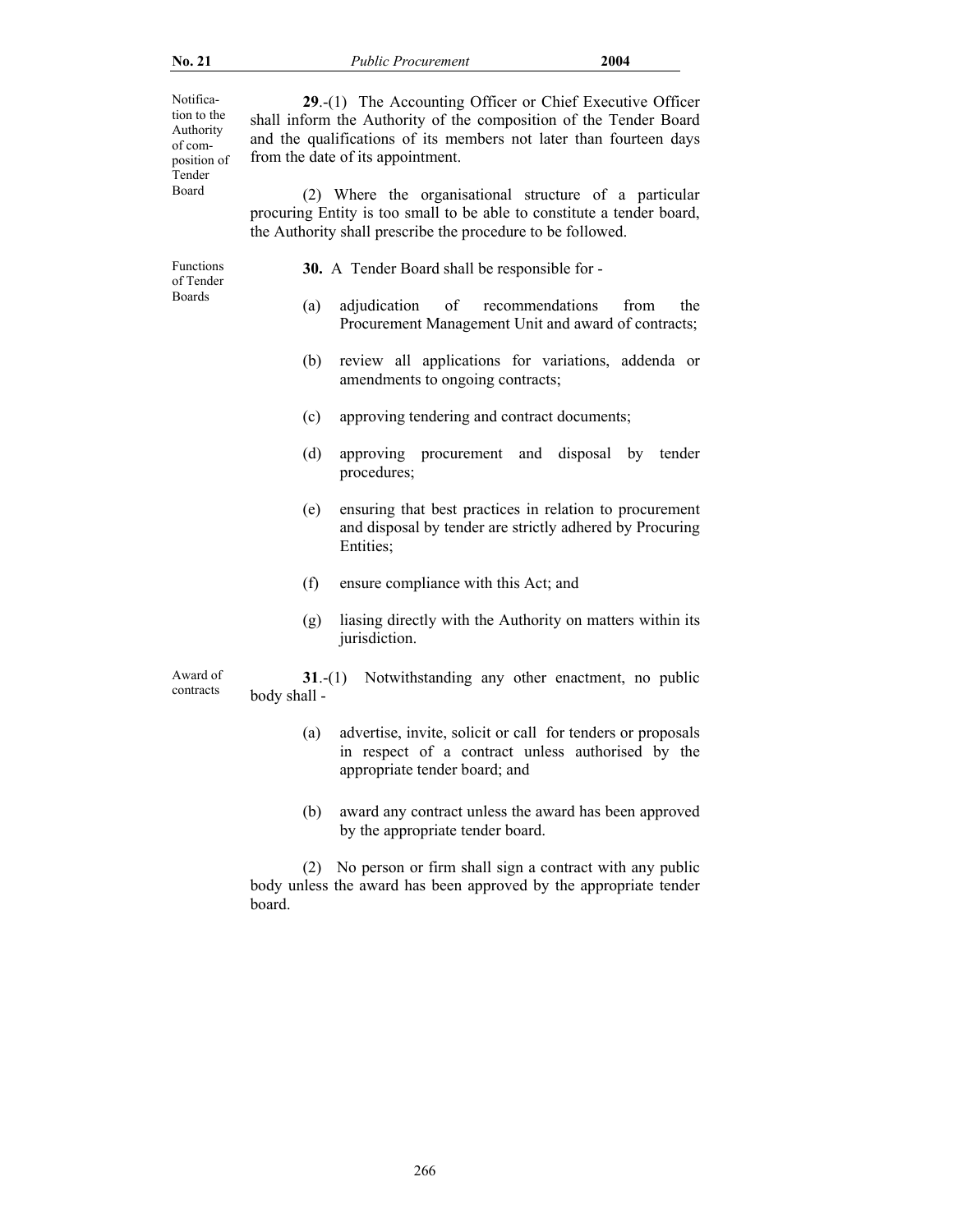(3) For all procurements whose value exceed the limit set out in the Regulations made under this Act, procuring entities shall, within fourteen days, inform the Authority of commencement of the procurement process for such procurements.

 (4) Where it comes to the knowledge of a tender board that a contract has been awarded or is about to be awarded in breach of this Act or Regulations made under the Act, appropriate tender board shall forthwith report the matter to the Authority, Controller and Audit General and to the Permanent Secretary to the Treasury, recommending such actions as it may deem appropriate.

 (5) The acceptance of a tender shall be communicated in writing to the tenderer by the Procurement Entity.

Powers of tender board **32.**-(1) In the exercise of their powers under this Act, tender boards may -

- (a) call for such information and documents as they may require from any public body;
- (b) commission any studies relevant to the determination of award of contracts;
- (c) request any professional or technical assistance from any appropriate body or person in Tanzania or elsewhere, and
- (d) do all such acts and things as they may consider incidental or conducive to the attainment of their objects;
- (2) Tender boards may -
- (a) require the chairman, accounting officer or chief executive officer of a public body:
	- (i) to furnish any information or produce any records or other documents relating to a contract;
	- (ii) to answer all relevant questions;
- (b) examine such records or other documents and take copies or extracts therefrom.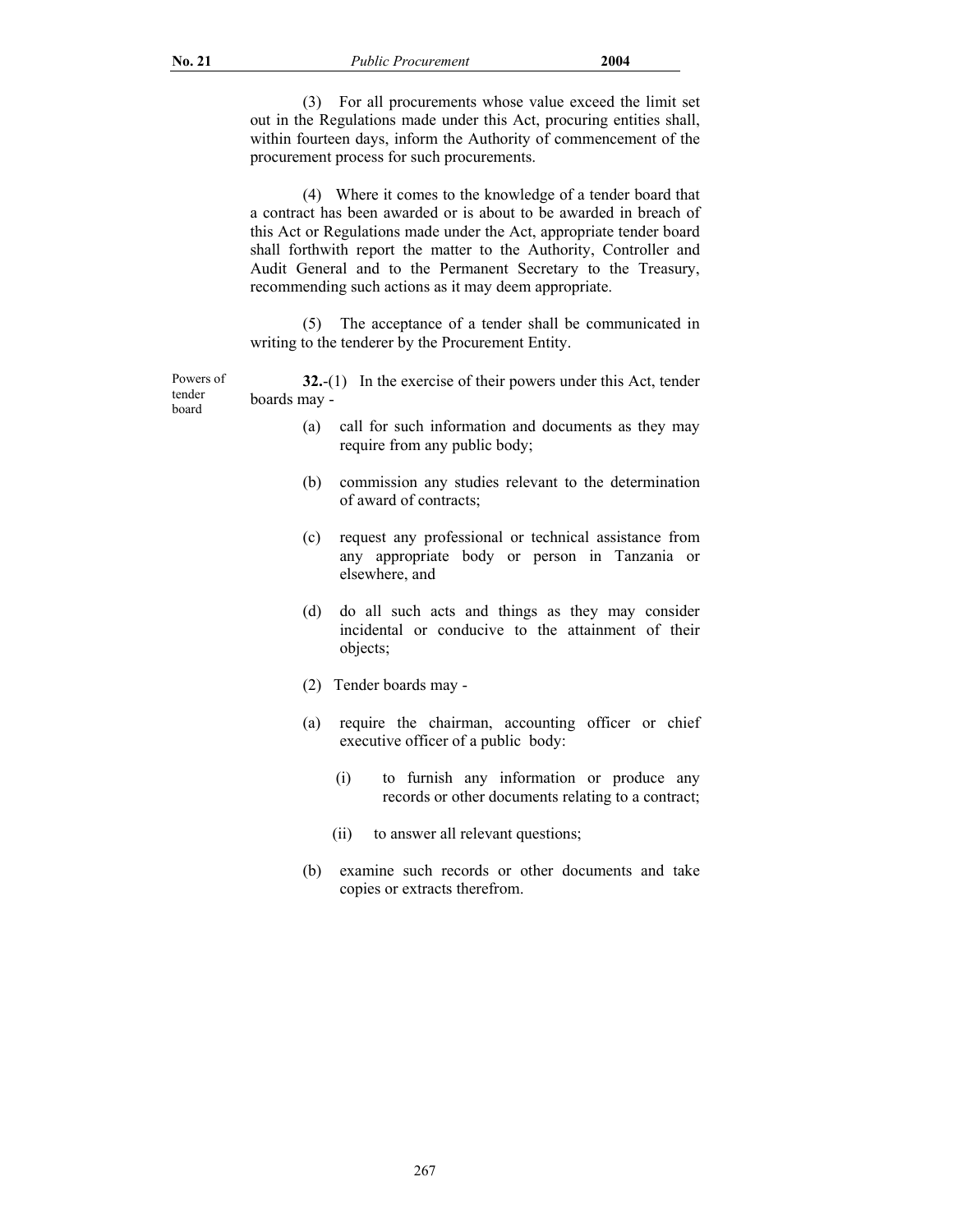Accounting Officer or Chief Executive

**33**. The Accounting Officer or Chief Executive of a procuring entity shall have the overall responsibility for the execution of the procurement process in the procuring entity, and in particular, shall be responsible for:

- (a) establishing a tender board in accordance with this Act;
- (b) appointing the members of the tender board specified in the second schedule;
- (c) causing to be established a Procurement Management Unit staffed to an appropriate level;
- (d) advertising tender opportunities;
- (e) appointing the evaluation committee;
- (f) communicating award decisions;
- (g) certifying the availability of funds to support the procurement activities;
- (h) signing contracts for the procurement activities on behalf of the procuring entity;
- (i) investigating complaints by suppliers, contractors or consultants;
- (j) submitting a copy of complaints and reports of the finding to the Authority; and
- (k) ensuring that the implementation of the awarded contract is in accordance with the terms and conditions of the award.

 Establishment and Composition of a Procurement Management Unit

**34.-(1)** In every procuring entity there shall be established a Procurement Management Unit staffed to an appropriate level.

 (2) The Procurement Management Unit shall consist of procurement and other technical specialists together with the necessary supporting and administrative staff.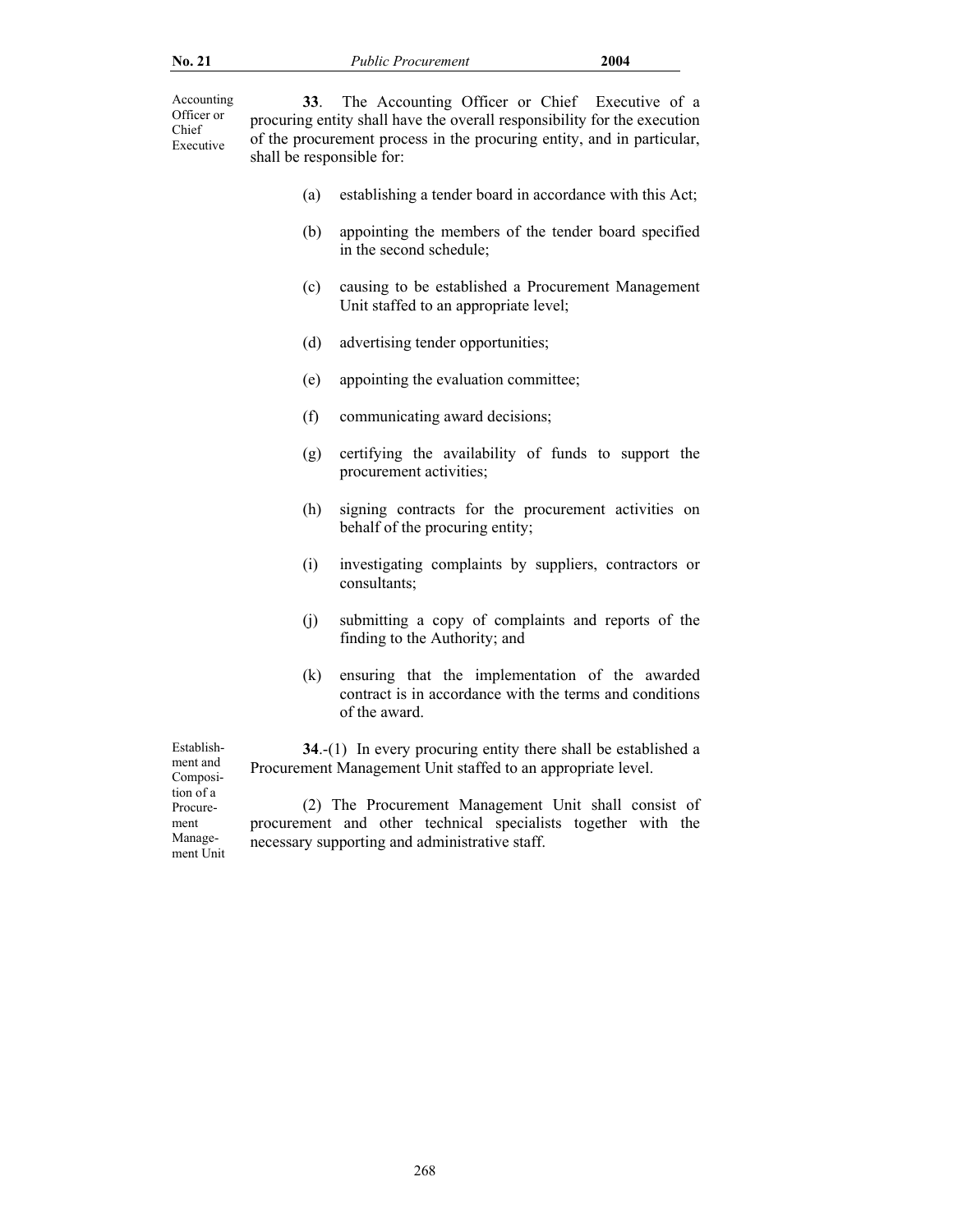(3) Procuring entities shall identify all those engaged in procurement within their organizations and identify the skills need in each post and shall set out strategies to meet the needs of the Procurement Management Units.

 (4) The Procurement Management Unit shall be headed by a person with sufficient academic qualifications and experience in procurement functions.

 Functions of a Procurement Manage-

ment Unit

**35**. Procurement Management Unit shall -

- (a) manage all procurement and disposal by tender activities of the procuring entity except adjudication and the award of contract;
- (b) support the functioning of the Tender Board;
- (c) implement the decisions of the Tender Board;
- (d) liaise directly with the Authority on matters within its jurisdiction;
- (e) act as a secretariat to the Tender Board;
- (f) plan the procurement and disposal by tender activities of the procuring entity;
- (g) recommend procurement and disposal by tender procedures;
- (h) check and prepare statements of requirements;
- (i) prepare tendering documents;
- (j) prepare advertisements of tender opportunities;
- (k) prepare contract documents;
- (l) issue approved contract documents;
- (m) maintain and archive records or the procurement and disposal process;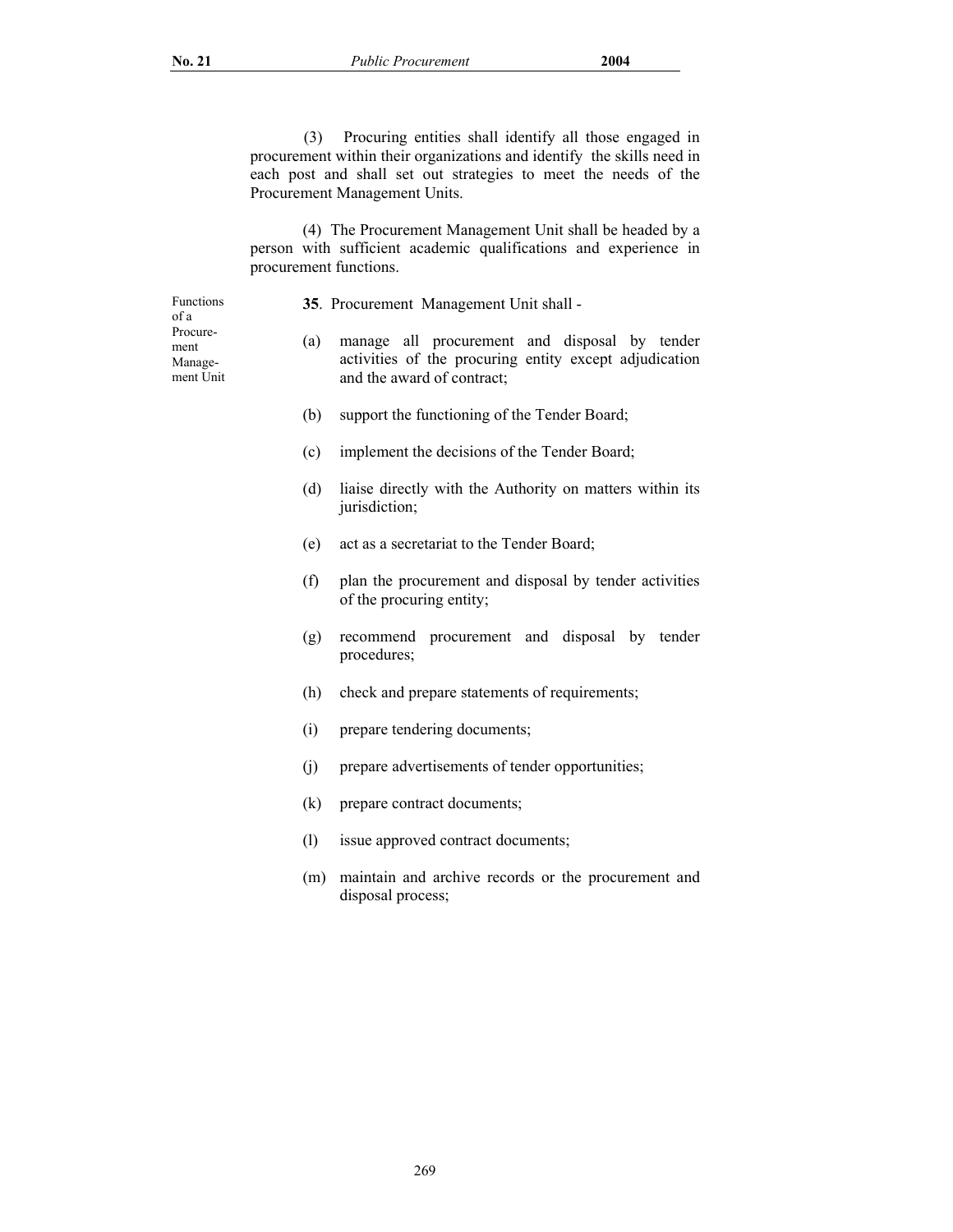| No. 21                  |         | <b>Public Procurement</b>                                                                                                                                 | 2004                     |
|-------------------------|---------|-----------------------------------------------------------------------------------------------------------------------------------------------------------|--------------------------|
|                         | (n)     | maintain a list or register of all contracts awarded;                                                                                                     |                          |
|                         | $\circ$ | prepare monthly reports for the Tender Board;                                                                                                             |                          |
|                         | (p)     | co-ordinate the procurement and disposal activities of<br>all the departments of the procuring entity; and                                                |                          |
|                         | (q)     | prepare other reports as may be required from time to<br>time.                                                                                            |                          |
| User<br>Depart-<br>ment |         | $36-(1)$ The user department of a procuring entity shall<br>perform the following functions:                                                              |                          |
|                         | (a)     | liaise with and assist the Procurement Management<br>Unit throughout the procurement or disposal by tender<br>process to the point of contract placement; |                          |
|                         | (b)     | initiate<br>procurement<br>and<br>requirements and forward them to the Procurement<br>Management Unit;                                                    | disposal<br>by<br>tender |
|                         | (c)     | propose technical inputs to statements of requirements<br>for procurement requirements to the Procurement<br>Management Unit;                             |                          |
|                         | (d)     | propose technical specifications to the Procurement<br>Management Unit when necessary;                                                                    |                          |

(f) certify for payments to suppliers, contractors or consultants;

(e) input with technical evaluation of tenders received as required by the Procurement Management Unit;

- (g) report any departure from the terms and conditions of an awarded contract to the Procurement Management Unit;
- (h) forward details of any required contract amendments to the Procurement Management Unit for action;
- (i) maintain and archive records of contracts management; and
- (j) prepare any reports required for submission to the Procurement Management Unit, the Tender Board or the Accounting Officer.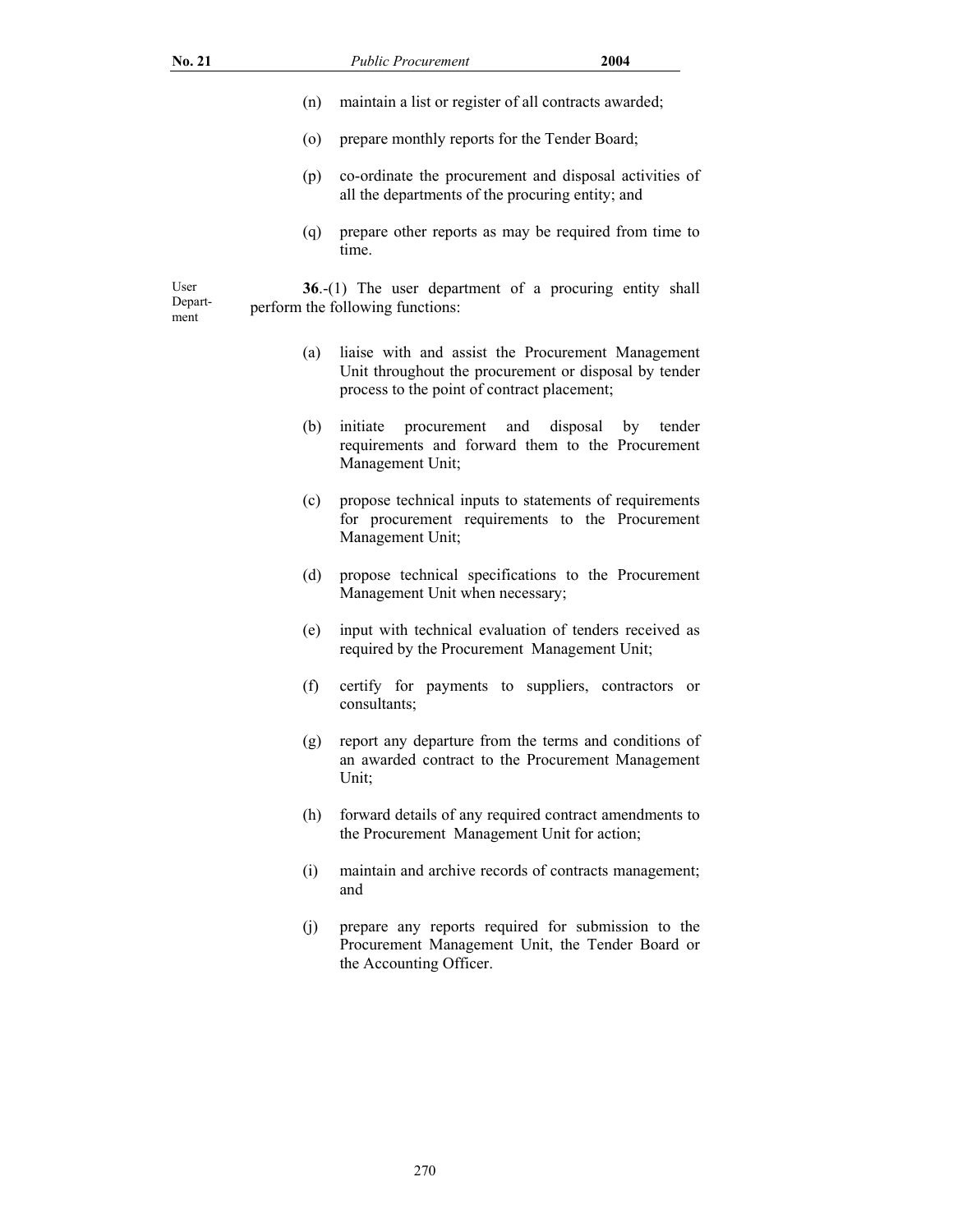(2) The user department shall prepare a work plan for procurement based on the approved budget, which shall be submitted to the Procurement Management Unit for implementation when required.

 Evaluation Committee

**37**.-(1) All evaluations shall be conducted by an evaluation committee, which shall report to the Procurement Management Unit.

 (2) The membership of the evaluation committee shall be recommended by the Procurement Management Unit, in accordance with Regulations made under this Act, and approved by the Accounting Officer or Chief Executive.

 (3) The number of the members of the evaluation committee shall depend on the value and complexity of the procurement requirement, but shall in all cases be a minimum of three members.

 (4) The members shall be of an appropriate level of seniority and experience, depending on the value and complexity of the procurement requirement.

 (5) Members of the evaluation committee may be external to the procuring entity, where the required skills or experience are not available within the procuring entity or where members are indisposed or have a conflict of interest.

 (6) All members of the evaluation committee shall sign the Code of Ethics provided under the Regulations made under the Act, declaring that they do not have a conflict of interest in the procurement requirement.

 (7) The meetings of the evaluation committee, the conduct of the evaluation and the evaluation methodologies shall be executed in accordance with the regulations, guidelines and tendering documents made under this Act.

**38.** Subject to the provisions of this Act, the Accounting Officer or Chief Executive, the Tender Board, the Procurement Management Unit, the User Department and the Evaluation Committee shall act independently in relation to their respective functions and powers.

 Independence of functions and powers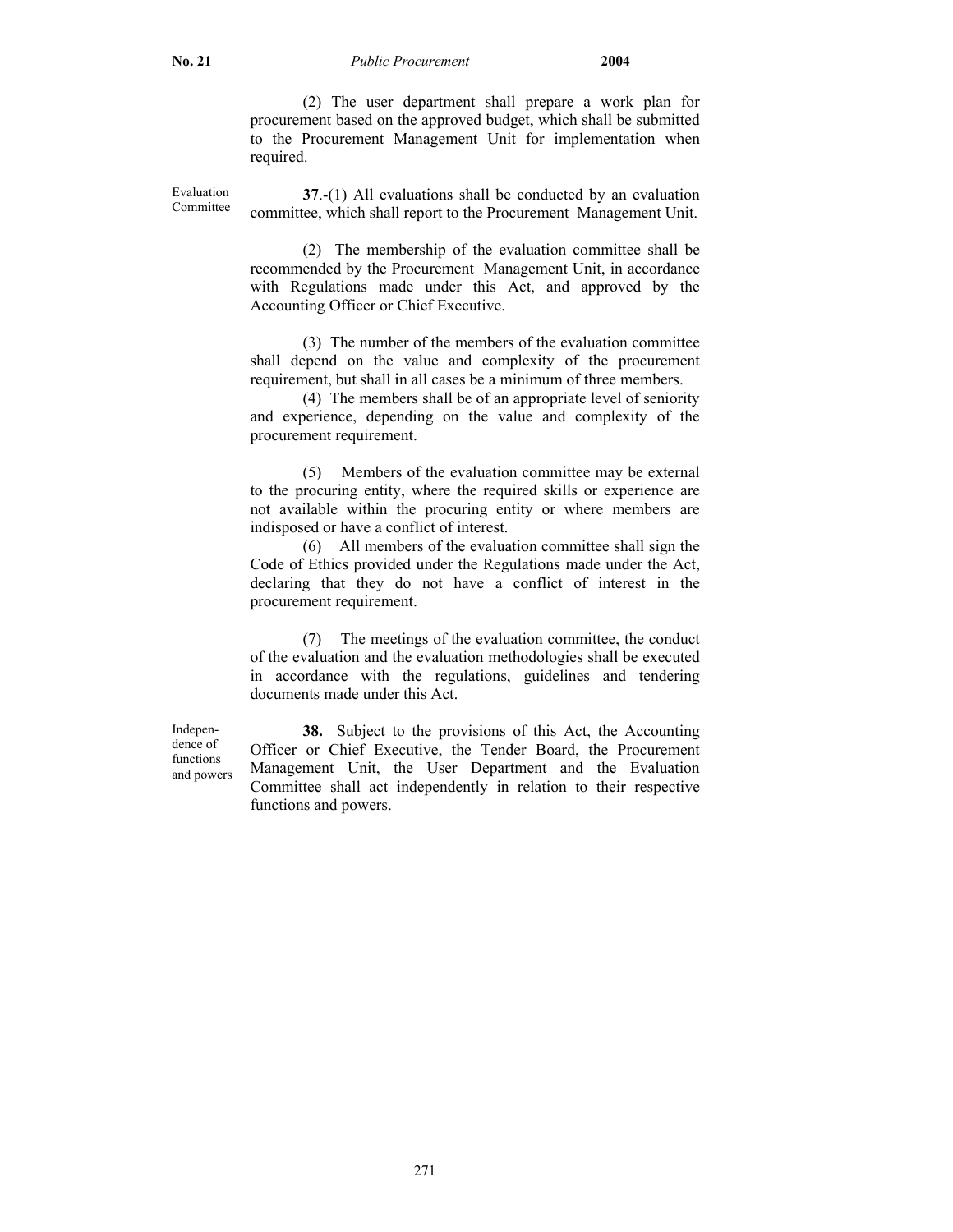Delegation of powers by the Accounting Officer or Chief Executive

**39**.-(1) An Accounting Officer or Chief Executive may delegate the procurement function of the procuring entity to:

(a) a sub-division of that entity; or

(b) another procuring entity; or

(c) a third party procurement agency,

in accordance with the terms and conditions specified in Regulations made under this Act.

 (2) An Accounting Officer or Chief Executive may delegate to a Head of Department within the same procuring entity, his authority to procure up to a limit not exceeding that which is specified in the Regulations and such delegation shall be made in writing and for a period not exceeding the period, the Accounting Officer shall himself serve in that position.

 Third party procurement

**40**.-(1) Where it is deemed that there is lack of technical capacity, and subject to guidelines of the Authority, a procuring entity may engage third party procurement services

 (2) On deciding to invite third party procurement services, a procuring entity shall:-

- (a) secure prior written assurance of the Accounting Officer that funds are available to pay in full and on time for those services;
- (b) follow the procedures laid down by the Authority in its Regulations.

**41**. Disagreements between a Tender Board and a Procurement Management Unit, and between a Procurement Management Unit and a User Department concerning any decision pertaining to the recommendation for the award of contract, application or interpretation of any procurement method, process or practice, shall be resolved in accordance with the procedures set out in the Regulations made under this Act.

ments between Tender Boards, Procurement Manageme nt Unit and User Departments

Disagree-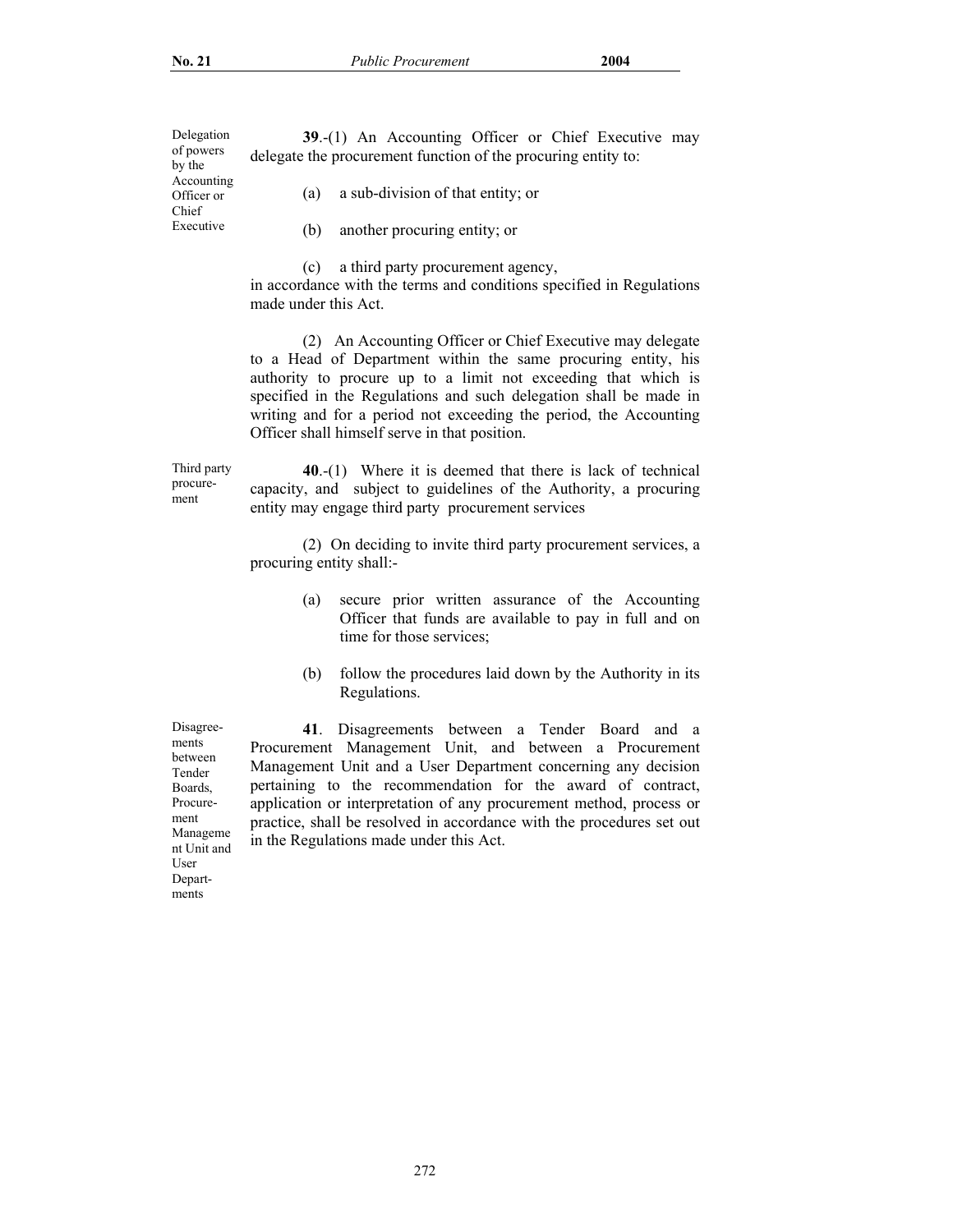Confidentiality of documents

**42**.-(1) Every person having an official duty or being employed in the administration of this Act or engaged as a consultant to the procuring entity shall consider and deal with all documents and information relating to the functions of the procuring entity as confidential.

 (2) Subject to Section 8 no person in possession of or control over any document or information relating to any business or transaction of the procuring entity shall communicate or attempt to communicate any information contained in such document or pass on such documents to any person other than the Accounting Officer or Chief Executive, a member of the Tender Board or the Procurement Management Unit.

**43.** In the execution of their duties, tender boards and procuring entities shall strive to achieve the highest standards of equity, taking into account:

- (a) equality of opportunity to all prospective suppliers, contractors or consultants;
- (b) fairness of treatment to all parties; and
- (c) the need to obtain the best value for money in terms of price, quality and delivery having regard to set specifications and criteria.

### PART IV

## PUBLIC PROCUREMENT PRINCIPLES

Duties of procuring entities

Act No.6

**44.**-(1) Notwithstanding anything to the contrary contained in any written law, where any expenditure is to be incurred on any procurement of goods, works or services, it shall be the duty -

- Act No.6 (a) in respect of a head of expenditure, the Accounting<br>of 2001 (Officer designated as such for that head of expenditure Officer designated as such for that head of expenditure under the Public Finance Act, 2001; and
	- (b) in respect of a head of expenditure the Accounting Officer designated as such for that head of expenditure under the Local government (Finances) act, 1982;

Tender boards and procuring entities to strive to achieve standards of equity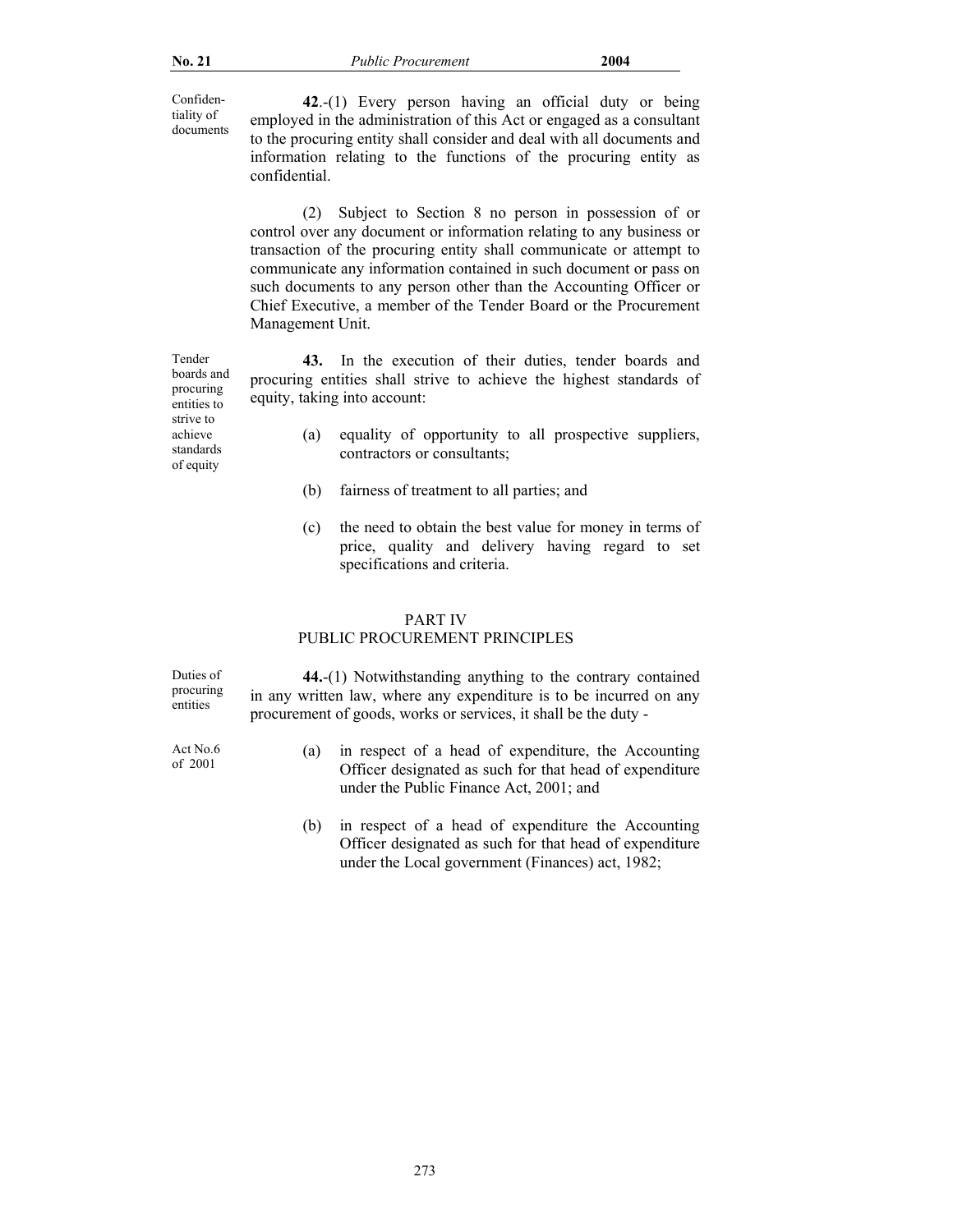(c) in respect of a parastatal body, the chief executive officer of that parastatal body,

to ensure that such procurement of goods, works or services is in accordance with the procedures prescribed by or under this Act or Regulations.

 (2) The auditor of every public body shall, in his annual report, state whether or not section 44(1) of this Act has been complied with.

 (3) Subject to the provisions of subsection (4) of this section, every Accounting Officer or chief executive officer shall be accountable for failing to comply with the provisions of subsection (1).

 (4) Where an Accounting Officer or chief executive officer satisfies the Authority that he had, in accordance with the provisions of any rules or Regulations made under this Act, delegated his functions under subsection (1) to any other person or committee, then such other person or every member of such committee shall also be accountable for the failure to comply with the provisions of subsection  $(1)$ .

 (5) Where an Accounting Officer or chief executive officer satisfies the Authority that he is, under the provisions of any written law, subject to the control or direction of any other person, board, committee or other body and that it was such control or direction of such other person, board, committee or other body which caused the failure to comply with the provisions of subsection (1), then such other person or every member of such board, committee or other body shall also be accountable for such failure to comply.

 (6) In respect of any failure to comply with the provisions of subsection (1), the respective tender board shall take such appropriate corrective or punitive measures as it may consider necessary.

**45**. A procuring entity shall plan its procurement in a rational manner and in particular shall:

- Procurement Planning
- (a) avoid emergency procurement wherever possible;
- (b) aggregate its requirements wherever possible, both within the procuring entity and between procuring entities, to obtain value for money and reduce procurement costs;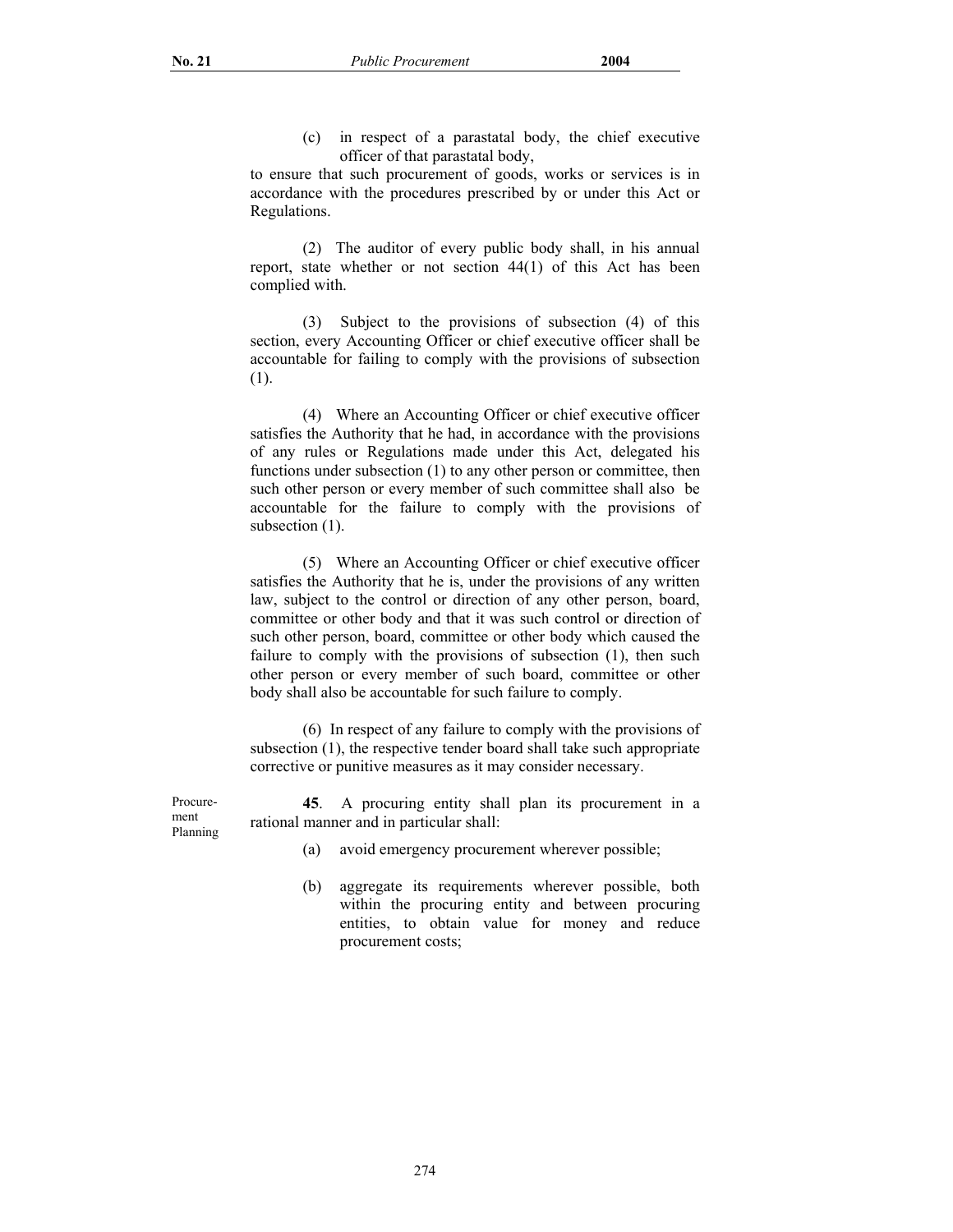- (c) make use of framework contracts wherever appropriate to provide an efficient, cost effective and flexible means to procure works, services or supplies that are required continuously or repeatedly over a set period of time;
- (d) avoid splitting of procurement to defeat the use of appropriate procurement methods unless such splitting is to enable wider participation of local consultants, suppliers or contractors in which case the Authority shall determine such an undertaking; and
- (e) integrate its procurement budget with its expenditure programme.

**46.**-(1) In order to participate in procurement proceedings, suppliers, contractors and consultants shall have to qualify by meeting appropriate criteria set out by the procuring entity and, where appropriate, by the approving authority for those particular procurement proceedings.

 (2) Local suppliers, contractors or consultants wishing to participate in any procurement proceeding shall satisfy all relevant requirements for registration with appropriate current professional statutory bodies in Tanzania.

 (3) Foreign suppliers, contractors or consultants wishing to participate in the proceedings are exempted from the requirement under subsection (2), but where as a result of the procurement proceedings, any foreign supplier, contractor or consultant is selected as having submitted the lowest evaluated responsive tender or the best ranked proposal, such a supplier, contractor or consultant shall register with the appropriate professional statutory body and shall be required to submit evidence of registration as an approved supplier, contractor or consultant in Tanzania.

 (4) Any qualification criteria shall be made known to, and shall apply equally to all suppliers, contractors or consultants and a procuring entity shall impose no discriminatory criteria, requirement or procedure with respect to the qualifications of any supplier, contractor or consultant.

 Qualifications of suppliers, contractors and consultants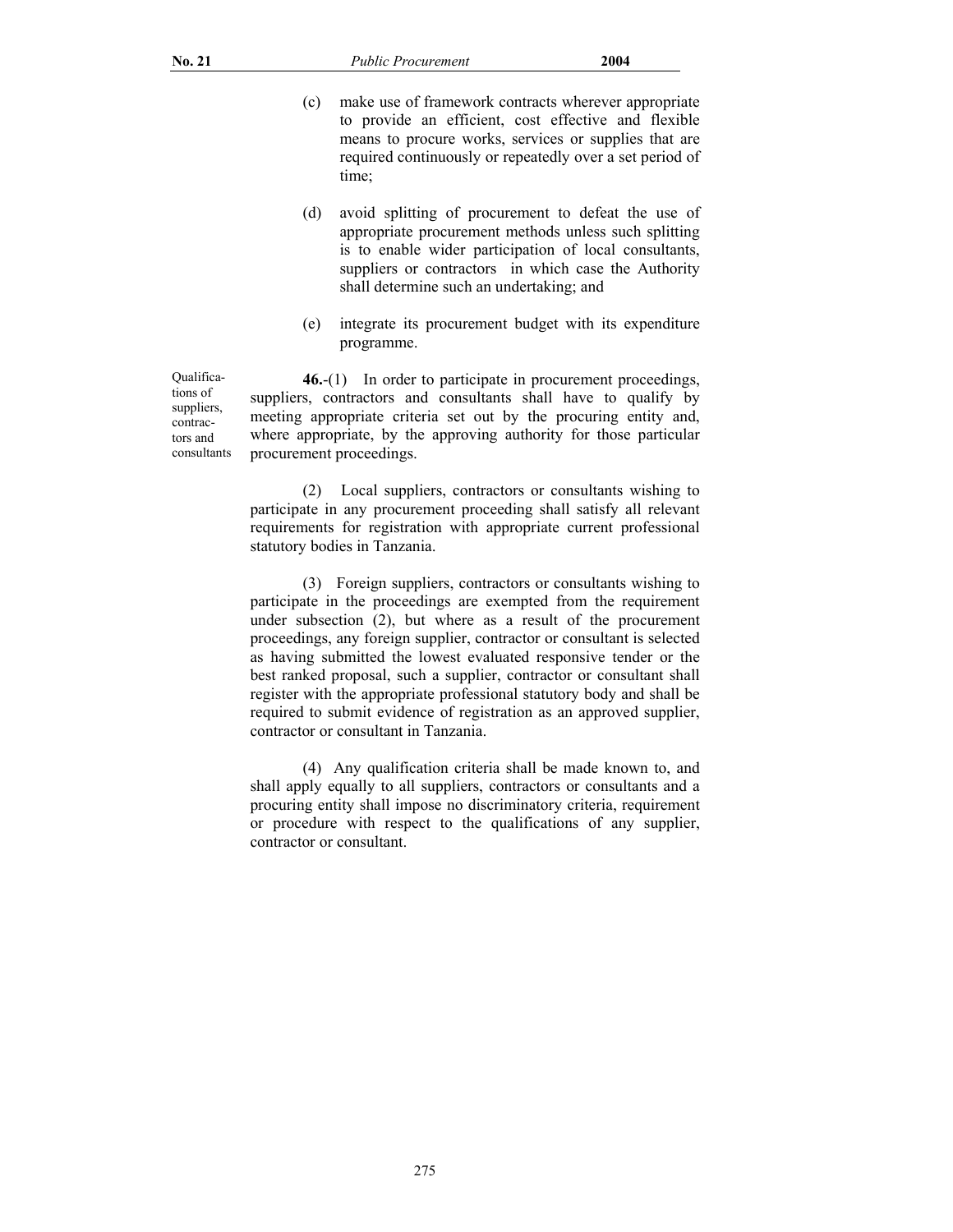Prequalification proceedings

Postqualification

goods, works or services, or after taking part in any other procurement proceedings. **48**.-(1) If tenderers have not been pre-qualified, the procuring entity and the tender board shall determine whether the tenderer whose tender or proposal has been determined to offer the

 **47.** A procuring entity may engage in pre-qualification proceedings with a view to identifying suppliers, contractors or consultants either prior to inviting tenders for the procurement of

lowest evaluated tender, in the case of procurement or the highest evaluated tender in the case of disposal of public assets by tender , has the capability and resources to carry out effectively the contract as offered in the tender.

 (2) The criteria to be met shall be set out in the tendering documents and if the tenderer does not meet any of these criteria, the tender shall be rejected and the procuring entity and tender board shall make a similar determination for the next lowest evaluated tenderer, in the case of procurement or the next highest evaluated tender, in the case of disposal of public assets by tender.

 (3) A procuring entity and tender board may require a tenderer which has submitted a lowest evaluated tender in the case of procurement or highest evaluated tender in the case of disposal by tender to demonstrate again its qualifications before the award of contract is confirmed .

 (4) The criteria and procedures to be used in subsection (3) shall be the same as those used in the pre-qualification proceedings set out in Section 47 of this Act and shall be specified in the tendering documents prepared by the procuring entity.

 (5) If tenderer with the lowest or highest evaluated tender fails to post-qualify, the procuring entity and tender board shall reject its tender and shall select the next lowest or highest evaluated tender from the remaining tenders, subject to the right of the procuring entity to reject all remaining tenders.

National preferences

**49.**-(1) Suppliers, contractors or consultants are allowed to participate in procurement proceedings without regard to their nationality, except where the procuring entity has limited participation in procurement proceedings on the basis of nationality in accordance with this Act, the Regulations, or any other provisions of any written law.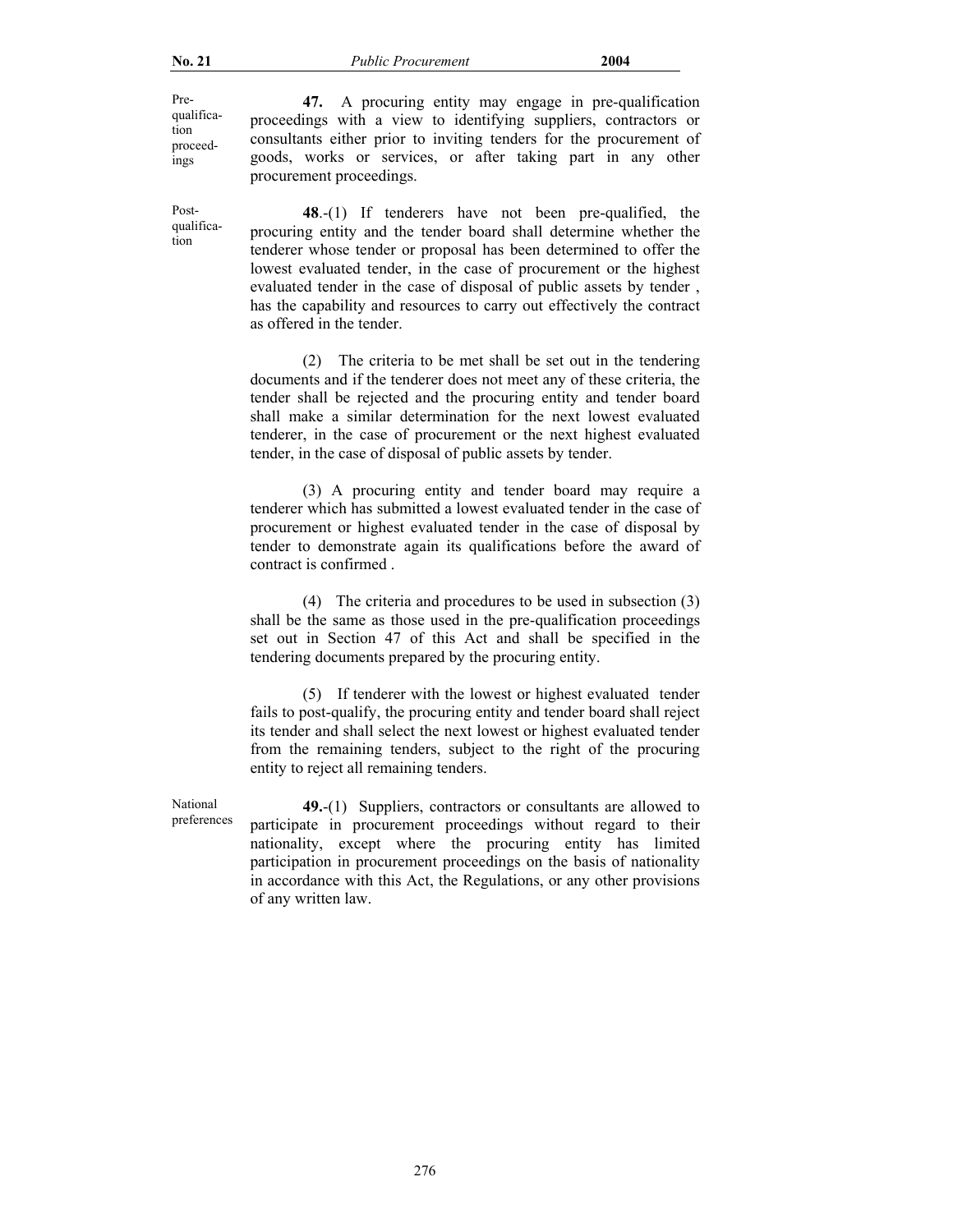(2) The procuring entity shall, when procuring goods, works or services by means of international or national tendering, or when evaluating and comparing tenders, grant a margin of preference for the benefit of tenders for certain goods manufactured, mined, extracted or grown in the United Republic, for works by Tanzania contractors or services provided by Tanzania consultants, provided that this is clearly stated in the tender documents subject to the provisions prescribed in the Regulations.

 (3) Tanzania Contractors or consultants shall be eligible to be granted a margin of preference as provided for in subsection (2) of this section only if they meet the following criteria, namely -

- (a) for individual companies
	- (i) they are incorporated or registered in the United Republic of Tanzania;
	- (ii) at least fifty percent of the authorised capital of the company is owned either by the Government or by citizens of Tanzania;
	- (iii) they do not subcontract more than ten percent of the contract price, excluding provisional sums, to foreign contractors or consultants provided that the domestic company is qualified to carry out the contract in accordance with the qualification criteria, including any services provided by the domestic company, fees and expenses paid to the domestic company;
	- (iv) there is no arrangement whereby any major part of the net profits or other tangible benefits of the domestic company will accrue or be paid to persons not citizens of Tanzania or to companies which would not be eligible under this section.
- (b) for joint ventures of local companies
	- (i) individual member companies are incorporated or registered in the United Republic of Tanzania;
	- (ii) at least fifty percent of the ownership of the individual companies are held by citizens of Tanzania;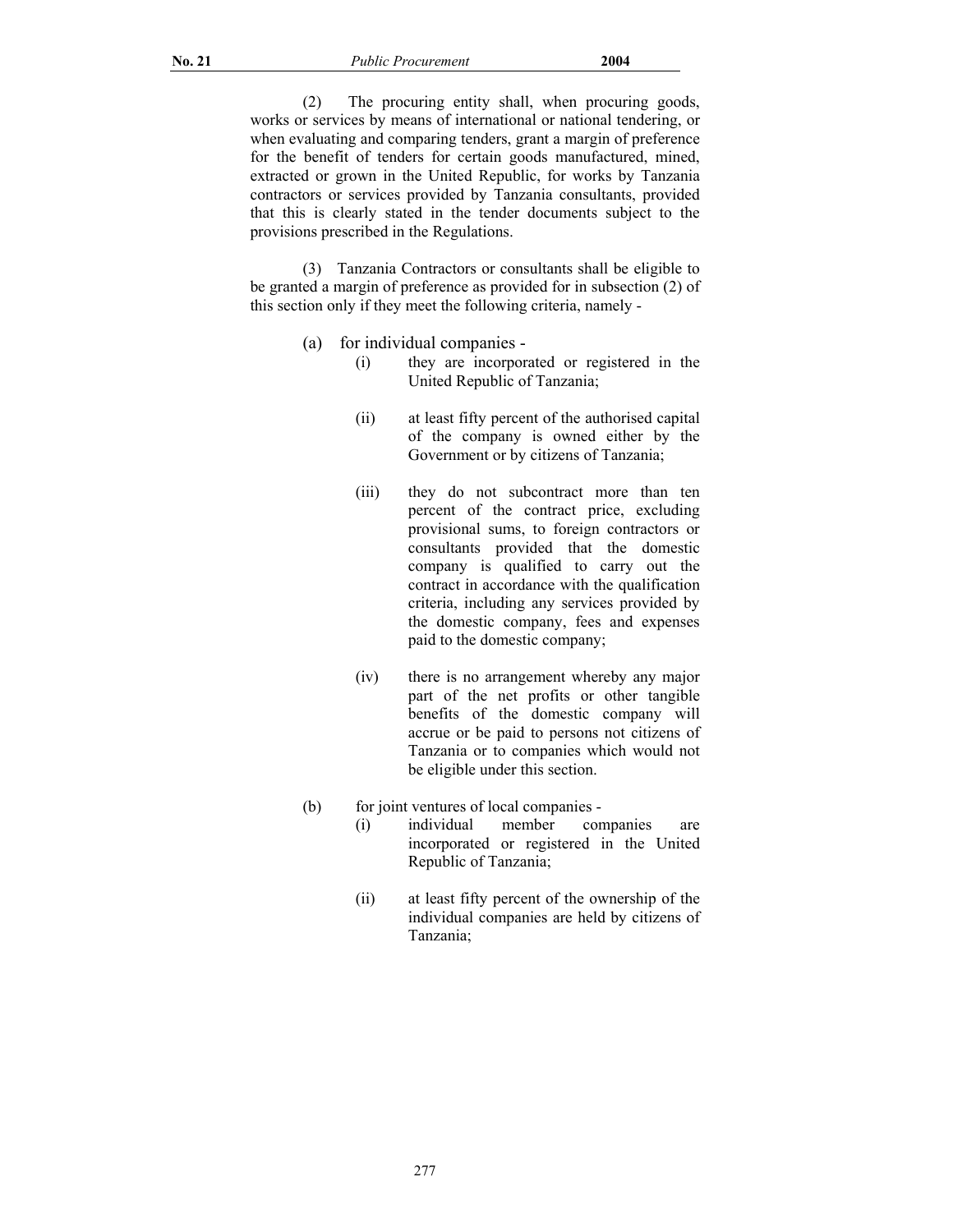- (iii) the joint venture itself is registered in Tanzania;
- (iv) do not subcontract more than ten percent of the contract price, excluding provisional sums, to foreign firms, provided that the domestic partner or partners are qualified to carry out the contract in accordance with the qualification criteria, including any services provided by the partners and fees and expenses paid to the partners;
- (v) do not have arrangement whereby any major part of the net profits will accrue or be paid to persons not citizens of Tanzania or to companies which would not be eligible under this section;
- (c) for partners or individual persons trading as contractors or consultants -
	- (i) the majority of capital shares are held by citizens of Tanzania;
	- (ii) the partners or individual persons shall not subcontract more than ten percent of the contract price, excluding provisional sums, to foreign firms, partners or individual persons.

(4) For all procurement under international and national competitive tendering, incentives set out in the Regulations made under this Act, shall be used to encourage foreign firms to team up with Tanzanian contractors, suppliers or consultants in the form of joint ventureship or subcontracting arrangements in the tender process and in the execution of the contract.

**50.**-(1) Where financial resources are exclusively provided by a Tanzanian public body, each procurement of works goods or services that has a value not exceeding a threshold specified in the Regulations shall be reserved exclusively for local persons or firms.

 (2) Where the procuring entity does not proceed with the local person or firm set-aside under subsection (1), and procures on unrestricted basis, the procuring entity shall include in the procurement file the reason or reasons for the unrestricted procurement.

 Exclusive preference to local persons or firms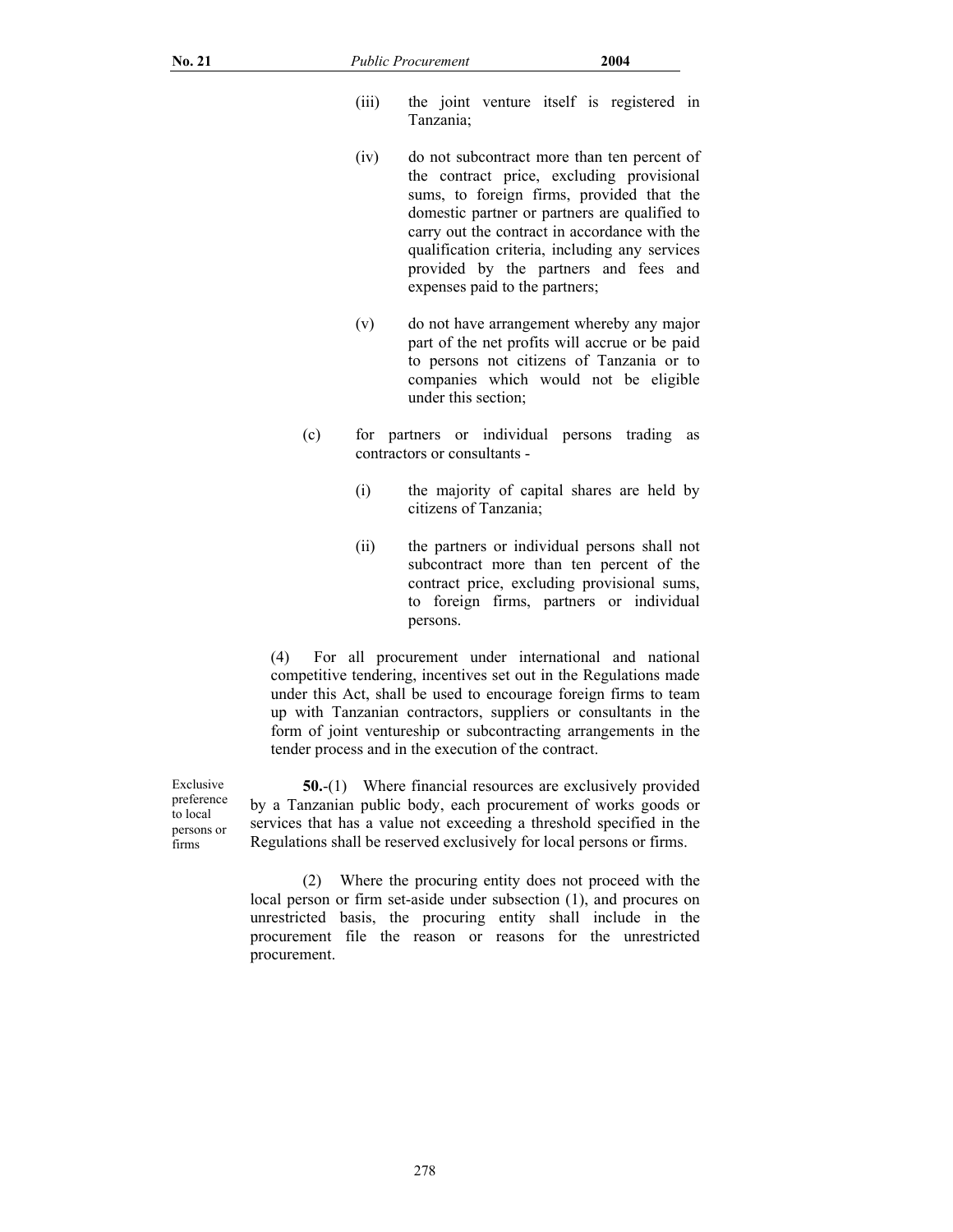(3) In the case where procurement entity receives only one acceptable offer from a responsible local person or firm in response to procurement set-aside, the procuring entity may consider to make an award to that person or firm.

 (4) If the procuring entity receives no acceptable offers from responsible local persons or firms, the set-aside procurement shall be withdrawn and if the requirements are still valid, new offers shall be resolicited on unrestricted basis.

 **51**. Where financial resources are exclusively provided by a Tanzanian public body, a procuring entity may procure from the Government stores following a procedure to be prescribed in the regulations made under this Act.

 Procureme nt from governmen t Stores Department

 Language **52.**-(1) Except as provided for in sub-section (2) of this section, pre-qualification documents and tender documents shall be written in English and tenders shall be invited in that language.

> (2) In case a procuring entity has limited participation in the procurement to Tanzania nationals in addition to sub-section (1) of section 22, tender documents may be written in either Kiswahili or English and tenders may be requested to tender in either language.

 Tender securities

**53.**-(1) Where the procuring entity requires suppliers, contractors or consultants who are submitting tenders to provide any form of tender security, or any form of guarantee or bond against satisfactory performance of the contract, such requirement shall apply equally to all suppliers, contractors or consultants.

 (2) The Authority shall issue guidelines, which shall be updated from time to time, on the minimum values and modalities for provision of tender security and other forms of guarantees or bonds.

 Rejection of all tenders or all proposals

**54.**-(1) Tender documents and request for proposals may provide that procuring entities may reject all tenders or all proposals.

 (2) The rejection of all tenders or all proposals under this section shall only be justified where: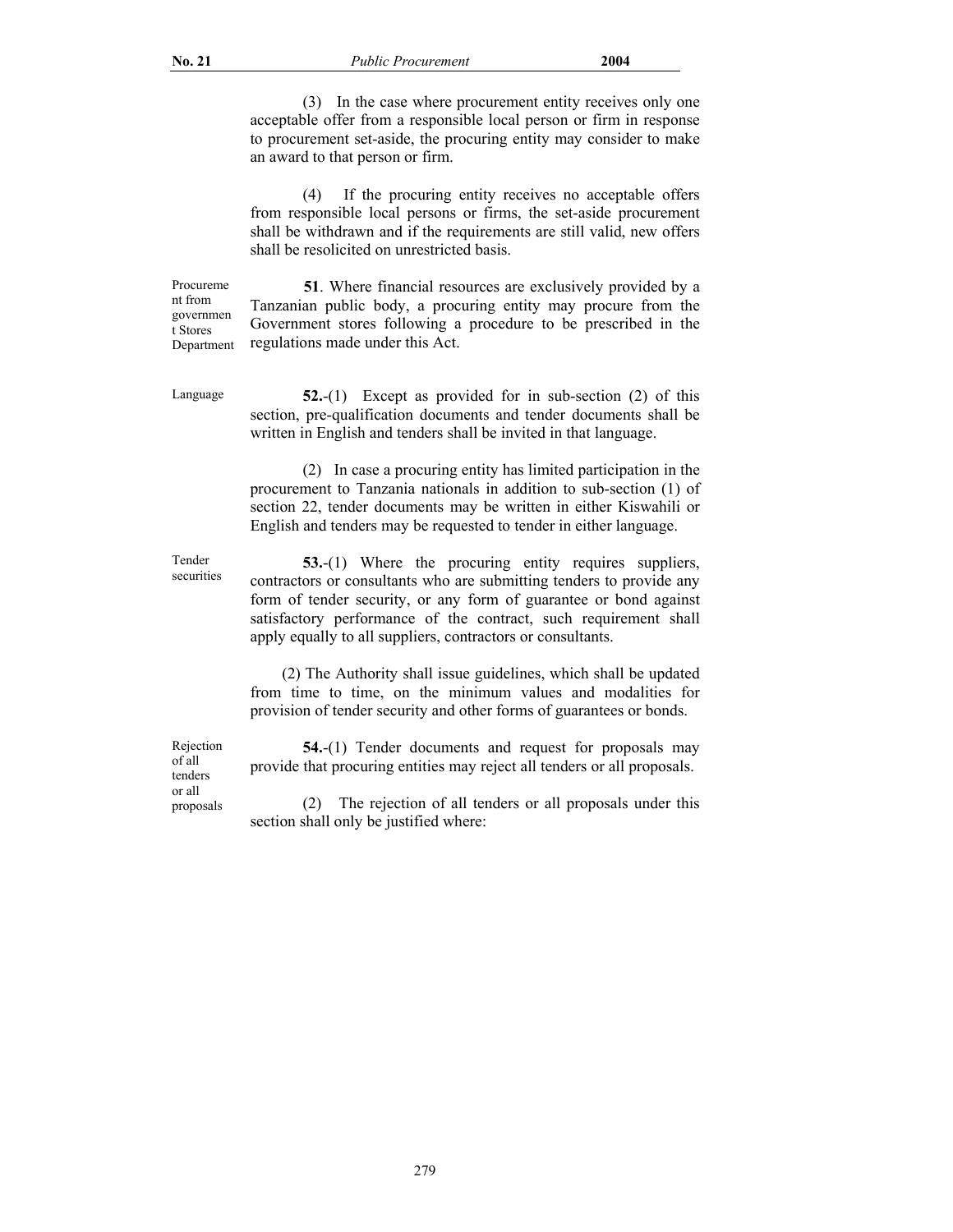- (a) there is lack of effective competition;
- (b) tenders or proposals are not substantially responsive to the tender dossier or to the request for proposals and terms of reference;
- (c) the economic or technical data of the project have been altered; or
- (d) tenders or proposals involve costs substantially higher than the original budget or estimates.

 (3) Lack of competition shall not be determined solely on the basis of the number of tenderers or persons who made proposals, and where all tenders or proposals are rejected, the procuring entity shall review the causes justifying the rejection and shall consider -

- (a) making revision to the conditions of contract, design and specifications, scope of the contract, or a combination of these before inviting new tenders; or
- (b) revising the request for proposals (including the short list) and the budget.

 (4) Where the rejection of all tenders or all proposals is due to lack of competition, wider advertising shall be considered and where the rejection is due to most of the tenders or proposals being non-responsive, new tenders or new proposals may be invited from the initially pre-qualified firms, or with the prior agreement of the appropriate tender board, from only those who submitted tenders or proposals in the first instance.

 (5) The appropriate tender board's prior approval shall be sought before rejecting all tenders or all proposals, soliciting new tenders or proposals or entering into negotiations with the lowest evaluated tenderer.

**55**.-(1) Subject to the provisions of section 54, the tender or proposal that has been ascertain to be the successful tender or proposal pursuant to section 68(a) and 71(1) of this Act shall be accepted.

 Acceptance of tender and entry into force of a procurement contract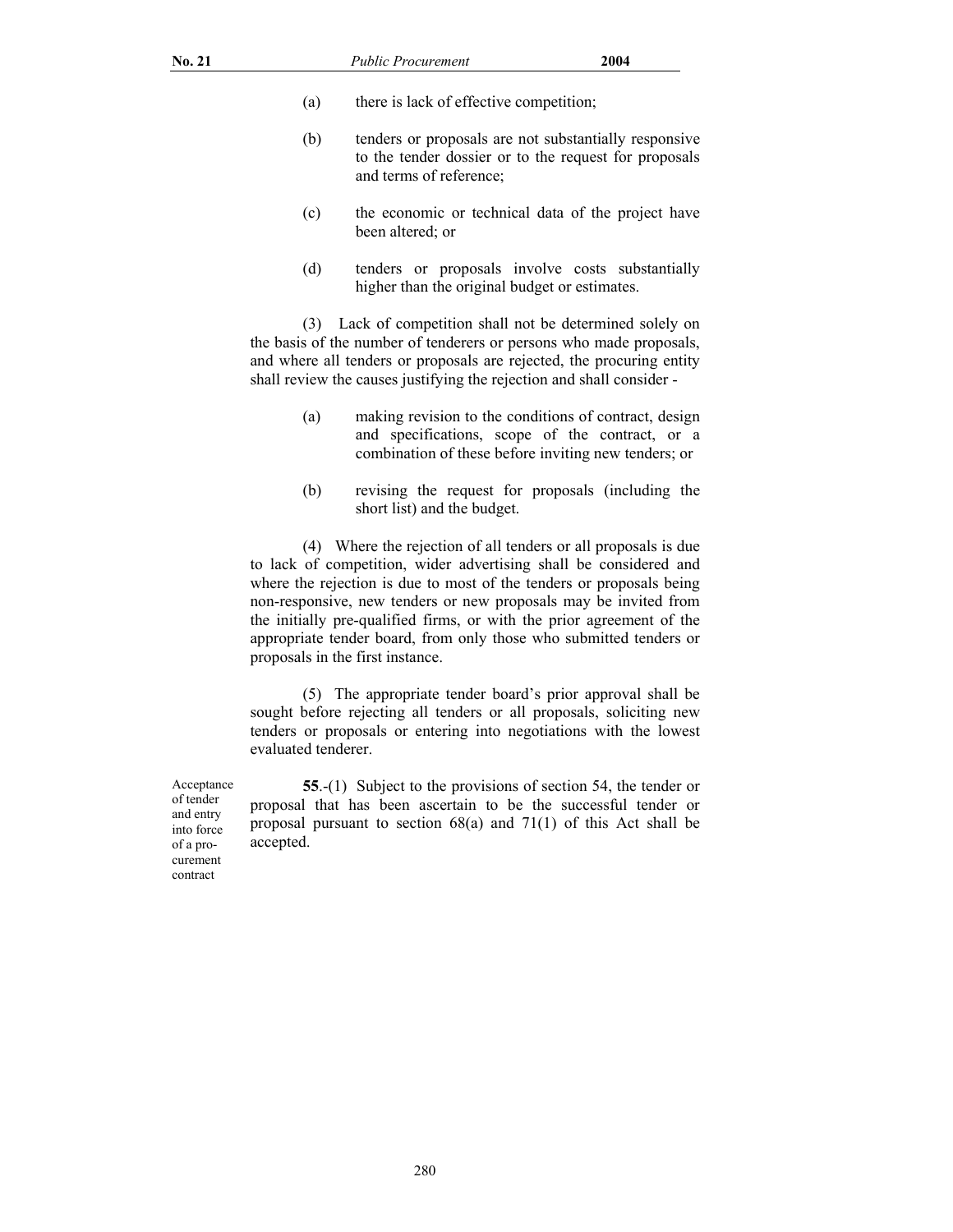(2) The procuring entity on whose behalf the tenders, offers or proposals were invited shall be notified by the tender board of the tender board's acceptance of the tender, offer or proposal and the notice of acceptance of the tender shall be given by the procuring entity promptly to the supplier, contractor or consultant who submitted the tender, offer or proposal.

 (3) The notifications referred to in subsection (2) of this section shall be in writing and signed by authorised officers.

 (4) Where a tender, offer or proposal has been accepted by the tender board, the procuring entity on whose behalf the invitation for tender, offer or proposal was issued and the person whose tender, offer or proposal has been accepted shall enter into a formal contract for the supply of goods, services of the undertaking of works, as the case may be.

 (5) A formal contract shall be in such form and shall contain such terms, conditions and provisions as contained in the solicitation documents, request for proposals or tender dossiers.

 (6) Any formal contract arising out of the acceptance of a tender, offer or proposal under this Act shall be ratified by the competent State Attorney before being signed by the parties.

 (7) The procurement contract shall enter into force when a written acceptance of a tender has been communicated to the successful supplier, contractor or consultant.

 (8) The Procuring Entity shall notify the Authority, within the time set out in the Regulations made under this Act, the name of the person or body to whom the contract is awarded, the amount of tender or proposal and the date on which the award was made.

 Records, information and notices

**56.**-(1) Each procuring entity and each approving authority shall maintain a record of procurement proceedings in which each is involved, including decisions taken and the reasons for it and such record shall be kept for a period of not less than five years from the date of completion of the contract and be made available within a reasonable time during that period to the Minister and the Controller and Auditor-General or any other officer authorized by accounting authority.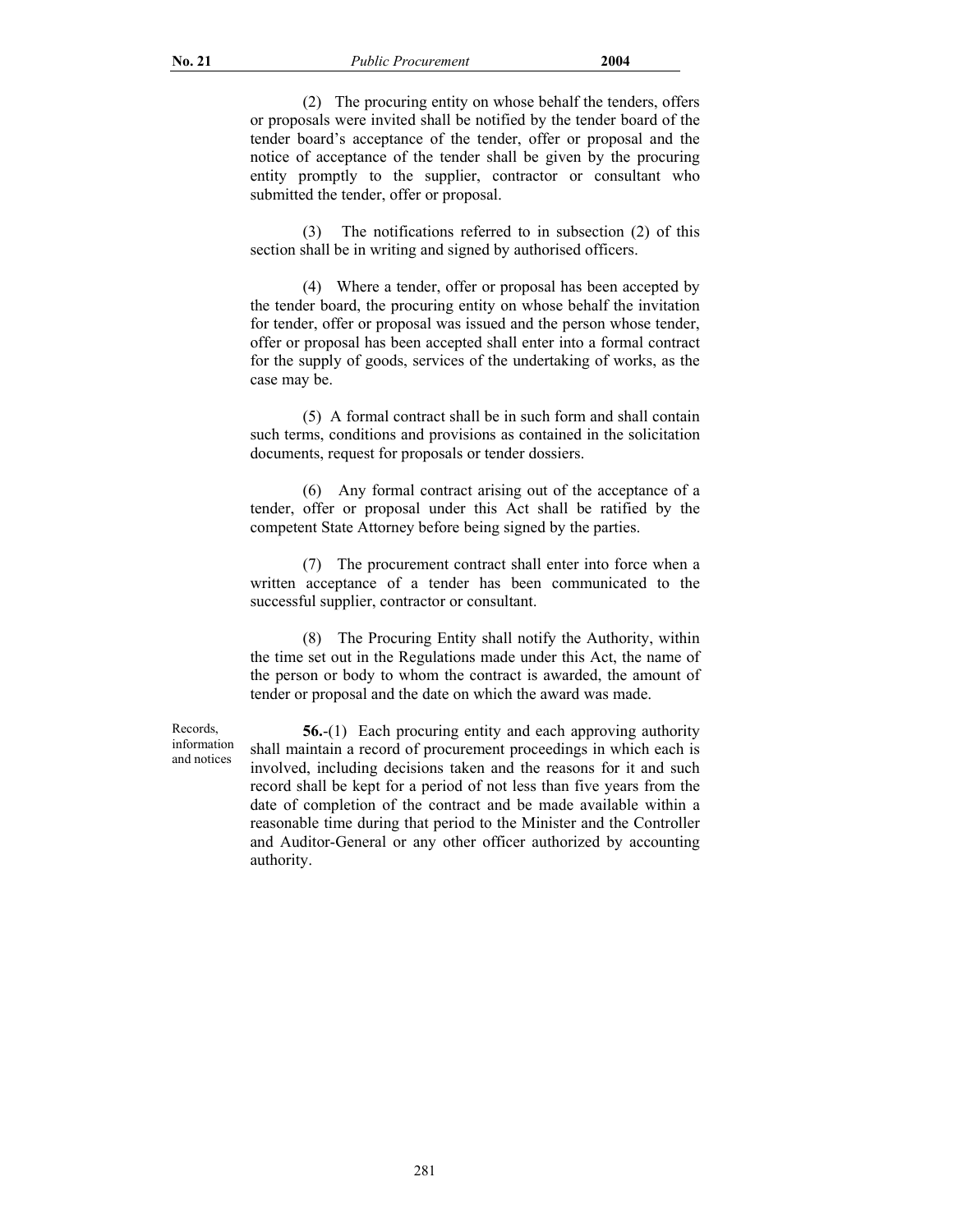(2) The record referred to in subsection (1), may under special circumstances be kept beyond the period specified in that subsection.

 (3) A list of those submitting tenders and the prices tendered, as read out at the time of opening the tenders in public, may be made available to tenderers and to the general public.

(4) The manner and specific duration of keeping different kind or records shall be prescribed in the Regulations made under this Act.

**57**.-(1) The Authority shall have power to blacklist and bar a supplier, contractor or consultant for a specified time from participating in public procurement proceedings and shall notify all procuring entities on such actions

 (2) A supplier, contractor or consultant shall be blacklisted and barred from participating in public procurement proceedings for a period of time where:

- (a) a supplier, contractor or consultant has been blacklisted and barred from taking part in public procurement by a foreign country, international organisation or other foreign institutions on grounds of fraud or corruption
	- (i) shall automatically be blacklisted and barred from participating in public procurement in the United Republic for such period as is barred by that foreign country, international organisation or foreign institution

(ii) plus a further period to a total maximum of ten years;

- (b) a supplier, contractor or consultant has been blacklisted and barred from taking part in public procurement by a foreign country, international organisation or other foreign institutions on grounds other than fraud or corruption
	- (i) shall automatically be blacklisted and barred from participating in public procurement in the United Republic for such period as is barred by that foreign country, international organisation or foreign institution

(ii) plus a further period to a total maximum of five years.

Blacklistin g of suppliers, contractors and consultants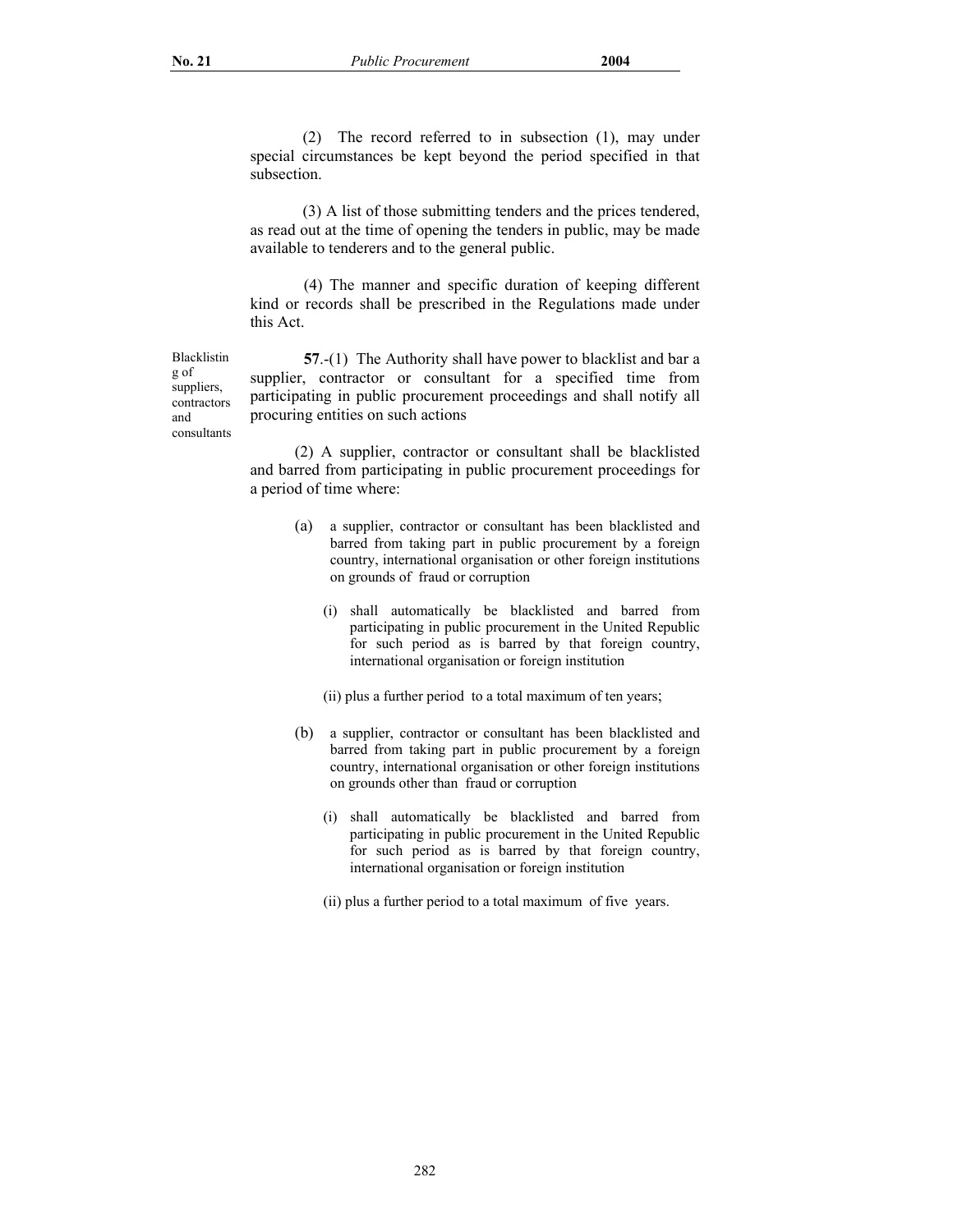(3) A supplier, contractor or consultant blacklisted under subsection (2) shall not be permitted to start a new supplies, contracting or consulting firm during that period.

 (4) Procuring entities and tender boards shall not procure from, contract with or engage a person, firm, supplier, contractor or consultant who has been blacklisted and barred from participating in public procurement proceedings pursuant to this section".

# PART V

# METHODS OF PROCUREMENT

**58.**-(1) All public procurement and disposal by tender shall be conducted in accordance with the basic principles set out in this Act.

 (2) Subject to this Act all procurement and disposal shall be conducted in a manner to maximize competition and achieve economy, efficiency, transparency and value for money.

Selection of methods of procurement

Application of the basic princeples of procurement and disposal

> **59.**-(1) Except as provided for in sections 60, a procuring entity engaging in the procurement of goods, works or services or disposal by tender shall apply competitive tendering, using the methods prescribed in the Regulations depending on the type and value of the procurement and, in any case, the successful tender shall be the tender offering the lowest evaluated cost.

- (2) In circumstances where -
- (a) suppliers, contractors or consultants have already been pre-qualified pursuant to section 47;
- (b) there is an urgent need for the goods, works, or services such that it would be impracticable to engage in open national or international tendering on competitive selection; or
- (c) there is need to achieve certain social objectives by calling for the participation of local communities

the procuring entity may either restrict the issue of tenders in accordance with the procedures set out in the Regulations provided that -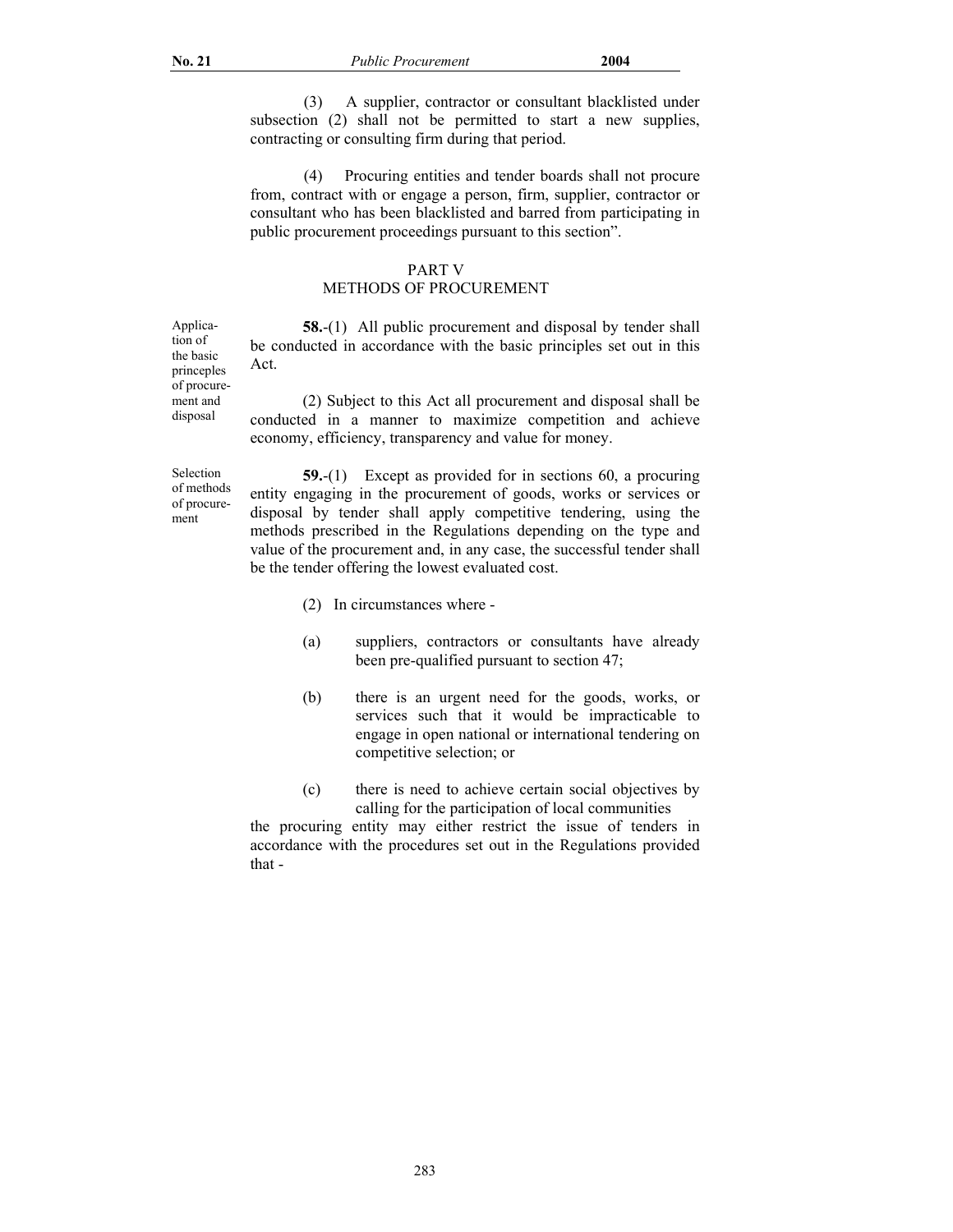- (i) the circumstances giving rise to the urgency were neither foreseeable by the procuring entity nor caused by dilatory conduct on its part; and
- (ii) the procuring entity shall include in the records required under section 56 of this Act a statement of the grounds for its decision and the circumstances on which it relied on to justify the restriction.

(3) Public bodies undertaking solicited or unsolicited public private partnership projects shall follow procedures set out in the Regulations made under this Act

**60**. A procuring entity wishing to commence competitive tendering shall provide all eligible prospective suppliers or contractors with timely and adequate notification of the procuring entity's requirements and an equal opportunity to tender for the required goods or works.

**61**.-(1) A procuring entity wishing to commence competitive tendering proceedings shall prepare a tender notice inviting suppliers or contractors to submit priced offers for the supply of the goods or for undertaking the works required and such tender notice shall be submitted within reasonable time before the planned issue of the tender to the Secretary of the tender.

 (2) The approved tender notice shall be advertised by the procuring entity as set out in the Regulations made under this Act and shall ensure widest reach of potential suppliers or contractors.

 (3) Any tender notice shall be published in sufficient time, as prescribed in the Regulations, to enable prospective tenders to obtain tender documents and prepare and submit their responses before the deadline for receipt of tenders.

 (4) The time specified for the opening of the tenders submitted shall be the same as the deadline for receipt of tenders or immediately thereafter, and shall be repeated, together with the place for tender opening, in the invitation to tender.

Issue of tender documents

**62.**-(1) The procuring entity shall provide tender documents immediately after first publication of the tender notice to all suppliers or contractors who respond to the tender notice and pay the requisite fee, if required, for which a receipt shall be given.

 Competitiv e tendering for goods or works

 Invitation to tender and advertising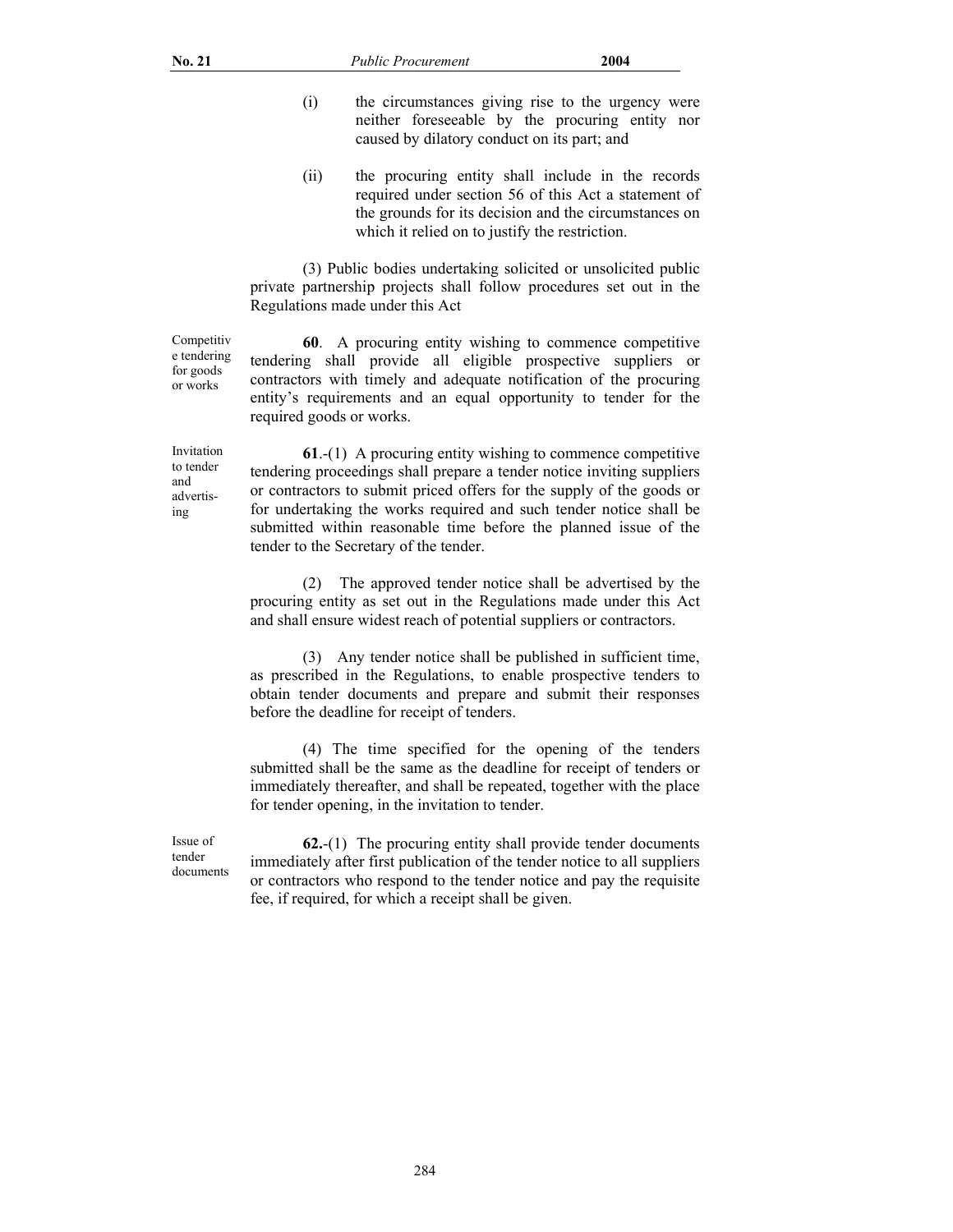(2) All prospective tenderers shall be provided with the same information, and be assured of equal opportunities to obtain additional information.

(3) Tender documents shall not include requirements and terminologies which discriminate unfairly against participation by suppliers, contractors or consultants.

(4) It shall be lawful to deviate from the requirements of subsection (3) if the circumstances demand provided any such deviation is made on basis of provisions of the Regulations made under this Act.

(5) The scale of fees payable for collection of tender documents shall be as set out in the Regulations made under this Act.

**63.**-(1) The procuring entity shall use the appropriate standard model tender documents specified in the Regulations for the procurement in question.

 (2) The tender documents shall be worded so as to permit and encourage competition and such documents shall set forth clearly and precisely all the information necessary for a prospective tenderer to prepare tender for the goods and works to be provided.

Validity of tenders and tender security

Content of tender document

> **64.** The procuring entity shall require tenderers to make their tenders and tender securities valid for periods specified in the tendering documents, and such periods shall be sufficient to enable the procuring entity to complete the comparison and evaluation of the tenders and for the appropriate tender board to review the recommendations and give its approval for the contract or contracts to be awarded whilst the tenders are still valid.

Evaluation criteria

**65**.-(1) The basis for tender evaluation and selection of the lowest evaluated tender shall be clearly specified in the instructions to tenderers or in the specifications to the required goods or works.

 (2) The tender documents shall specify and factor, in addition to price, which may be taken into account in evaluating a tender and how such factors may be quantified or otherwise evaluated.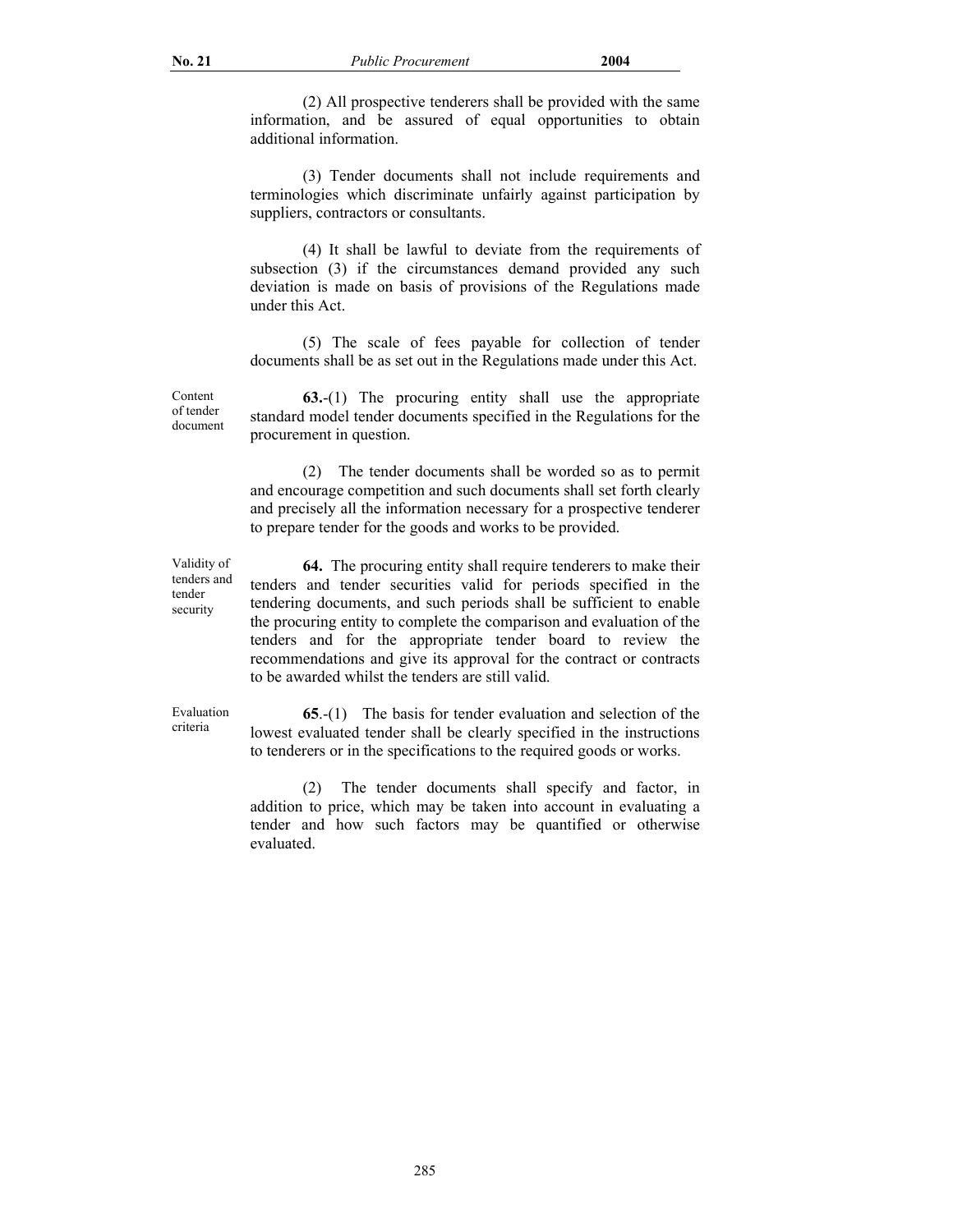(3) Notwithstanding the provisions of subsection (2), where tenders based on alternative materials, alternative completion schedules or alternative payment terms are permitted, conditions for their acceptability and the method of the evaluation shall be expressly stated in the tender documents.

 Receipt of tenders and tender opening

**66.**-(1) The tender board that approved the issue of the tender documents shall receive tenders using procedures set out in the Regulations made under this Act..

 (2) The Secretary to the tender board shall on request give each bidder a receipt showing the time and the date that the tenders were received, and any tender received after the deadline shall be returned unopened to the tenderer.

 (3) All tenders submitted before the deadline time and date for submission shall be opened in public, in the presence of the tenderers or their representatives and other parties with a legitimate interest in the tender proceedings and the tender opening shall take place at, or immediately after the deadline time and date given in the tender documents for the receipt of the tenders and the names of all those present at the tender opening and the organisations they represent shall be recorded by the Secretary of the respective tender board.

 (4) The names and addresses of each tender and the total amount of each tender, and of any alternative tenders, if they have been requested or permitted, shall be read aloud by the Chairman of the meeting and recorded by the Secretary of the tender board or his delegate, as each tender is opened.

 (5) After the public opening of tenders, information relating to examination, clarification and evaluation of tenders and recommendations concerning awards shall not be disclosed to tenderers or other persons not officially concerned with the process until the award of a contract is notified to the successful tenderer.

 Evaluation and comparison of tenders

**67.**-(1) The procuring entity shall evaluate on a common basis tenders that have not been rejected in order to determine the cost to the procuring entity of each tender in a manner that permits a comparison to be made between the tenders on the basis of the evaluated costs, but the lowest submitted price, may not necessarily be the basis for selection for award of a contract.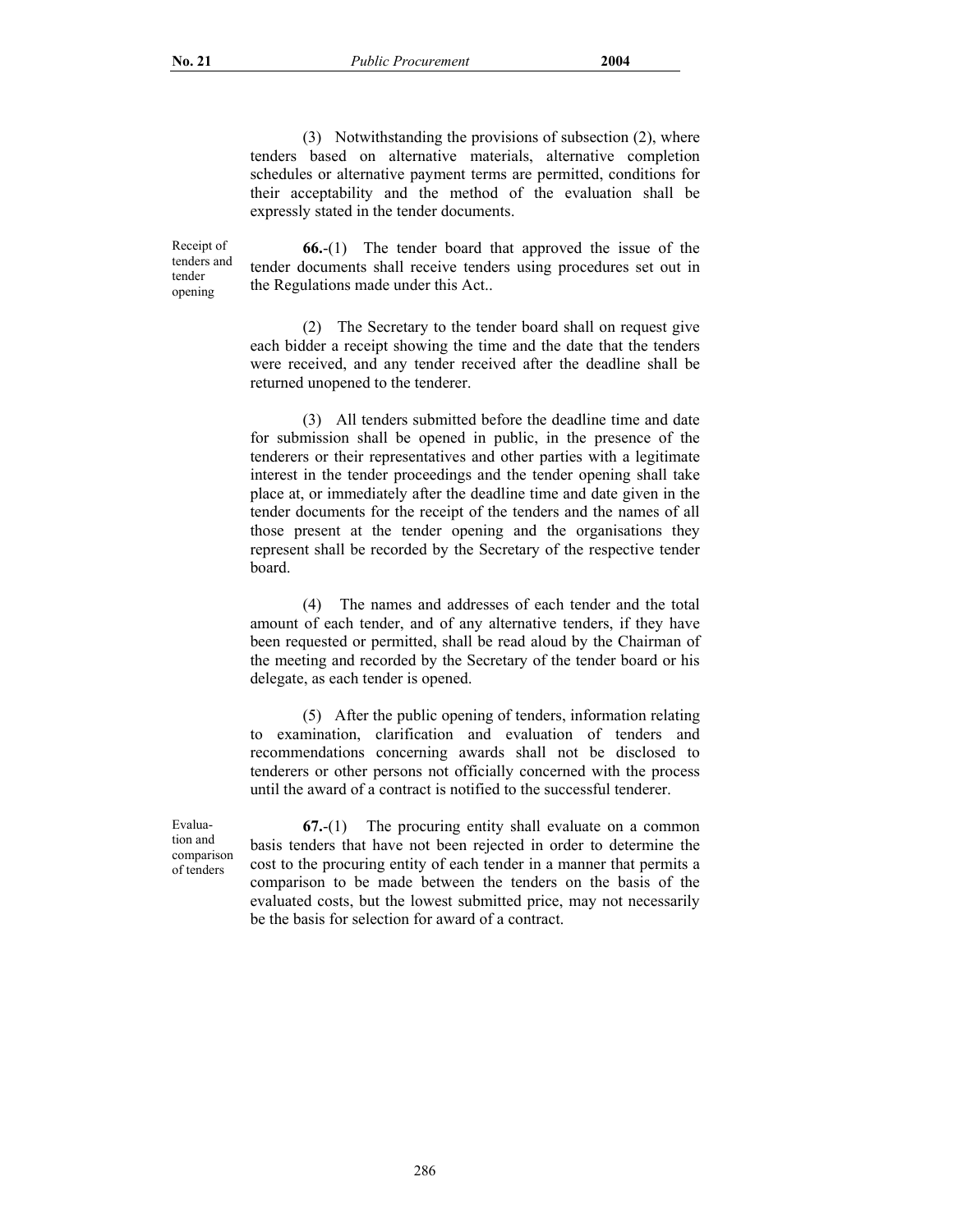(2) Any relevant factor or factors in addition to price to be considered in tender evaluation and the manner in which they will be applied for the purpose of determining the lowest evaluated tender shall be specified in the tender documents for goods and equipment but the tender evaluation for works shall be undertaken strictly in monetary terms and completion period.

 (3) Any procedure under which tenders above or below a predetermined assessment of tender value are automatically disqualified may not be accepted.

 (4) The procuring entity shall prepare a detailed report on the evaluation and comparison of tenders, setting out the specific reasons on which its recommendations for the award of each contract are based.

Approval of award of contract  **68.** The tender board shall review the evaluation and recommendation made by the procuring entity and may either -

- (a) approve the recommendation and authorize the procuring entity to accept the tender and award a contract in the form specified in the tender documents; or
- (b) refuse to authorize acceptance of any of the tenders and refer the evaluation back to the procuring entity with an instruction to re-evaluate the tenders or a recommendation for re-tendering or other action.

 Alteration and amendments

 **69**.-(1) A procurement contract shall not be altered or amended in any way after it has been signed by both parties unless such alteration or amendments is-

- (a) to the benefit of the Government or is not disadvantageous to the Government; and
- (b) is endorsed by the approving authority.

 (2) Any additions to the value of a procurement contract shall be reviewed and agreed by the approving authority.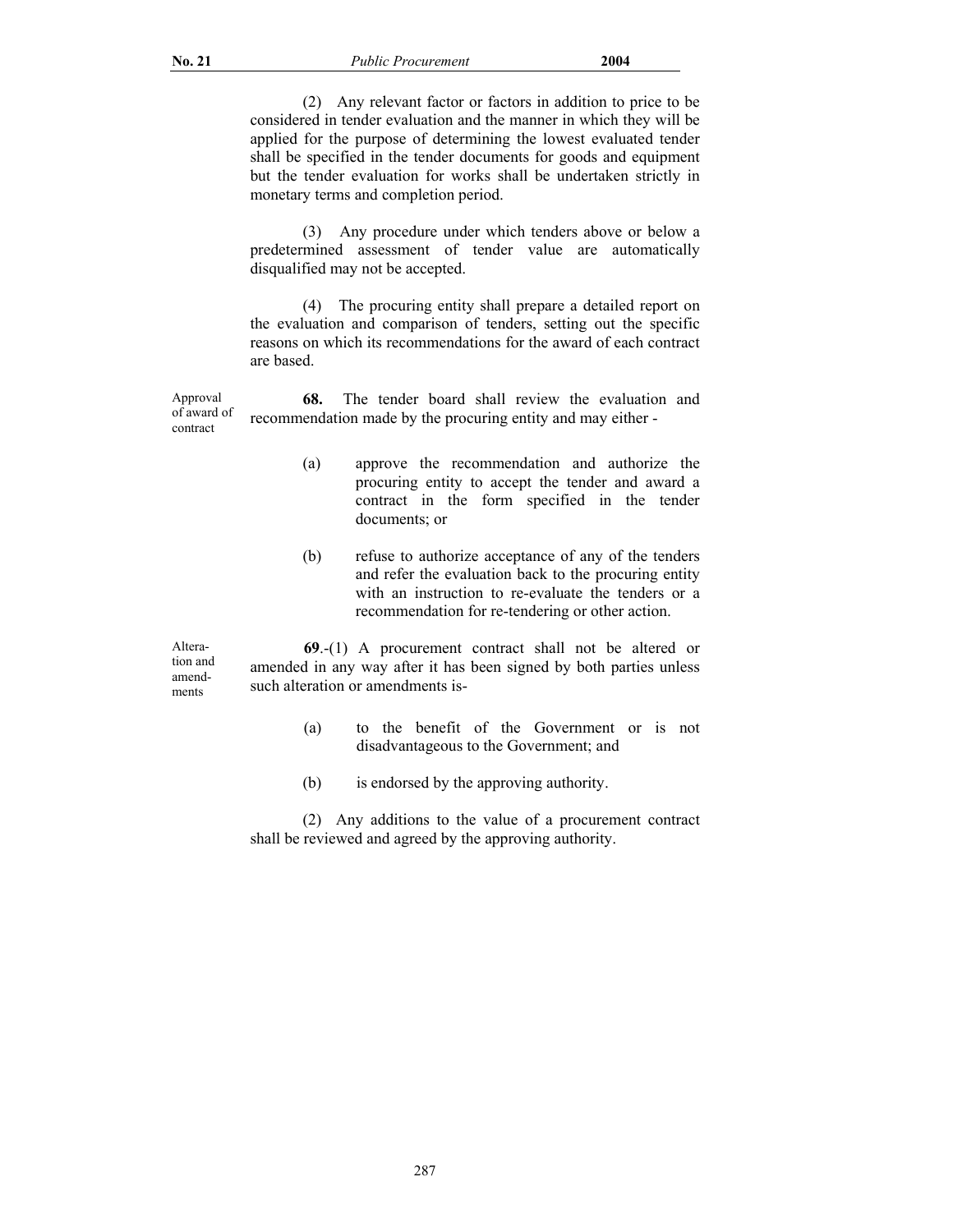Selection of consultants

**70.**-(1) A procuring entity may, when selecting consultants use any one of the following principal selection methods -

- (a) selection based solely on technical quality by evaluation of the firms competence, the staff seconded to the assignment and the technical value or quality of the proposal, or
- (b) selection based on the technical quality with price consideration; or
- (c) selection based on the lowest price after establishing compatibility of technical proposals and the service to be provided.

 (2) Circumstances to justify the Procuring Entity to depart from the use of selection methods set out in subsection (1) shall be set out in the Regulations and the alternative approaches to be used instead.

 (3) Procuring entities shall use the appropriate Standard Request for Proposals and Standard Forms of Contract issued by the Authority with minimum changes acceptable to the respective tender board, as necessary to address specific project issues, and any such changes shall be introduced only through contract data sheets, or through special conditions of contract and not by introducing changes in the wording of the general conditions of contract included in the standard form.

 (4) Notwithstanding the provisions of subsection (2), where the Standard Request for Proposal and Standard Form of Contract are not appropriate, procuring entities shall, use other contract forms acceptable to the Authority.

**71**.-(1) Depending on the method of selection of consultant used, the firm submitting the best proposal shall be invited for negotiations.

 (2) Negotiations shall include discussions of the terms of reference, the methodology, staffing, procuring entity's inputs and special conditions of contract and the discussions shall not substantially alter the original terms of reference or the terms of the contract.

Negotiation and Award of Contract for Consultancy Services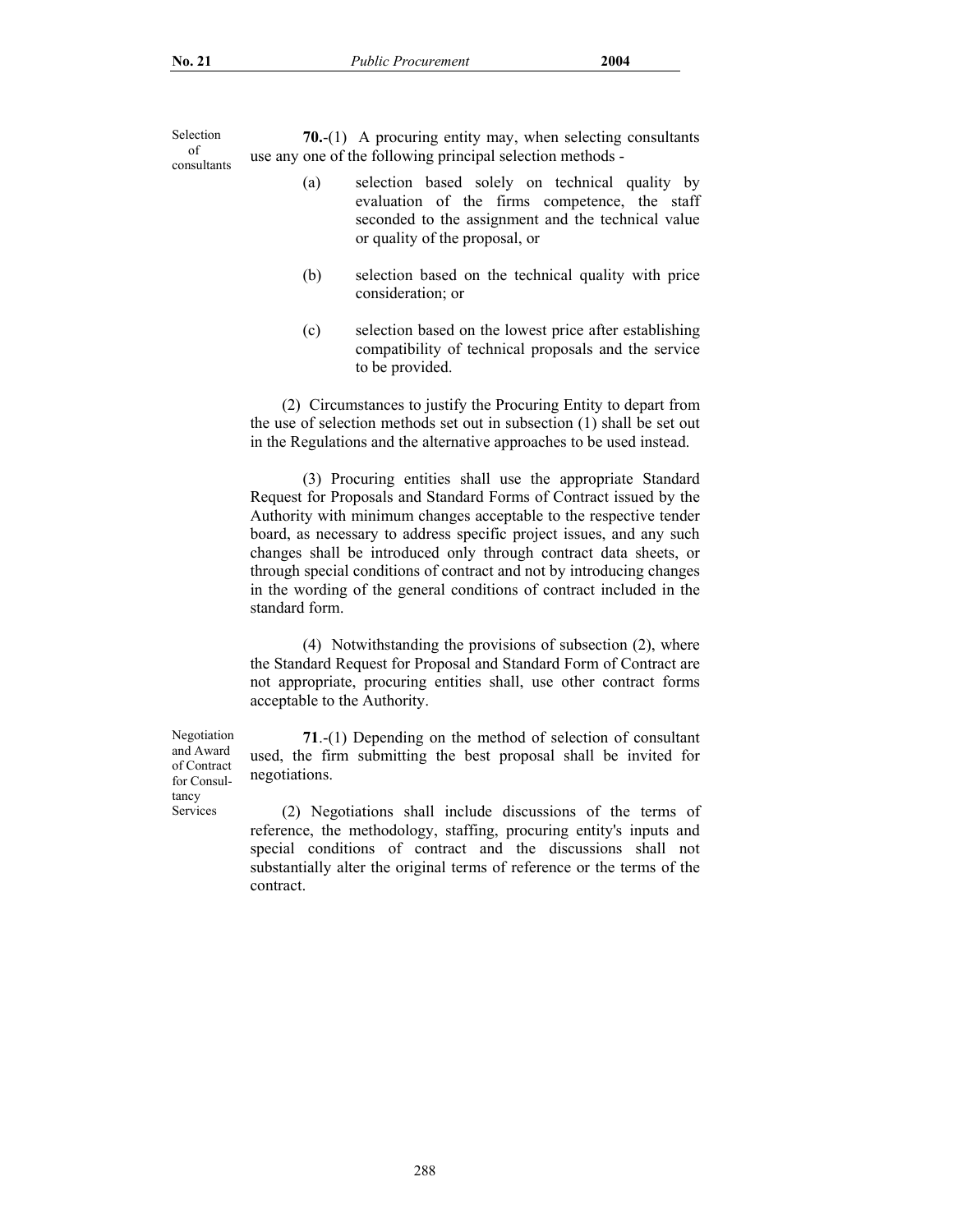(3) Where the negotiation under subsection (2), fail to result in an acceptable contract, the procuring entity shall terminate the negotiations and after consultation with the appropriate tender board, invite the next ranked firm for negotiations.

 (4) After negotiations are successfully completed, the procuring entity shall within the time set out in the Regulations notify other firms on the short list that they were un-successfully.

## PART V

# **PROHIBITIONS**

Fraud and corruption

 **72.**-(1) Procuring and approving entities as well as tenderers, suppliers, contractors and consultants under public financed contracts shall proceed in a transparent and accountable manner during the procurement and execution of such contracts.

 (2) Where a procuring entity or an approving authority is, after appropriate investigations, satisfied that any person or firm, to which it is proposed that a tender be awarded, has engaged in corrupt or fraudulent practices in competing for the contract in question, the entity or authority may -

- (a) reject a proposal for award of such contract;
- (b) declare any person or firm ineligible for a period of ten years to be awarded a public financed contract.

 (3) The procuring entity or an approving authority may, after determination by a court of law or following a special audit by the Controller and Auditor-General, that corrupt or fraudulent practices were engaged in by any person or firm during the procurement, award of contract or the execution of that contract -

- (a) cancel the portion of the funds allocated to a contract for goods, works or services; and
- (b) declare any person or firm ineligible for a period of ten years to be awarded a public financed contract;

 (4) Any member of the procuring entity or approving authority who engages in corrupt or fraudulent practices during the procurement proceedings or the execution of the public financed contract shall be dealt with in accordance with section 76 of this Act.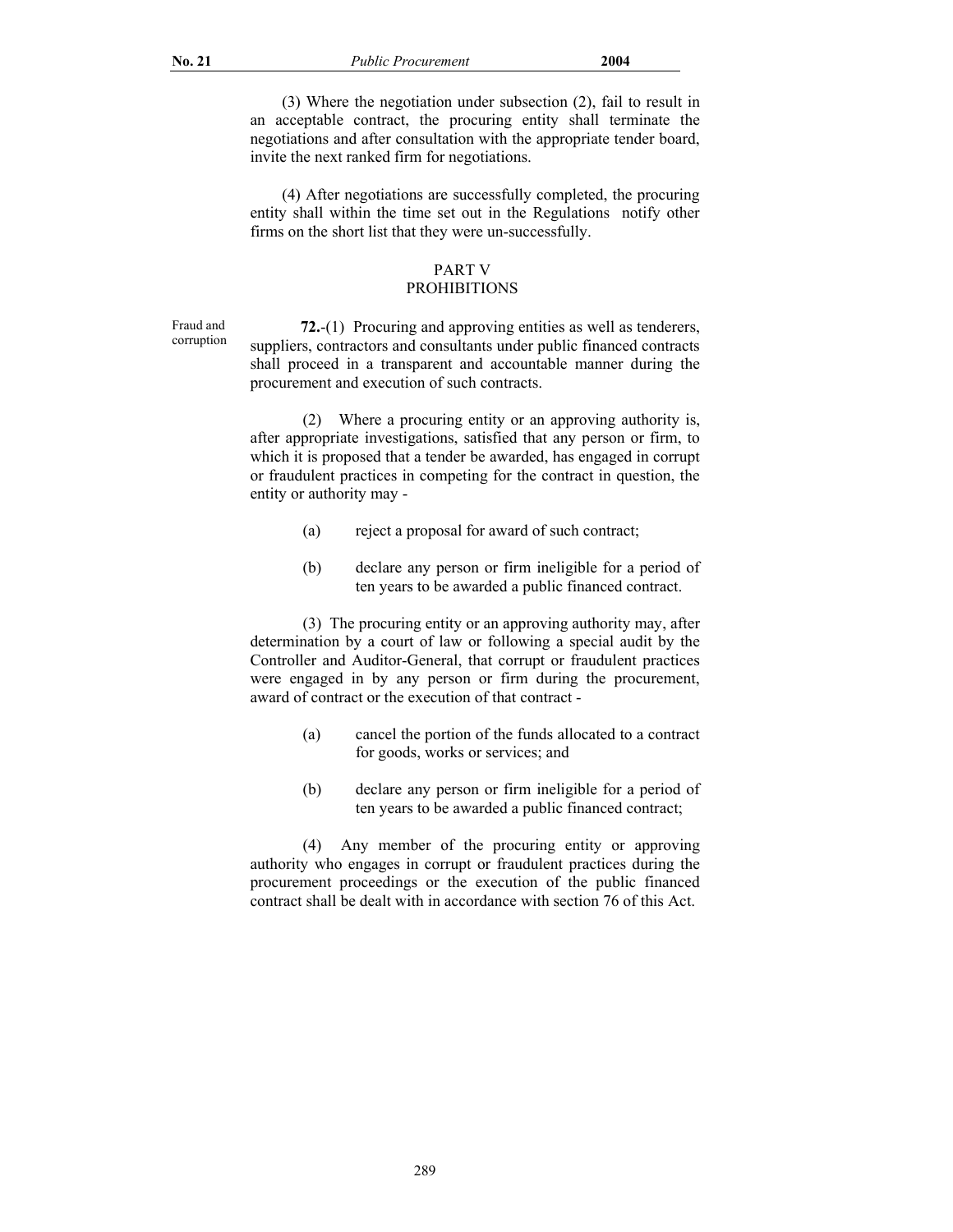Conducts influencing Public **Officers** 

 (5) The procuring entity shall, in any tender forms for public contracts, include an undertaking of the tenderer to observe the country's laws against fraud and corruption (including bribery) in competing for and executing a contract.

**73.**-(1) No person, whether such person has made an offer or not shall, with intent to gaining any advantage or concession for himself or any other person -

- (a) offer any member or an associate of a member of a tender board or its committee or any employee or an associate of an employee of a tender board or its committee or any consultant or an associate of any consultant or a person or an associate of any person providing services, a gift of money or other valuable thing; or
- (b) approach any member or any associate of a member of a tender board or its committee or any of its officer or an associate of any office with respect to any matter that is before that tender board or committee or that is expected to come before a tender board or a committee.

 (2) No procuring entity, member of an approving authority or any public officer or other Government authority shall accept a gratuity in any form, any offer of employment or any other thing, service or value as an inducement with respect to an act or decision of, or procedure followed by, the procuring entity or by the approving authority in connection with any procurement proceedings or tender;, and a procuring entity shall promptly reject a tender of any supplier, contractor or consultant who gives, agrees to give or offers, directly or indirectly, any such inducement.

 (3) Procurement shall not be made from a public officer or associate of a public officer acting in a private capacity, either alone or as a partner in a partnership or as an officer of a company.

 (4) A procuring entity shall not include in ay tender document any condition or specification such as to favour any one supplier, contractor or consultant.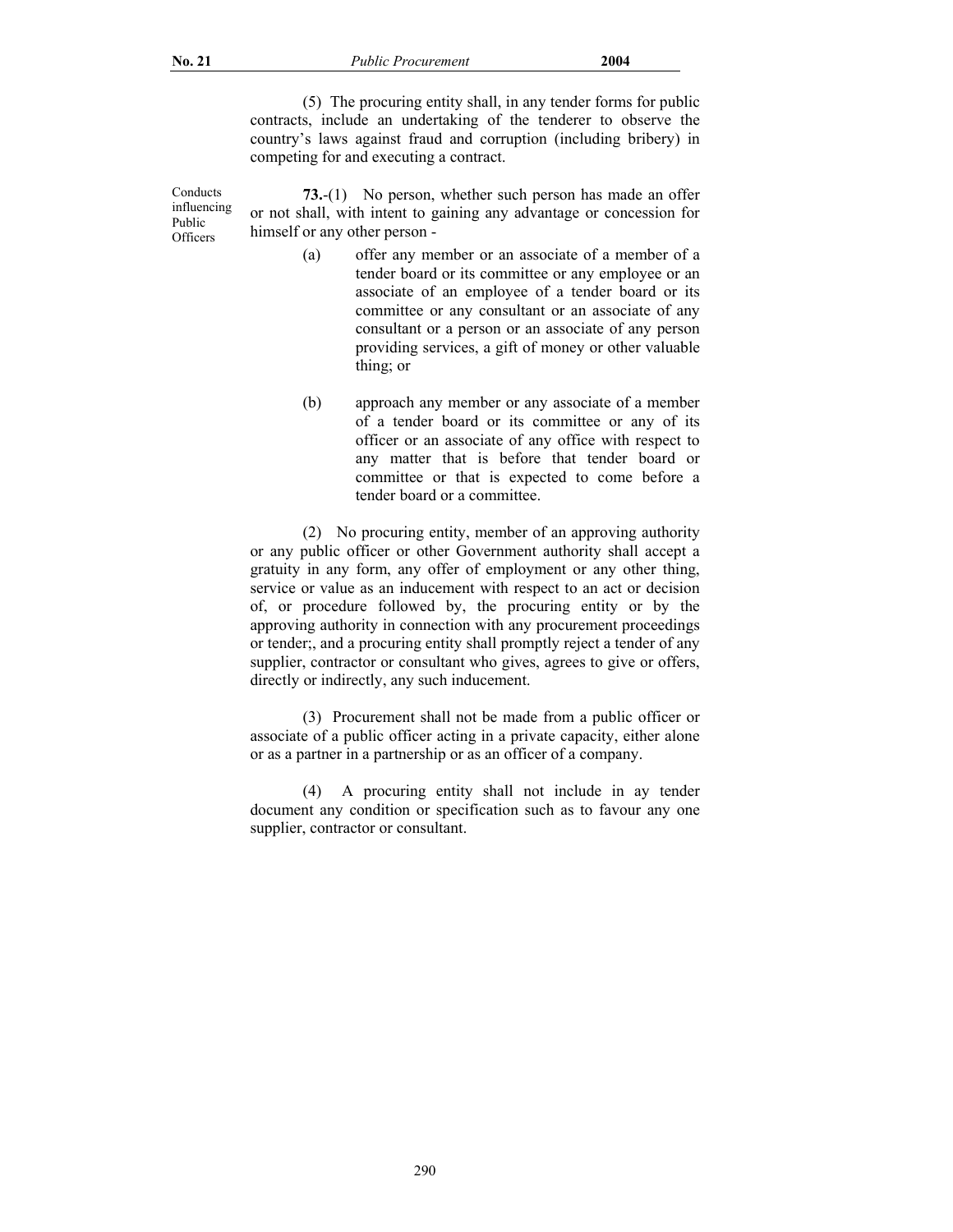(5) Any member of an approving authority or a member of its staff or of a procuring entity or member of staff of a procuring entity shall declare any interest that he may have in any supplier, contractor or consultant, and shall take no part, nor seek to influence in any way, procurement proceedings in which that supplier, contractor or consultant is involved or liable to become involved.

 (6) Any tender proved to have been awarded on the basis of inducement as provided in the proceeding subsections shall be revoked forthwith and the same shall be reported to the relevant professional body for ethical proceedings.

 (7) A supplier, contractor or consultant whose tender or proposal has been rejected or revoked on the grounds of inducement and corrupt practices shall not be able to qualify or pre-qualify in any procurement proceedings during the ten years following the date of the notice of such rejection or revocation.

 (8) Any rejection or revocation on the grounds of inducement or corrupt practices shall be notified to the Chief Executive Officer of the Authority who shall in turn take effect to notify all Government procuring entities and approving authorities for the purposes of effecting the provisions of subsection (7).

(9) A supplier, contractor or consultant blacklisted under subsection (7) shall not be permitted to start a new supplies, contracting or consulting firm during that period.

Disclosure of payment made by way of commissio n etc.

**74.**-(1) A supplier, contractor or consultant, in relation to the public contract shall, within thirty days after the execution of the contract, furnish in writing to the Prevention of Corruption Bureau and the Tanzania Revenue Authority -

- (a) stating particulars of any consideration given or to be given to any person or organization for the purpose of or as a commission for obtaining the contract; and
- (b) giving the names of the persons to whom and the organization to which any such consideration was or is to be given.

 (2) If no such consideration is to be given to any person or organization, a statement furnished pursuant to subsection (1) shall so state;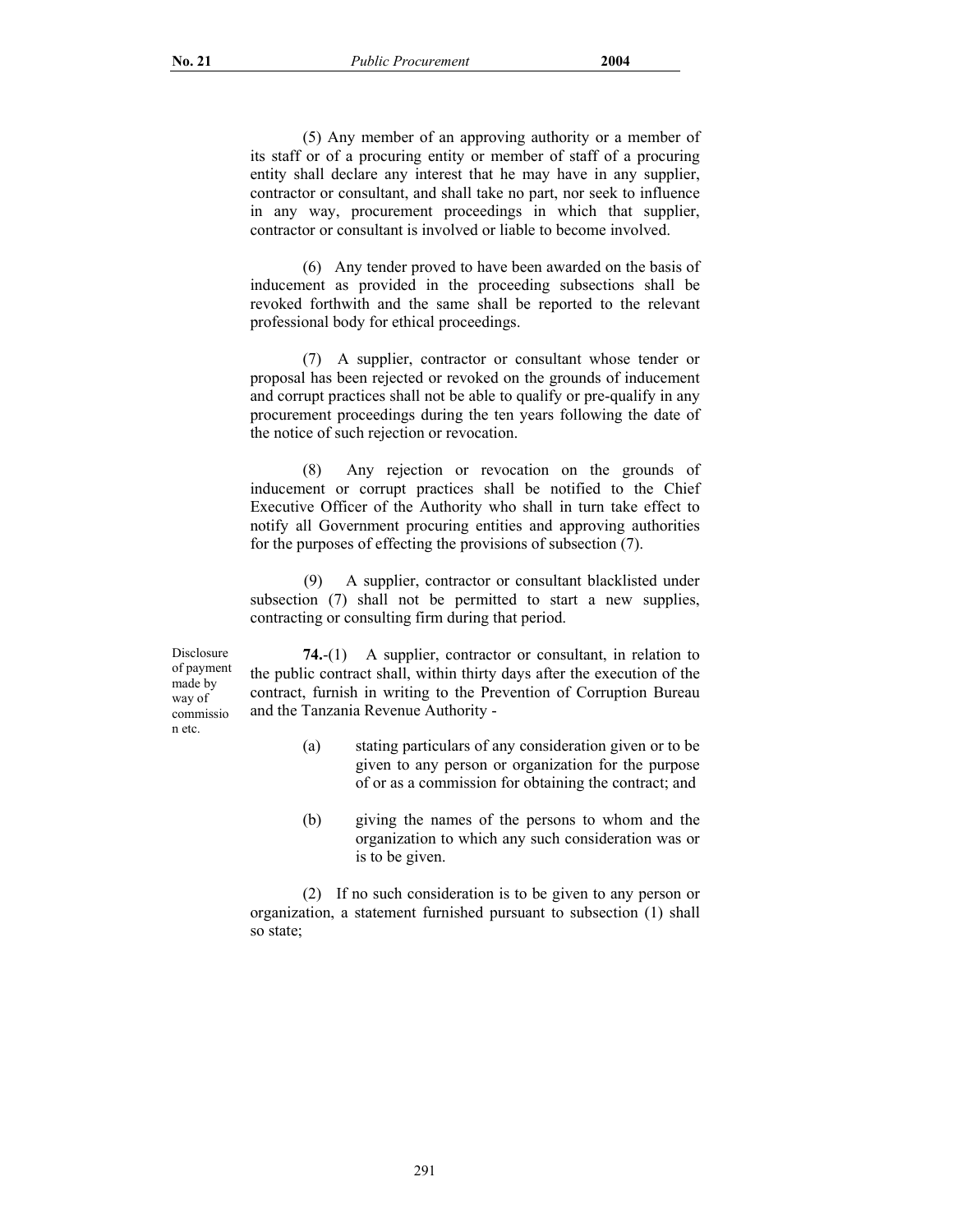| No. 21                                               |                                | <b>Public Procurement</b>                                                                                                                                               | 2004                                                                                                                                                                                                                                                                                                                                                                               |
|------------------------------------------------------|--------------------------------|-------------------------------------------------------------------------------------------------------------------------------------------------------------------------|------------------------------------------------------------------------------------------------------------------------------------------------------------------------------------------------------------------------------------------------------------------------------------------------------------------------------------------------------------------------------------|
|                                                      | (3)<br>is a contractor, then - |                                                                                                                                                                         | Where in relation to a public contract, a body corporate                                                                                                                                                                                                                                                                                                                           |
|                                                      | (a)                            |                                                                                                                                                                         | if the consideration for the contract exceeds in value<br>or total, two percent of the contract value, the<br>statement furnished pursuant to subsection (1) -                                                                                                                                                                                                                     |
|                                                      |                                | (i)<br>body corporate; and                                                                                                                                              | shall be signed by the Chief Executive of the                                                                                                                                                                                                                                                                                                                                      |
|                                                      |                                | (ii)                                                                                                                                                                    | if the contract is a subsidiary of another body<br>corporate, shall also be signed by the Chief<br>Executive of the other body corporate; and                                                                                                                                                                                                                                      |
|                                                      | (b)                            | by the body corporate to do so.                                                                                                                                         | in any case other than that which is referred to in<br>paragraph (a), the statement so furnished shall be<br>signed by an officer of the body corporate deputed                                                                                                                                                                                                                    |
| Cap.212                                              | (4)                            | The provisions of the Companies Ordinance in relation<br>to the determination of whether a body corporate is the subsidiary of<br>any other body corporate shall apply. |                                                                                                                                                                                                                                                                                                                                                                                    |
| Conduct<br>of<br>directors,<br>servants or<br>agents | $75-(1)$<br>corporate-         |                                                                                                                                                                         | Any conduct engaged in or on behalf of a body                                                                                                                                                                                                                                                                                                                                      |
|                                                      | (a)                            | or                                                                                                                                                                      | by a director, servant or agent of the body corporate<br>within the scope of the actual or apparent authority;                                                                                                                                                                                                                                                                     |
|                                                      | (b)                            | been engaged in by the body corporate.                                                                                                                                  | by any other person at the director or with the<br>consent or agreement (whether express or implied)<br>of a director, servant or agent of the body corporate,<br>whether giving of the direction, consent or<br>agreement is within the scope of the actual or<br>apparent authority of the director, servant or agent,<br>shall be deemed, for the purposes of this Act, to have |
|                                                      | (2)<br>than a body corporate - |                                                                                                                                                                         | Any conduct engaged in or on behalf of a person other                                                                                                                                                                                                                                                                                                                              |

(a) by a servant or agent of the person within the scope of actual or apparent authority of the servant or agent; or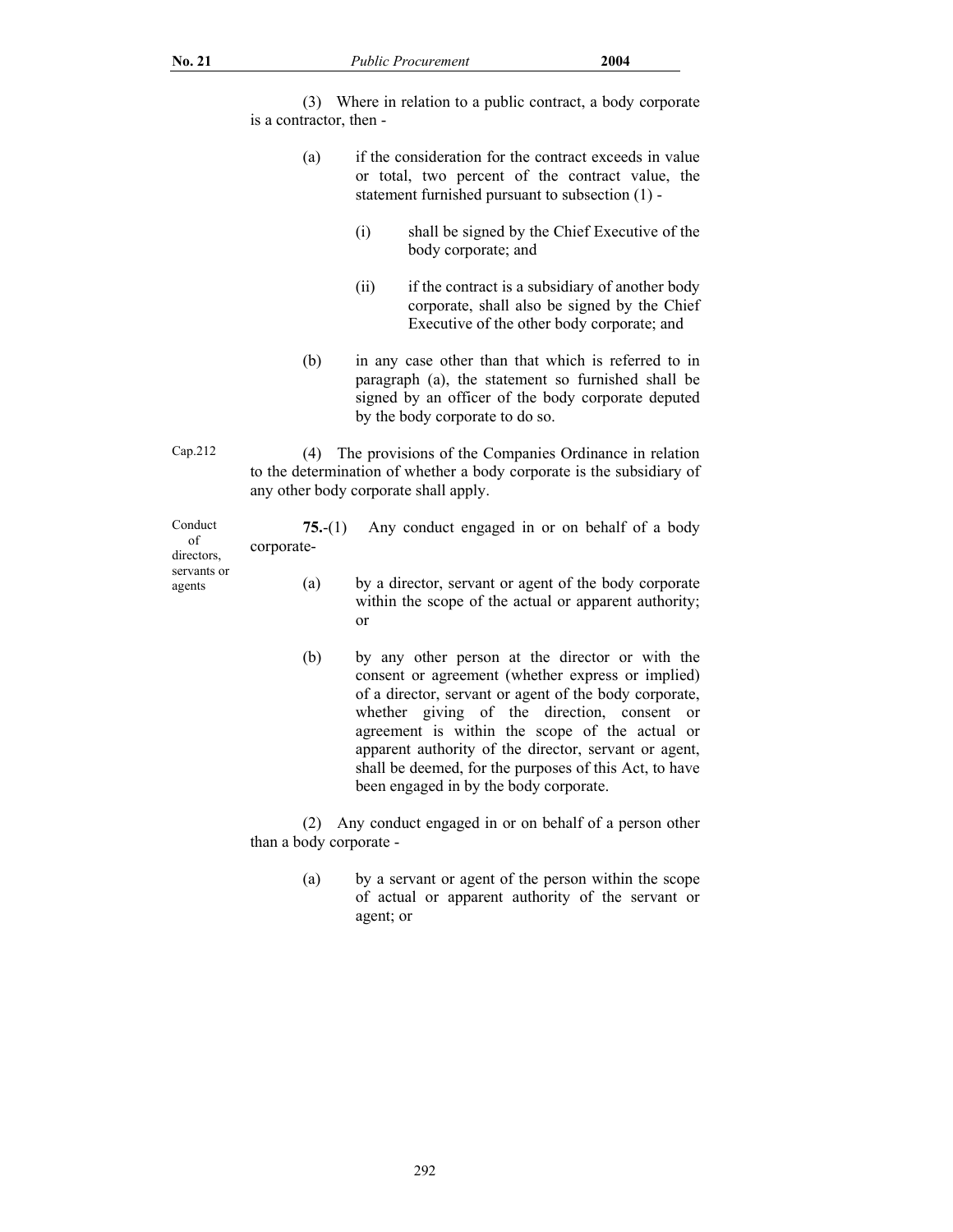Institution of criminal proceedings  $Cap.16$ Act No.3 of 1971

(b) by any other person at the direction or with the consent or agreement (whether express or implied) of a servant or agent of the first mentioned person, when the giving of the direction, consent or agreement is within the scope of the actual or apparent authority of the servant or agent,

shall be deemed, for the purposes of this Act, to have been engaged in by the first-mentioned person.

**76.** The measures provided by this Act shall not preclude the institution of criminal proceedings pursuant to the Penal Code, the Prevention of Corruption Act, 1971 or any other written Law against any person discharging functions or exercising powers under this Act or regulations made under this Act.

# PART VI DISPUTES SETTLEMENT

Establishm ent of the Appeals Authority

**77**-(1) There is hereby established in the Ministry of Finance, the Public Procurement Appeals Authority.

 (2) The Third Schedule to this Act shall have effect regarding the composition, appointment and procedures of the Members of the Public Procurement Appeals Authority.

Functions of the Public Procureme nt Appeals Authority

review

**78.** The Public Procurement Appeals Authority shall entertain appeals against tender boards, clarify the issues in dispute between the parties and shall endeavour to bring about agreement between the parties upon mutually acceptable terms, and the parties shall co-operate in good faith with the Public Procurement Appeals Authority in order to enable it to carry out its functions and they shall be bound by its decisions.

 Right to **79.**-(1) Subject to sub-section (2) of this section, any supplier, contractor or consultant who claims to have suffered or that may suffer any loss or injury as a result of a breach of a duty imposed on a procuring entity or an approving authority by this Act may seek a review in accordance with sections 81 and 82 of this Act, provided that the application for a review is received by the procuring entity or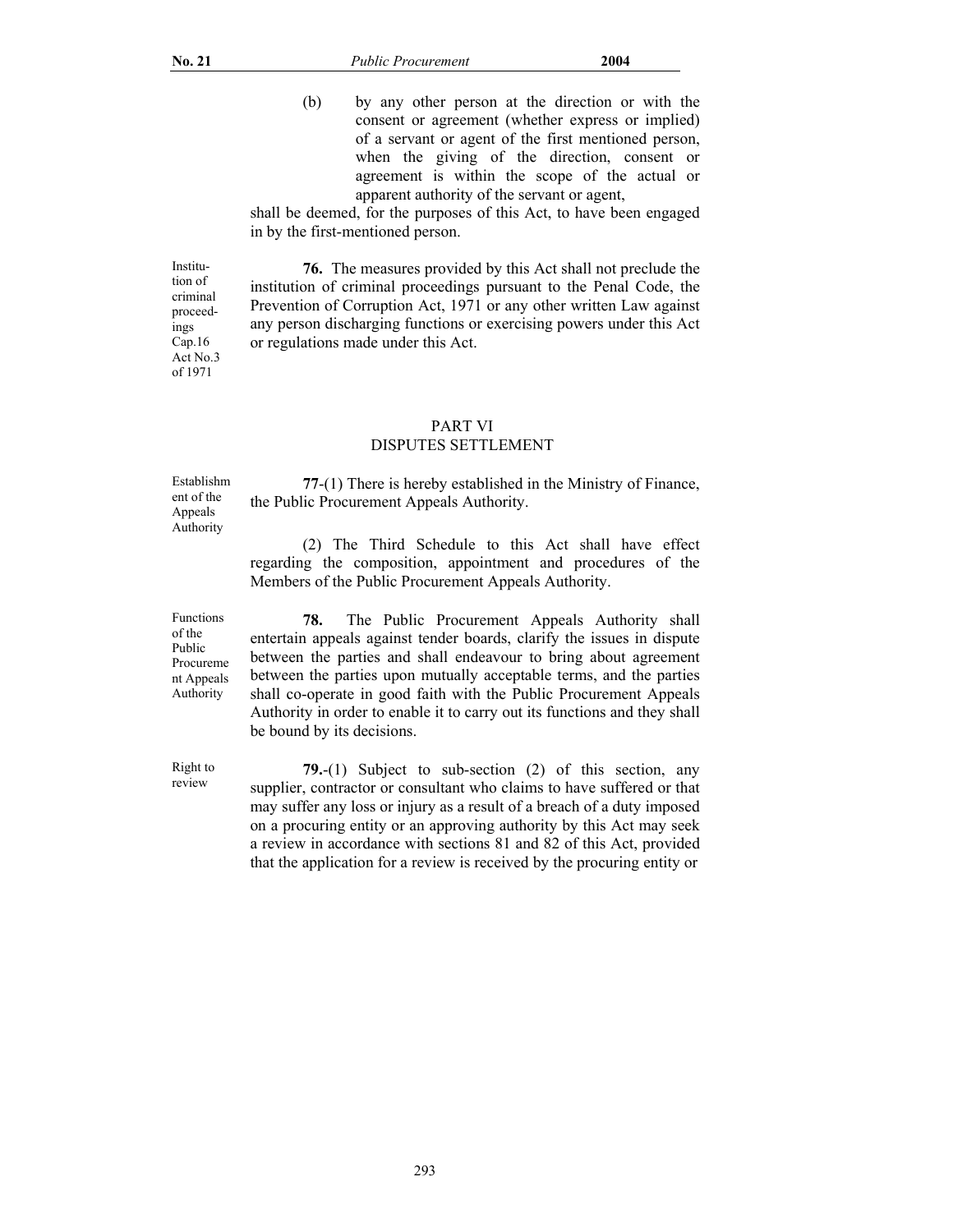approving authority within twenty-eight days of the supplier, contractor or consultant becoming aware of the circumstances giving rise to the complaint or when the supplier, contractor or consultant should have become aware of those circumstances

 (2) The review referred to in subsection (1) of this section shall not apply to-

- (a) the selection of a method of procurement or in the case of services the choice of a selecting procedure;
- (b) the limitation of procurement proceedings on the basis of nationality in accordance with section 49 of this Act or in accordance with the prescribed Regulations;
- (c) a decision by the procuring entity to reject all tenders pursuant to section 54 of this Act;
- (d) failure to cite this Act, Regulations made under this Act or any other law relating to the procurement proceedings;
- (e) in the case of services, a refusal by the procuring entity to respond to an expression of interest in participating in request for proposals proceedings.

Settlement of Complaints or disputes by procuring entities and approving authorities

**80.**-(1) Complaints or disputes between procuring entities and suppliers, contractors or consultants which arise in respect of procurement proceedings and awards of contracts and which cannot be resolved by mutual agreement shall be reviewed and decided upon a written decision by the Accounting Officer, Chief Executive of a Procuring Entity, unless the procurement has been reviewed and approved by an approving authority, in which case that approving authority shall review and decide on the dispute and give reasons for its decision in writing.

 (2) The head of the procuring entity or of the approving authority shall not entertain a complaint or dispute unless it is submitted within twenty eight days from the date the supplier, contractor or consultant submitting it became aware of the circumstances giving rise to the complaint or dispute or when that supplier, contractor or consultant should have become aware of those circumstances, whichever is earlier.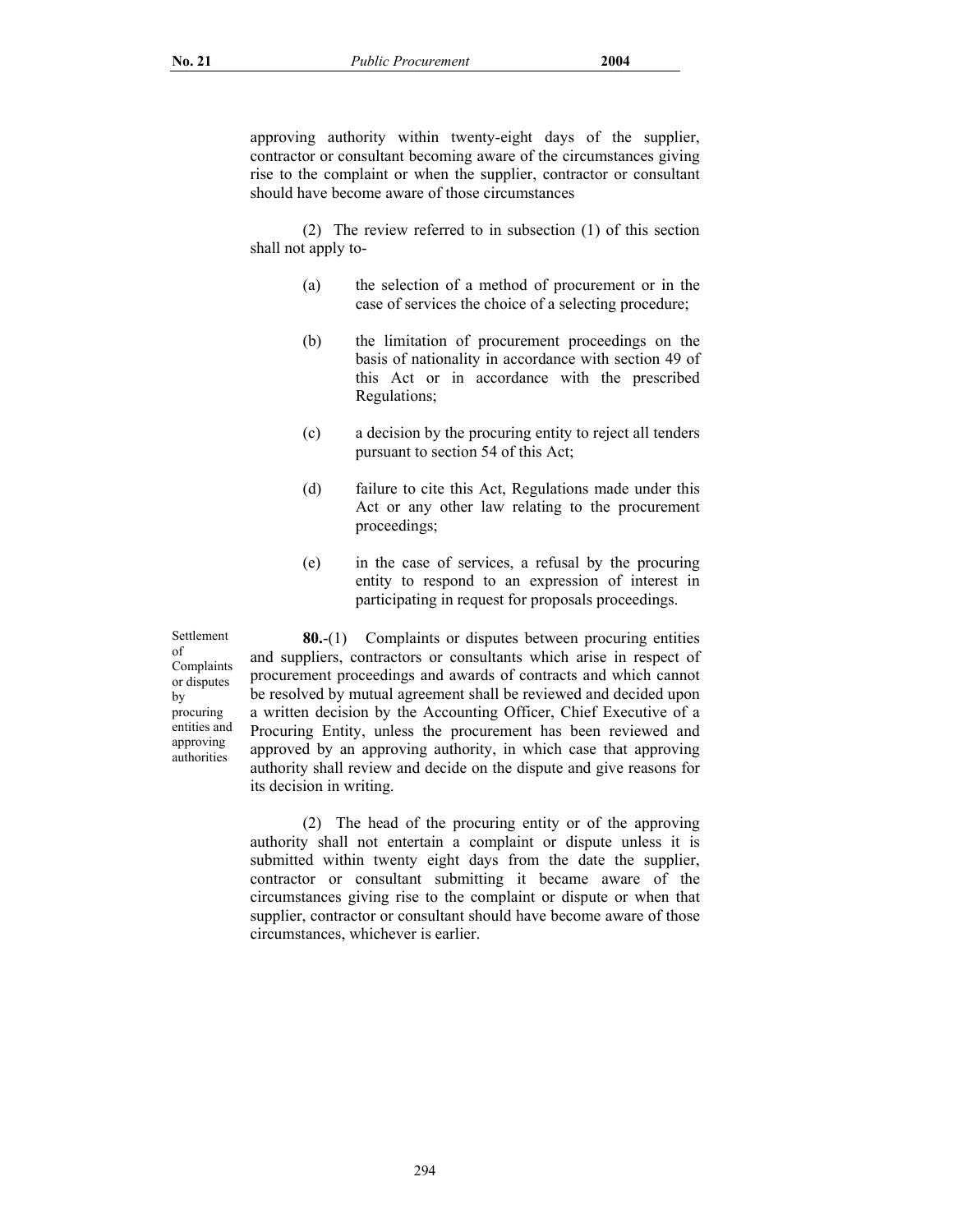(3) The head of a procuring entity or of the approving authority shall not entertain a complaint or dispute or continue to entertain a complaint or dispute after the procurement contract has entered into force.

 (4) Unless the complaint or dispute is resolved by mutual agreement of the supplier, contractor or consultant that submitted it and the procuring entity, the head of the procuring entity or of the approving authority shall, within thirty days after the submission of the complaint or dispute deliver a written decision which shall -

- (a) state the reasons for the decision; and
- (b) if the complaint or dispute is upheld in whole or in part indicate the corrective measures to be taken.

 (5) Where the head of the procuring entity or of the approving authority does not issue a decision within the time specified in subsection (4), the supplier, contractor or consultant submitting the complaint or dispute or the procuring entity shall be entitled immediately thereafter to institute proceedings under section 81, 82, or 85 and upon such institution of such proceedings, the competence of the head of the procuring entity or of the approving authority to entertain the complaint or dispute shall cease.

 (6) The decision of the procuring entity or approving authority shall be final unless the supplier, contractor or consultant applies for administrative review by the Authority except for complaints or disputes made against the Public Procurement Regulatory Authority which shall be submitted to the Public Procurement Appeals Authority in accordance with section 81.

 Administrative Review

**81**.-(1) A supplier, contractor or consultant who is aggrieved by the decision of a procuring entity or an approving authority may refer the matter to the Authority for review and administrative decision.

- (2) Where -
- (a) the Accounting Officer does not make a decision within the period specified in sub - section 80(6); or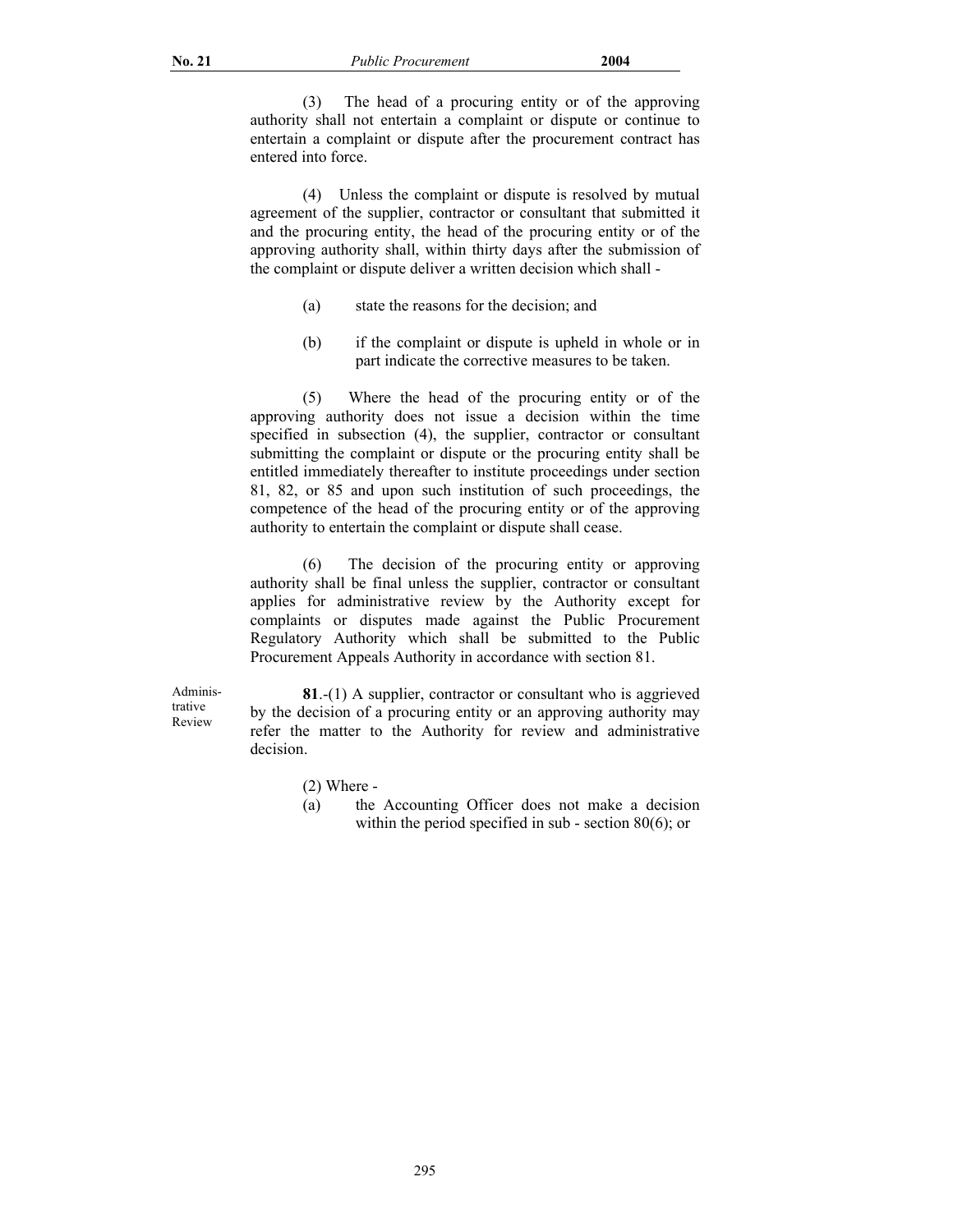(b) the tenderer is not satisfied with the decision of the Accounting Officer,

the tenderer may make a complaint to the Authority within fourteen working days from the date of communication of the decision by the Accounting Officer.

 (3) The Authority shall within thirty days after the, submission of the complaint or dispute deliver a written decision which shall -

- (a) state the reasons for the decision; and
- (b) if the complaint or dispute is upheld in whole or in part indicate the corrective measures to be taken.

 (4) The decision of the Authority shall be final unless an action is commenced under section 82 of this Act.

 Review by the Public Procureme nt Appeals Authority

**82.**-(1) Complaints or disputes not amicably settled by the Authority shall be referred to the Public Procurement Appeals Authority.

 (2) A supplier, contractor or consultant entitled under section 79 to seek review may submit a complaint or dispute to the Public Procurement Appeals Authority -

- (a) if the complaint or dispute cannot be submitted or entertained under section 80 or 81 because of entry into force of the procurement contract and provided that the complaint or dispute is submitted within fourteen days from the date when the supplier, contractor or consultant submitting it became aware of the circumstances giving rise to the complaint or dispute or the time when that supplier, contractor or consultant should have become aware of those circumstances;
- (b) if the head of the procuring entity does not entertain the complaint or dispute because the procurement contract has entered into force, provided that the complaint or dispute is submitted within fourteen days after the delivery of the decision not to entertain the complaint or dispute;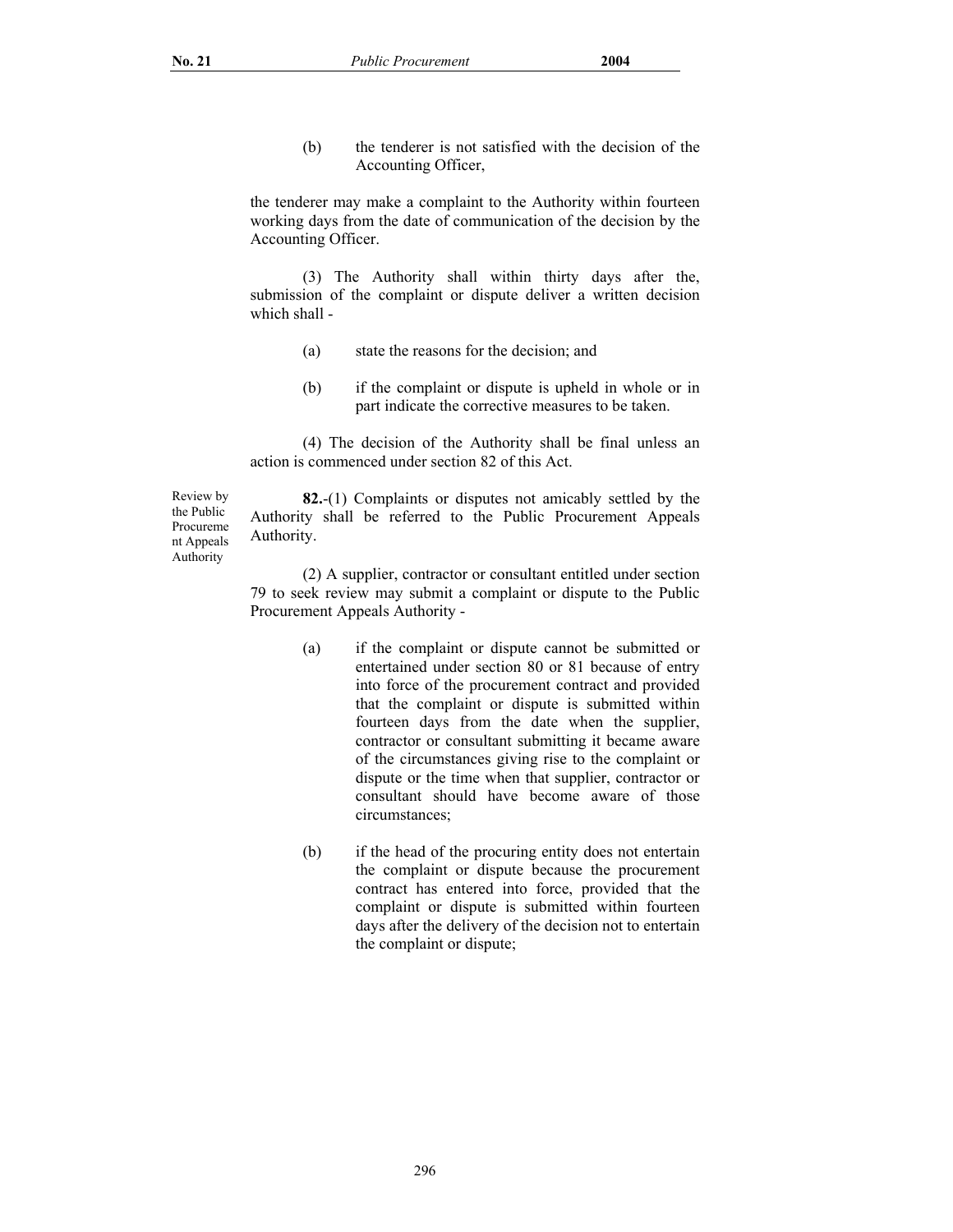- (c) pursuant to subsection 80(5) provided that the complaint or dispute is submitted within fourteen days after the expiry of the period referred to in subsection (4) of section 80, or
- (d) if the supplier, contractor or consultant claims to be adversely effected by a decision of the head of the procuring entity or of the approving authority under section 81 provided that the complaint or dispute is submitted within fourteen days after the delivery of the decision.

 (3) Upon receipt of a complaint or dispute, the Public Procurement Appeals Authority shall give notice of the complaint or dispute to the procuring entity or the approving authority.

 (4) The Public Procurement Appeals Authority may, unless it dismisses the complaint or dispute, recommend one or more of the following remedies:

- (a) declare the legal rules or principles that govern the subject matter;
- (b) prohibit the procuring entity from acting or deciding unlawfully or from following an unlawful procedure;
- (c) require the procuring entity that has acted or proceeded in an unlawful manner, or reached an unlawful decision, to act or to proceed in a lawful manner or to reach a lawful decision;
- (d) annul in whole or in part an unlawful act or decision of the procuring entity or approving authority other than any act or decision bringing the procurement contract into force;
- (e) revise an unlawful decision by the procuring entity or substitute its own decision for such a decision, other than any decision bringing the procurement contract into force;
- (f) require the payment of compensation for any reasonable costs incurred by the supplier, contractor or consultant submitting the complaint or dispute as a result of an unlawful act, decision or procedure followed by the procuring entity or approving authority; or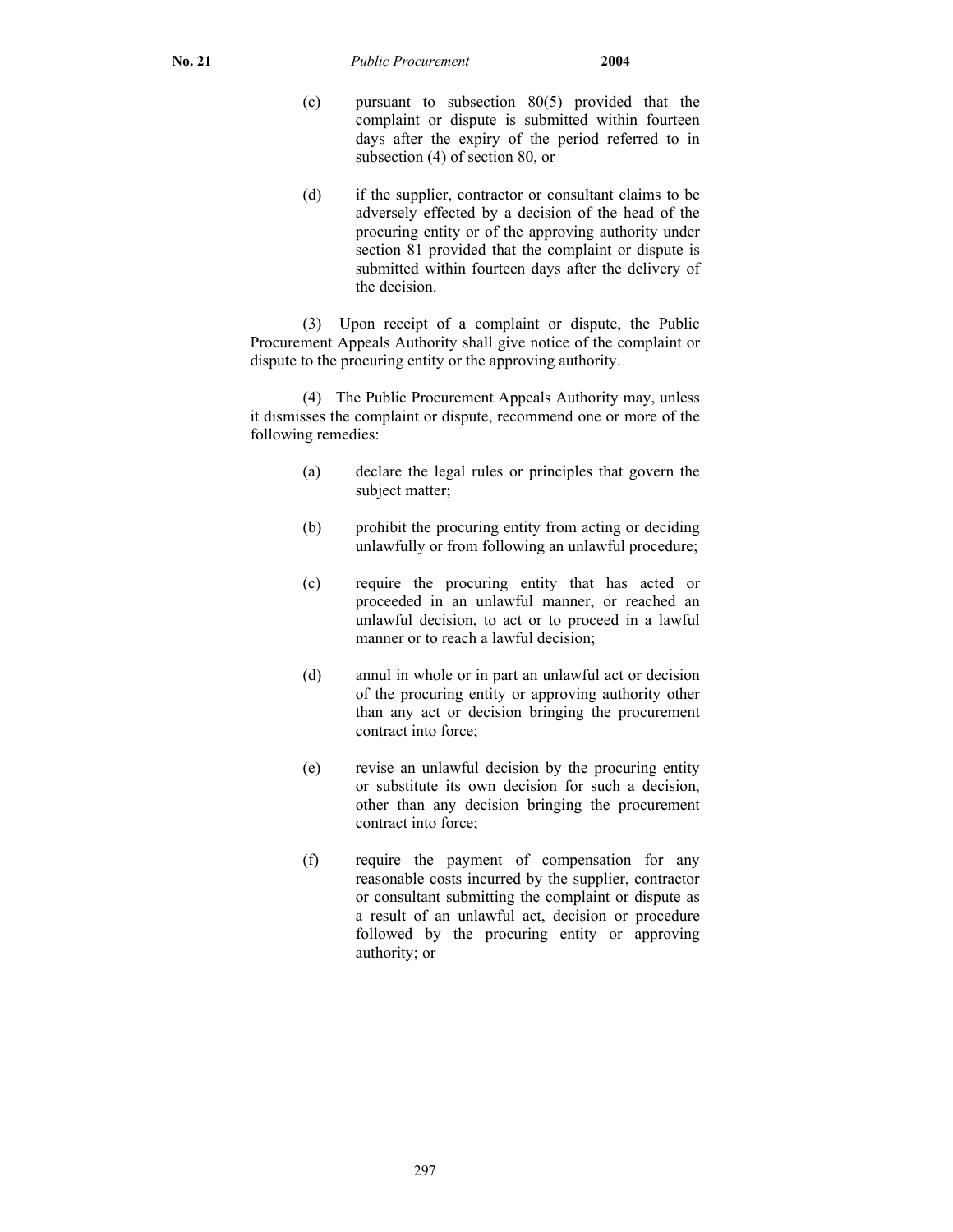(g) order that the procurement proceedings be terminated.

 (5) The Public Procurement Appeals Authority shall, within thirty days, issue a written decision concerning the complaint or dispute stating the reasons for the decision and the remedies granted, if any.

 (6) The decision of the Public Procurement Appeals Authority shall be final unless an action is commenced under section 85 of this Act.

Certain rules applicable to review proceedings

**83**.-(1)After the submission of a complaint or dispute under sections 80, 81 or 82, the head of the procuring entity or of the approving authority or the Public Procurement Appeals Authority, as the case may be, shall notify all suppliers, contractors or consultants participating in the procurement proceedings to which the complaint or dispute relates, of the submission of the complaint or dispute and of its substance.

 (2) Any supplier, contractor or consultant or any Government authority whose interests are or could be affected by the review proceedings, shall have a right to participate in the review proceedings and a supplier, contractor or consultant who fails to participate in the review proceedings and supplier, contractor or consultant who fails to participate in the review proceedings shall be barred from subsequently making the same claim.

 (3) A copy of the decision of the head of the procuring entity or of the approving authority or of the Public Procurement Appeals Authority, as the case may be, shall be furnished within five days after the delivery of the decision, to the supplier, contractor or consultant submitting the complaint or dispute to the procuring entity and to any other supplier, contractor or consultant or Government authority who participated in the review proceedings and in addition, after the decision has been delivered, the complaint or dispute and the decision shall be made available for inspection by the general public, provided however that, no information shall be disclosed if its disclosure would -

- (i) be contrary to law;
- (ii) impede law enforcement;
- (iii) not be in the public interest;
- (iv) prejudice legitimate commercial interest of parties; or
- (v) inhibit fair competition.

Suspension of procurement proceedings

**84.**-(1) The timely submission of a complaint or dispute under sections 80, 81 and 82 shall suspend the procurement proceedings for a period of seven days, provided the complaint or dispute is not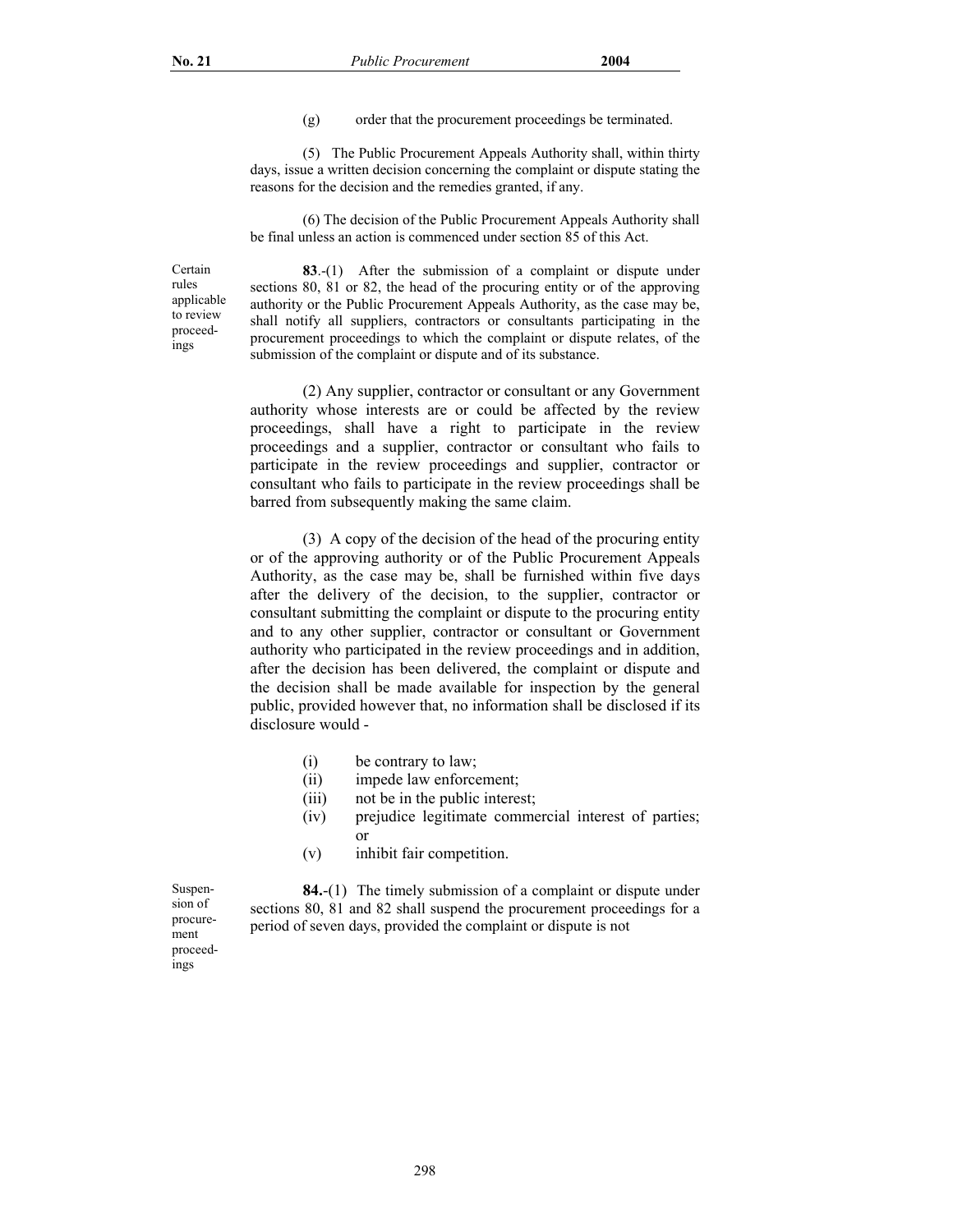frivolous and contains a declaration the contents of which, if proven, demonstrate that the supplier, contractor or consultant will suffer irreparable injury in the absence of a suspension and shows that it is probable that the complaint or dispute will succeed and the granting of the suspension would not cause disproportionate harm to the procuring entity or to the suppliers, contractors or consultants.

 (2) Where the procuring contract enters into force, the submission of a complaint or dispute under section 81 shall suspend the performance of the procurement contract for a period of seven days provided the complaint or dispute meets the requirement set forth in subsection (1).

 (3) The head of the procuring entity or of the approving authority or the Public Procurement Appeals Authority may extend the suspension provided for in subsection (1) and the Public Procurement Appeals Authority may extend the suspension provided for in subsection (2) in order to preserve the rights of the supplier, contractor or consultant submitting the complaint or dispute or commencing the action pending the disposition of the review proceedings, provided that the total period of suspension shall not exceed thirty days.

 (4) The suspension provided for by this section shall not apply if the procuring entity certifies that urgent public interest considerations require the procurement to proceed and the certification, shall state the grounds for such findings and shall be conclusive with respect to all levels of review except judicial review.

 (5) Any decision by the procuring entity under this section and the grounds and circumstances for it shall be made part of the record of the procurement proceedings.

**85.** The Court of competent jurisdiction shall have Jurisdiction over actions pursuant to section 79 and petitions for judicial review of decisions made by bodies or failure of those bodies to make a decision within the prescribed time-limit, pursuant to sections 80, 82 and 83.

Judicial Review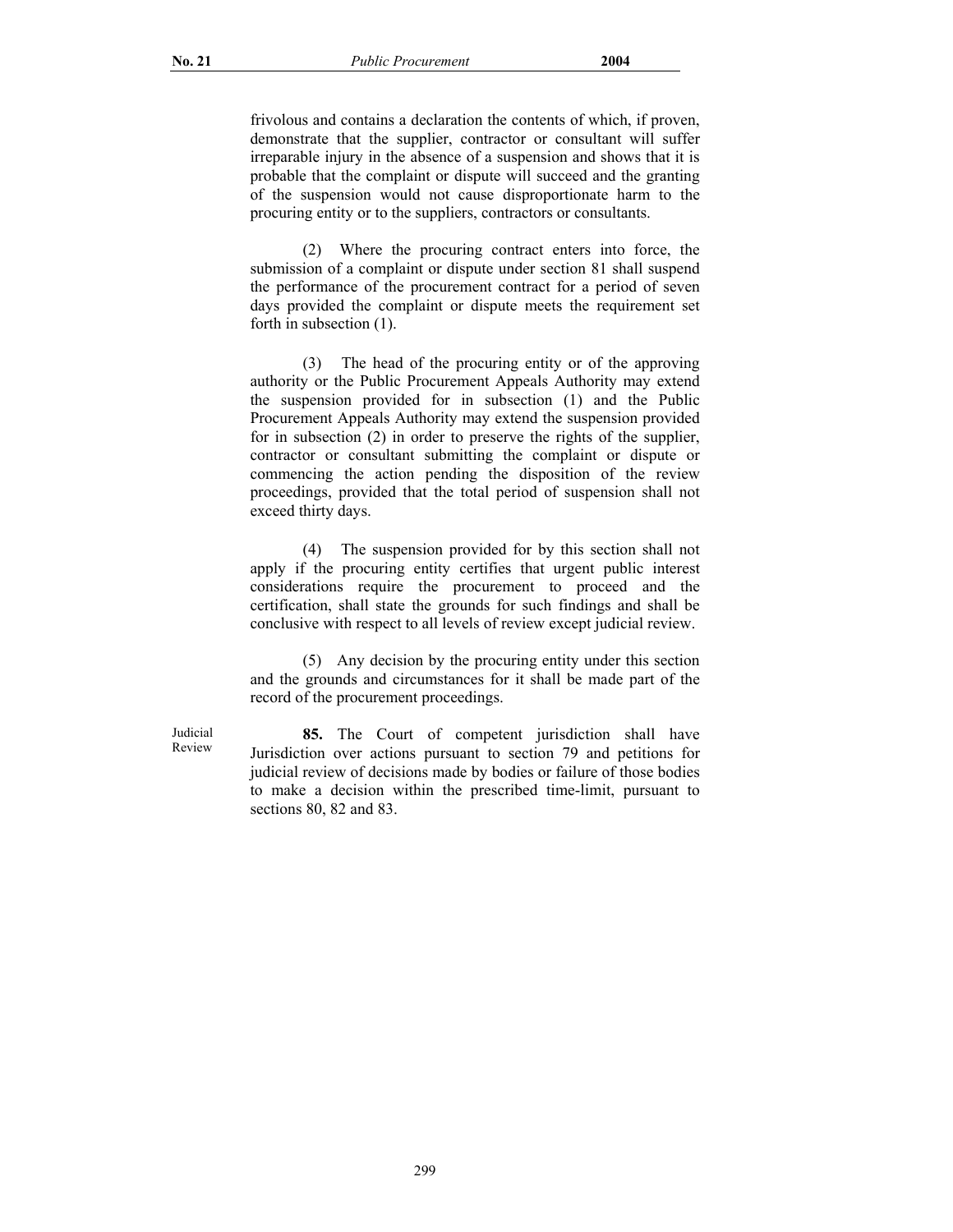# PART VII

# MISCELLANEOUS PROVISIONS

Codes of Conduct **86**.-(1) Public officers as well as experts engaged to deliver specific services under this Act shall sign the Code of Ethical Conduct.

> (2) All suppliers, contractors or consultants shall be required to sign a declaration of compliance with those Codes of Conduct determined by the Authority from time to time.

- Offences **87**.-(1) A person commits an offence who:
	- (a) knowingly gives false or misleading information or evidence in purported compliance with a summons issued under this Act;
	- (b) without reasonable excuse fails or refuses to give information, or produce any document, records or reports required under paragraph (a)(ii) of subsection (2) of section 32;
	- (c) without reasonable excuse refuses to answer summons or refuses to produce any books of accounts, plans or give evidence as required by paragraph (a) of subsection of (2) of section 32;
	- (d) contrary to this Act, interferes with or exerts undue influence on any officer or employee of the Authority or procuring entity or member of tender board in the performance of his functions or in the exercise of his her power under this Act;
	- (e) connives or colludes to commit a fraudulent act of corrupt act defined in section 3;
	- (f) contravenes or fails to comply with a provision of this Act and Regulations made under this Act,

and on conviction is liable to a fine not exceeding five hundred thousand shillings or to imprisonment for a term not exceeding three years or to both fine and imprisonment.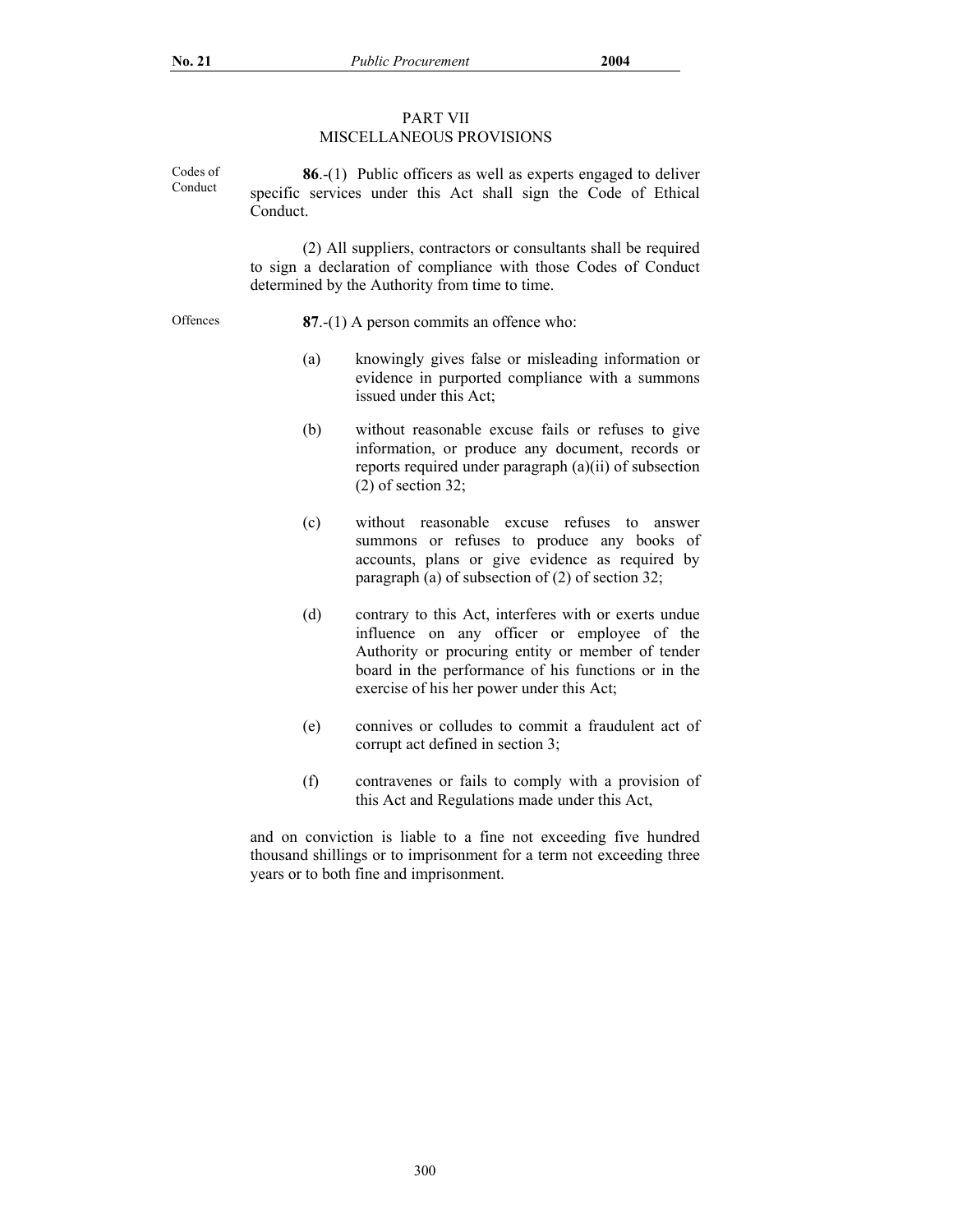Regulations

 (2) where a procuring entity consistently contravenes this Act, it shall, on the recommendation of the Authority and on the approval of the Minister, have its procurement function transferred to a third party procurement agency appointed by the Authority until the Authority is satisfied that the causes of the contravention have been rectified.

**88.**-(1) The Minister may make regulations and rules for the better carrying out of the provisions of this Act, and such Regulations shall include yearly review of the limits of authority for Accounting Officers and Chief Executives.

 (2) All Regulations, rules and directions made in connection with this Act shall be published in the *Gazette.*

Guidelines **89.**-(1) The Authority shall issue guidelines from time to time for the better carrying out of the objectives or any functions under this Act.

Repeal and savings Act No.3 of 2001

**90**.-(1) The Public Procurement Act, 2001 is hereby repealed.

(2) Notwithstanding subsection (1), every order, direction or appointment which was issued, given, or made pursuant to the provisions of the Public Procurement Act, 2001 and every office which was cleated in pursuance thereof shall remain valid until otherwise cancelled, revoked or varied under the provisions of this Act.

 (3) Upon the coming into operation of this Act, all laws, regulations or rules relating to public procurement shall cease to have any effect, power, function, authority or duty in relation to any matter connected with procurement of goods, service or works.

**91**.-(1)All property, except that property the Minister may determine, which immediately before the commencement of this Act was vested in the Government for the use of the Central Tender Board on the date of commencement of this Act shall immediately vest in the Authority subject to all interests, liabilities, charges and trusts affecting that property.

 (2) All legal obligations, proceedings and claims pending in respect of the Central Tender Board shall be continued or enforced by or against the Authority in the same manner as they would have been continued or enforced if this Act had been in force at the time when the cause of action arose.

Transitional provisions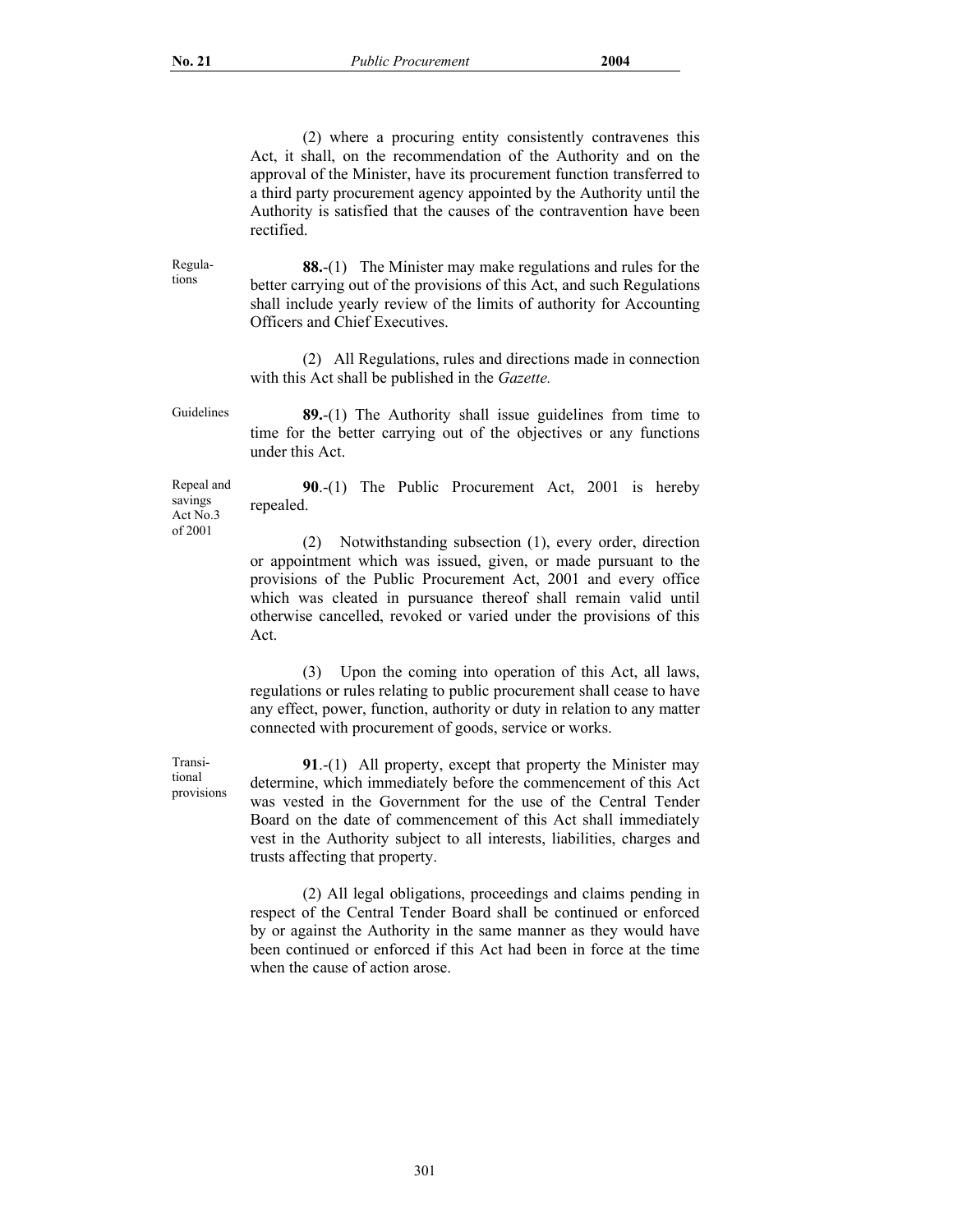## $\mathcal{L}=\mathcal{L}$ FIRST SCHEDULE

#### (Under section 18)

 $\overline{\phantom{a}}$ 

# COMPOSITION, APPOINTMENT AND PROCEDURES OF THE AUTHORITY

| Interpre-<br>tation                                 | 1. In this Schedule "Appointing Authority" means:                                                                                                                                                                                                           |                                                                                                                                                                          |  |  |
|-----------------------------------------------------|-------------------------------------------------------------------------------------------------------------------------------------------------------------------------------------------------------------------------------------------------------------|--------------------------------------------------------------------------------------------------------------------------------------------------------------------------|--|--|
|                                                     | (a)                                                                                                                                                                                                                                                         | in the case of the Chairman of the Authority, the President<br>of the United Republic of Tanzania; and                                                                   |  |  |
|                                                     | (b)                                                                                                                                                                                                                                                         | in the case of Members of the Authority, the Minister for<br>the time being responsible for finance;                                                                     |  |  |
| Composi-                                            | 2. The Board of Directors shall consist of the following members -                                                                                                                                                                                          |                                                                                                                                                                          |  |  |
| tion and<br>appoint-<br>ment of<br>the<br>Authority | (a)                                                                                                                                                                                                                                                         | a non-executive Chairman who shall be appointed by the<br>President:                                                                                                     |  |  |
|                                                     | (b)                                                                                                                                                                                                                                                         | six members at least three of whom are experts or specialists<br>in procurement, law, management, engineering, commerce,<br>etc, who shall be appointed by the Minister, |  |  |
|                                                     | (c)                                                                                                                                                                                                                                                         | the Chief Executive Officer who shall be appointed by the<br>President                                                                                                   |  |  |
| Tenure<br>of<br>office                              | 3.-(1) The Chairman and members of the Board shall be appointed for<br>a period of three years and shall be eligible for re-appointment for a further<br>period of three years.                                                                             |                                                                                                                                                                          |  |  |
|                                                     | (2) Under exceptional circumstances, the Appointing Authority may<br>extend the tenure of the Board member or members for a period not exceeding<br>six months from the date of expiry of the initial period of appointment.                                |                                                                                                                                                                          |  |  |
|                                                     | (3) The Appointing Authority may determine the appointment of the<br>Chairman, members and Chief executive of the Board at any time for.<br>abuse of office;<br>(a)                                                                                         |                                                                                                                                                                          |  |  |
|                                                     | (b)                                                                                                                                                                                                                                                         | corruption;                                                                                                                                                              |  |  |
|                                                     | (c)<br>(d)                                                                                                                                                                                                                                                  | incompetence;<br>any physical or mental incapacity that renders a person<br>incapable of performing the duties of that office;                                           |  |  |
|                                                     | (e)                                                                                                                                                                                                                                                         | failure to attend three consecutive meetings of the Board<br>meetings without reasonable grounds;                                                                        |  |  |
|                                                     | (f)<br>(g)                                                                                                                                                                                                                                                  | conviction of an offence involving moral turpitude; and<br>being adjudged bankrupt by a court of law.                                                                    |  |  |
|                                                     | (4) Any member of the Board may resign upon giving one month's<br>notice in writing to the Appointing Authority.                                                                                                                                            |                                                                                                                                                                          |  |  |
|                                                     | (5) If any member is absent from three consecutive meetings of the<br>Board without providing reasonable excuse, the Board shall advise the<br>appointing authority to terminate the appointment of that member and appoint<br>another member in his place. |                                                                                                                                                                          |  |  |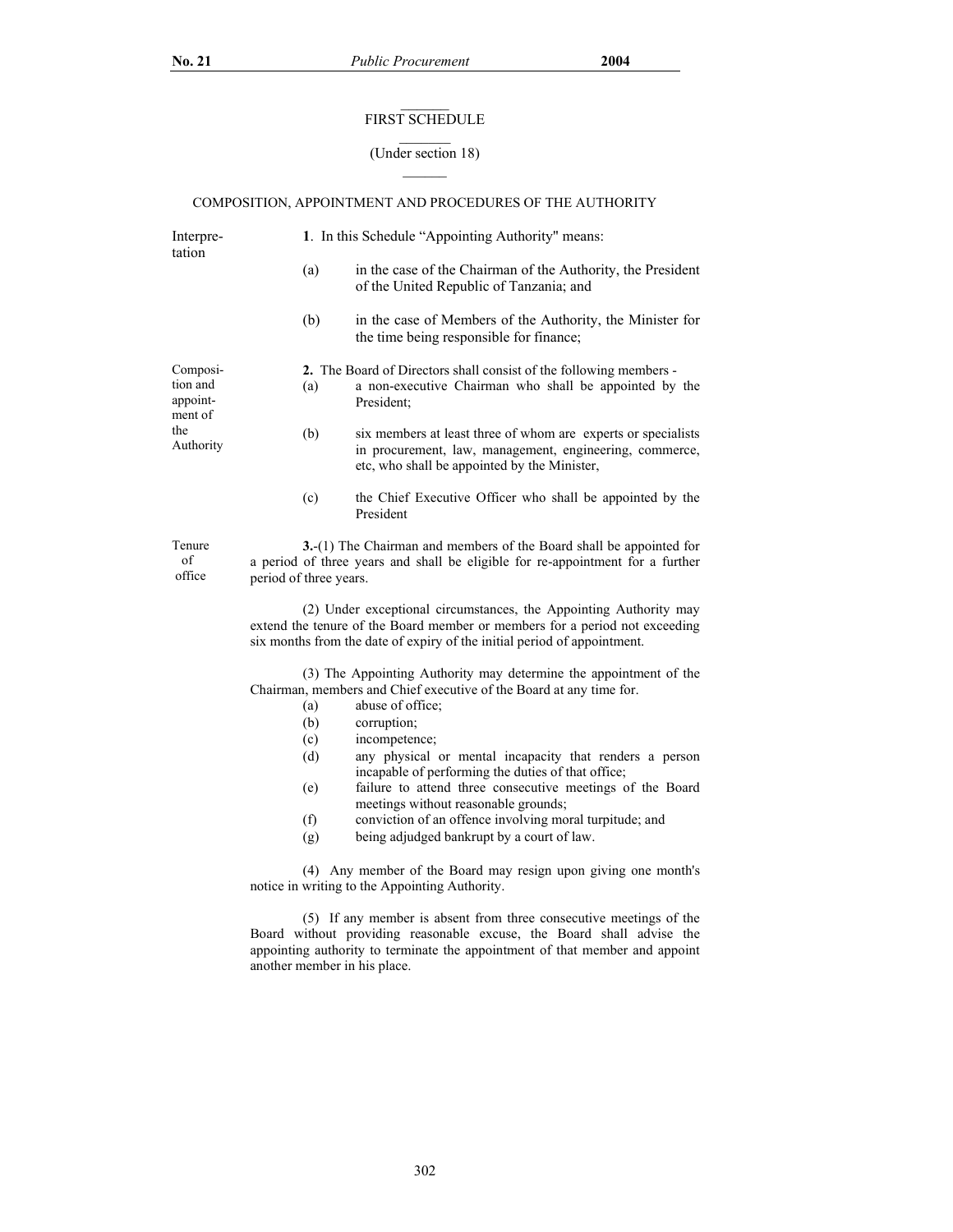| Attenda-<br>nce by<br>non-<br>members  | The Board may invite Government officers of ministries or<br>4.<br>departments whose procurement is under consideration or any other person with<br>a legitimate interest in the procurement being reviewed to attend its meetings for<br>the purpose of assisting the Board, but such persons shall have no vote.                                                                                                                                                                                                                         |
|----------------------------------------|--------------------------------------------------------------------------------------------------------------------------------------------------------------------------------------------------------------------------------------------------------------------------------------------------------------------------------------------------------------------------------------------------------------------------------------------------------------------------------------------------------------------------------------------|
| Meetings                               | 5.-(1) An ordinary meeting of the Board shall be convened by the<br>Chairman, or in his absence or inability to act, the Chief Executive Officer, by a<br>notice specifying the date, time and place of such meeting which shall be sent to<br>each member at his usual place of business or residence not less than two full<br>working days before the date of such meeting and the Board shall meet at such<br>times and such places being not less than once in a month as the Chairman may<br>determine.                              |
|                                        | (2) The Chairman, or in his absence or inability to act, the Chief<br>Executive Officer, shall convene a special meeting of the Board upon receipt of<br>a request in writing signed by no fewer than three members of the Board, save<br>that such requests shall not be made without justifiable cause.                                                                                                                                                                                                                                  |
| Quorum                                 | $6-(1)$ One half of the members of the Board shall form a quorum for a<br>meeting of the Board.                                                                                                                                                                                                                                                                                                                                                                                                                                            |
|                                        | (2) In the absence of the Chairman, the members present at a meeting<br>of the Board shall elect one of the members to act as Chairman for that meeting<br>and the member who is so elected shall be responsible for reporting the findings<br>of such meeting to the Chairman.                                                                                                                                                                                                                                                            |
|                                        | (3) At any meeting of the Board, a decision of the majority of the<br>members present shall be recorded as a decision of the Board, save that a<br>member who dissents from that decision shall be entitled to have his dissenting<br>decision and the reasons for it recorded in the minutes of that meeting.                                                                                                                                                                                                                             |
| Minutes                                | 7. Minutes of each meeting of the Board shall be recorded by the<br>Secretary in a proper form and shall be confirmed by the Board and signed by<br>the Chairman and the Secretary at the next following ordinary meeting of the<br>Board and filed at the offices of the Authority.                                                                                                                                                                                                                                                       |
| Notifica-<br>tion of<br>decisions      | Notification of decisions made by the Board and all other<br>8.<br>communications sent on its behalf shall be signed by the Chief Executive<br>Officer, or by an officer of the Secretariat of the Board who has been authorised<br>in writing by the Secretary to act on his behalf and the Secretary shall<br>communicate the decisions, including any refusal and the grounds for the<br>refusal, to the Accounting Officer or Chief Executive Officer within seven days<br>from the date of the meeting when such a decision was made. |
| Regula-<br>tion of<br>proceed-<br>ings | <b>9.</b> The Board shall have power to regulate its own proceedings.                                                                                                                                                                                                                                                                                                                                                                                                                                                                      |
| Subcom-<br>mittes                      | 10. The Board may establish subcommittees and appoint as members,<br>of such subcommittees, persons who are or are not, members of the Board for<br>the purposes of advising the Board on any specific matter.                                                                                                                                                                                                                                                                                                                             |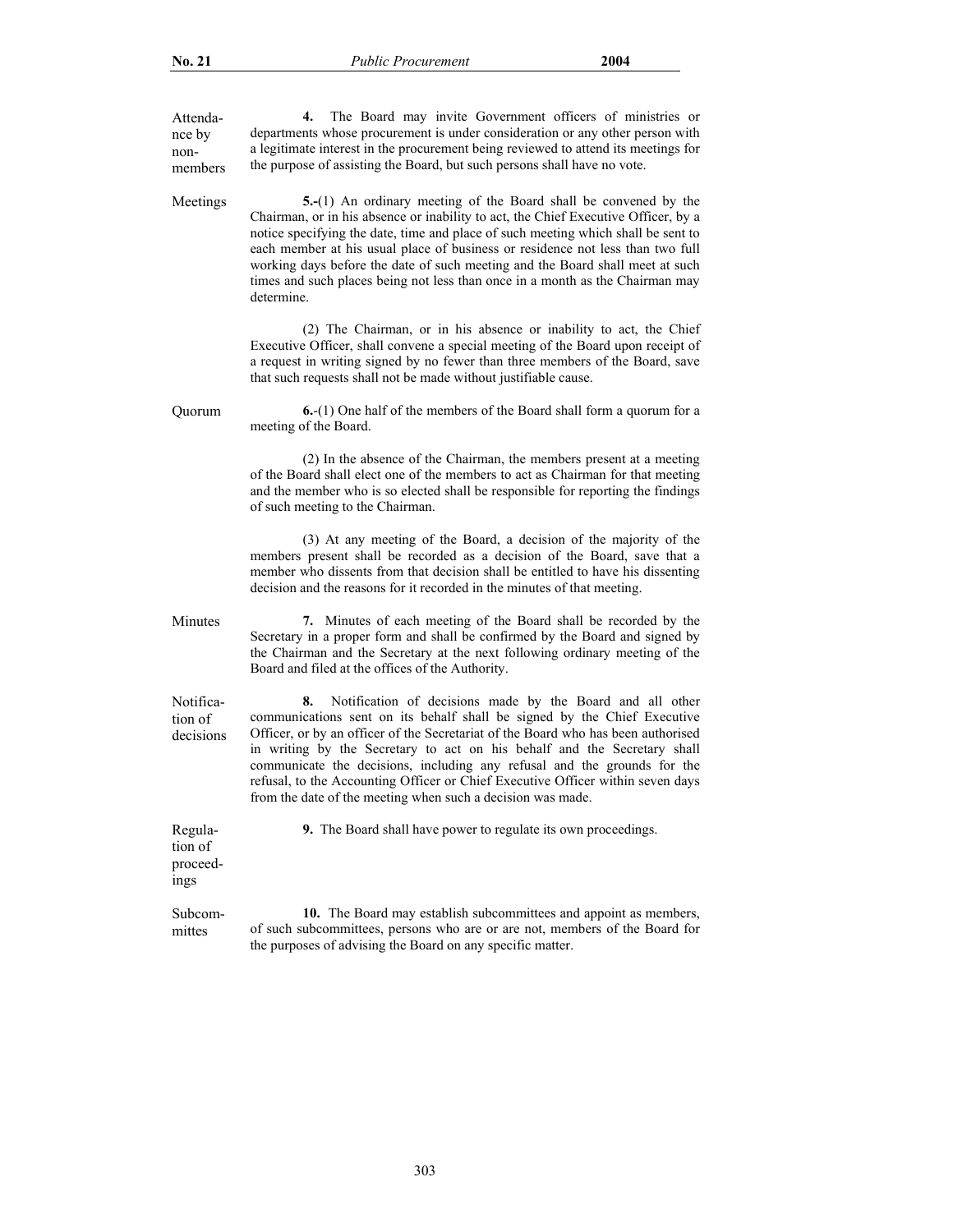Fees and allowances

appointment

**11.** The Minister may prescribe fees and allowances which may be payable to the Chairman and members of the Authority.

#### **\_\_\_\_\_\_\_**  SECOND SCHEDULE  $\overline{\phantom{a}}$

(under section 28(2))

### COMPOSITION, APPOINTMENT AND PROCEDURES OF TENDER BOARDS

Interpretation **1.-**(1) In this Schedule, "the board" means the Tender Board for the Ministry, Independent Department of Government, Region, District, and Parastatal Organisation...

Composition and **2.** The board shall consist of –

- (a) a Chairman, who shall be one of the heads of department or a person of similar standing and who shall be appointed by the Accounting Officer or Chief Executive as the case may be.
	- (b) six members who are heads of department or persons of similar standing within the same procuring entity and who shall be appointed by the Accounting Officer or Chief Executive as the case may be.
	- (c) the Secretary, shall be a procurement specialist, who shall be the head of the procurement management unit or department of that procuring entity and who shall be appointed by the Accounting Officer or Chief Executive as the case may be.

Tenure of Appointment **3.**-(1) The Chairman and members of the Board shall be appointed for a period of three years and shall be eligible for re-appointment for a further period of three years.

> (2) Under exceptional circumstances, the Accounting Officer or Chief Executive may extend the tenure of the Board member or members for a period not exceeding six months from the date of expiry of the initial period of appointment.

> (3) The Accounting Officer or Chief Executive may determine the appointment of the Chairman and members of the Board at any time for:

- (a) abuse of office;
- (b) corruption;
- (c) incompetence;
- (d) any physical or mental incapacity that renders a person incapable of performing the duties of that office;
- (e) failure to attend three consecutive meetings of the Board meetings without reasonable grounds;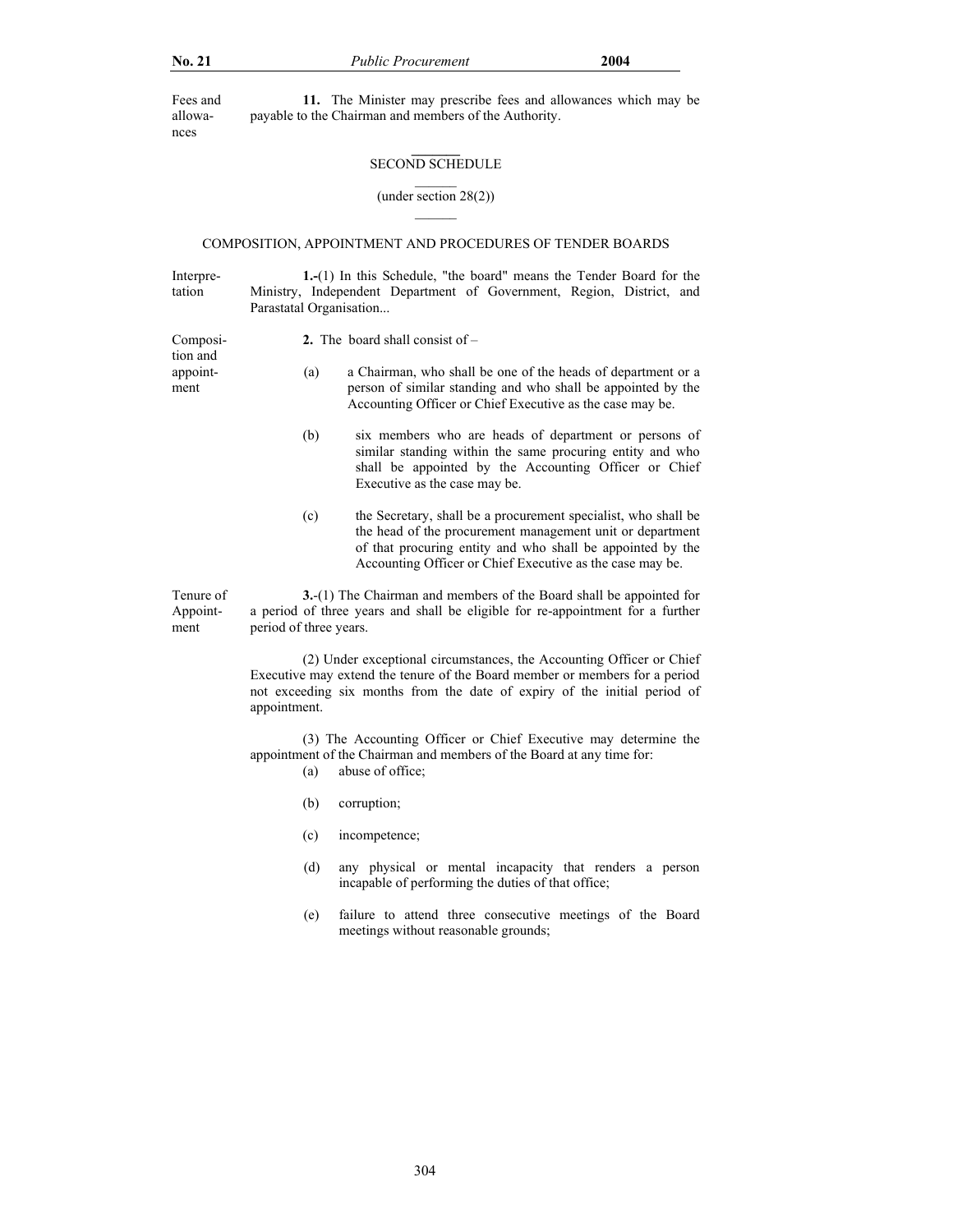ings

- (f) conviction of an offence involving moral turpitude; and
- (g) being adjudged bankrupt by a court of law.

 (4) Any member of the Board may resign upon giving one month's notice in writing to the Accounting Officer or Chief Executive as the case may be.

 (5) If any member is absent from three consecutive meetings of the Board without providing reasonable excuse, the Board shall advise the Accounting Officer or Chief Executive to terminate the appointment of that member and appoint another member in his place.

Attendanc e by non– members **4.** The board may invite Government Officers from within the procuring authority or other public authority to attend its meetings for the purpose of assisting the board, but such person shall have no vote.

Meetings **5.** Meetings of the board shall be convened by the Chairman, or in his absence or inability to act, the Secretary, by a notice specifying the date, time and place of such meeting which shall be sent to each member at his usual place of business or residence not less than two full working days before the date of such meeting and the board shall meet at such times and places, being not less than once in a month as, the Chairman may determine.

Quorum **6.** One half of the members of the board shall form a quorum for a meeting of the board.

> (2) In the absence of the Chairman, the members present at a meeting of the board shall elect one of the members to act as Chairman for that meeting and the member who is so elected shall be responsible for reporting the findings of such meeting to the Chairman.

> (3) At any meeting of the board, a decision of the majority of the members present and voting shall be recorded as a decision of the board, save that a member who dissents from that decision shall be entitled to have his dissenting decision and the reasons for it to be recorded in the minutes of that meeting.

Minutes **7.** Minutes of each meeting of the board shall be recorded by the Secretary in a proper form and shall be confirmed by the board and signed by the Chairman and the Secretary at the next following meeting of the board.

Notification of decisions **8.** Notification of decisions made by the board and all other communications sent on its behalf shall be signed by the Secretary or by the Permanent Secretary or Chief Executive as the case may be.

Regulation of proceed-**9.** A board shall conduct its proceedings in accordance with the prescribed Regulations.

Subcommittees **10.** A board may establish sub-committees and appoint as members, of such sub-committees, persons who are, or are not, members of the tender board for the purposes of advising the board on any specific matter.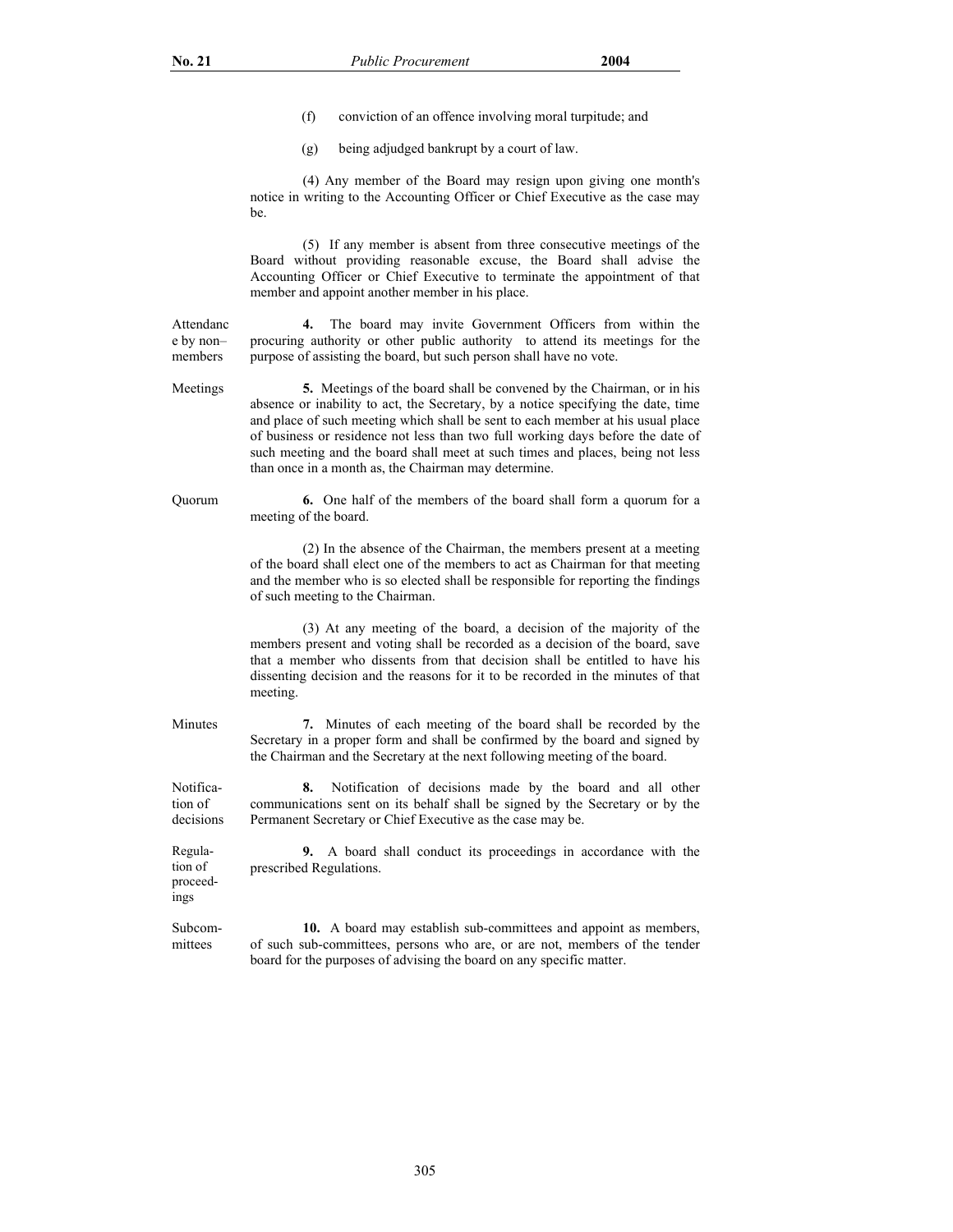Fees and allowances **11.** The Minister may prescribe fees and allowances which may be payable to the Chairman and members of the board.

## THIRD SCHEDULE

#### (under section 77(2))  $\mathcal{L}_\text{max}$

### COMPOSITION AND PROCEDURES OF THE PUBLIC PROCUREMENT APPEALS AUTHORITY

Interpretation

# **1.** In this Schedule:

- (a) "Appointing Authority" means
	- (i) in the case of Chairman and Secretary of the Public Procurement Appeals Authority the President of the United Republic of Tanzania;
	- (ii) in the case of Members of the Public Procurement Appeals Authority, the Minister for the time being responsible for finance
- (b) "the Authority" means the Public Procurement Appeals Authority.

**2.** The board shall consist of –

Composition and appointment

Tenure of Appointment

(a) a non-executive Chairman who shall be appointed by the

President of the United Republic.

- (b) six other members, at least two of them drawn from private sector and from procurement professional body, appointed by the Minister with professional knowledge and experience in public procurement, finance, commerce, business, administration or law from among institutions having no direct vested interest in public procurement
- (c) a Secretary who shall be an expert in procurement with training in law or any other relevant discipline and who shall be appointed by the President of the United Republic of Tanzania on such terms and conditions as he determines on contract for four years, renewable for only one further term.

**3.-**(1) The Chairman and members of the Authority shall be appointed for a period of three years and shall be eligible for re-appointment for a further period of three years.

 (2) Under exceptional circumstances, the Appointing Authority may extend the tenure of a member for a period not exceeding six months from the date of expiry of the initial period of appointment.

 (3) The Appointing Authority may determine the appointment of the Chairman, members and secretary at any time for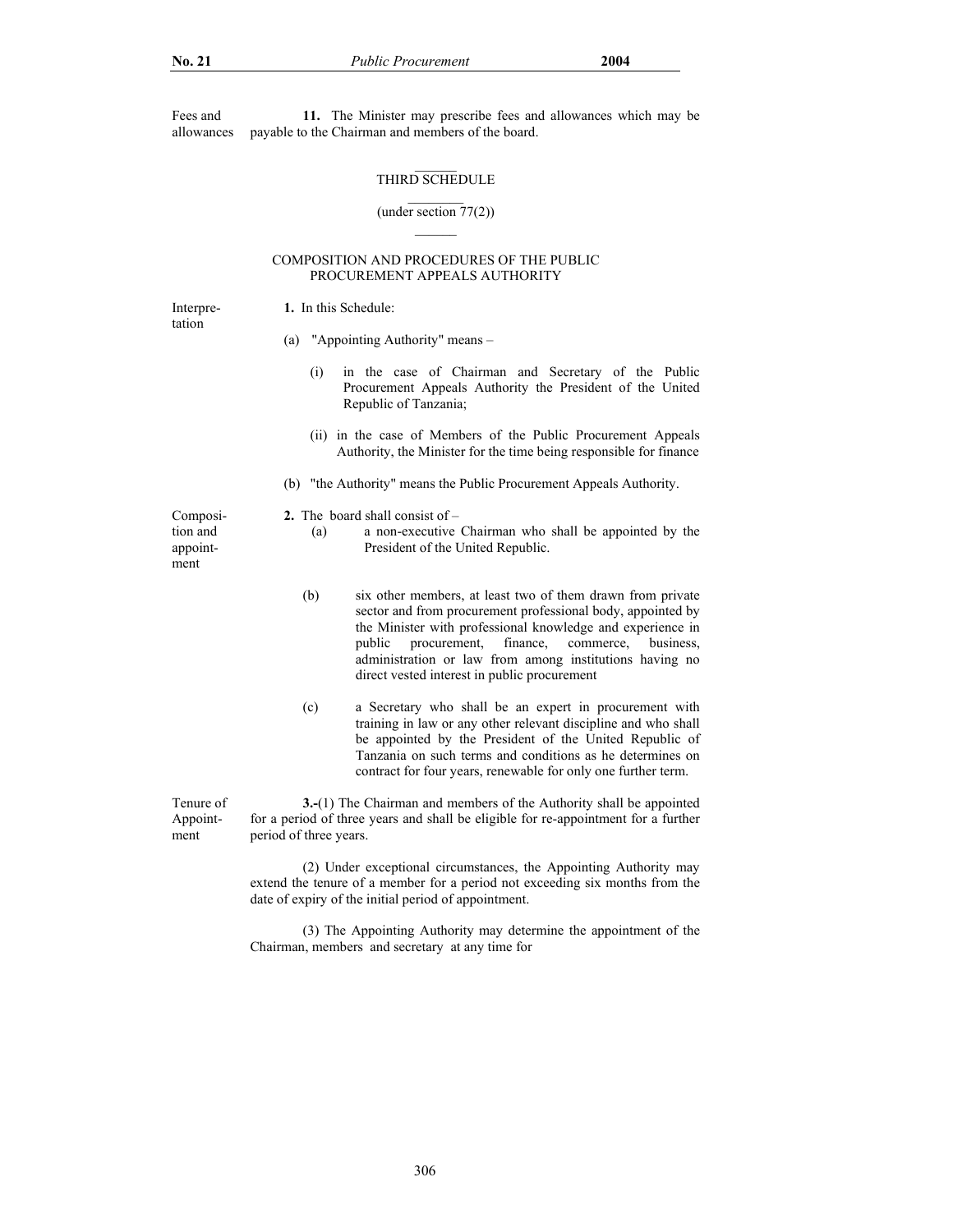- (a) abuse of office;
- (b) corruption;
- (c) incompetence;
- (d) any physical or mental incapacity that renders a person incapable of performing the duties of that office;
- (e) failure to attend three consecutive meetings of the Board meetings without reasonable grounds;
- (f) conviction of an offence involving moral turpitude; and
- (g) being adjudged bankrupt by a court of law.

 (4) Any member of the Authority may resign upon giving one month's notice in writing to the Appointing Authority.

 (5) If any member is absent from three consecutive meetings of the Authority without providing reasonable excuse, the Authority shall advise the Appointing Authority to terminate the appointment of that member and appoint another member in his place.

Meetings **4.-**(1) An ordinary meeting of the Authority shall be convened by the Chairperson, by a notice specifying the date, time and place of such meeting which shall be sent to each member at his usual place of business or residence not less than two full working days before the date of such meeting.

> (2) The Public Procurement Appeals Authority may act notwithstanding any vacancy in its membership.

> (3) Where, by reason of illness, absence from the United Republic or other sufficient cause a person appointed Chairperson is unable to perform the functions of his office, he may appoint a member of his staff to perform those functions for a period not exceeding two months and shall forthwith inform the President of the United Republic of the appointment, but if the Chairperson is unable or fails to appoint such a person or if it is necessary that such a person be appointed for a period exceeding two months, the President of the United Republic, may appoint such person as he thinks fit, being a person qualified under this Act, to perform those functions.

> (4) No act or proceeding of the Authority shall be invalid by reason of any defect or irregularity in the appointment of any member or by reason that any person who purposed bona fide to act as a member at the time of the act or proceeding was in fact disqualified or not entitled to act as a member

> (5) In resolving disputes or complaints, the Authority shall conduct the dispute resolution under procedures acceptable for alternative dispute resolution mechanism by requiring exchange of documents between the parties concerned and may accept both oral and written communication between and from the parties.

Quorum **5.-**(1) One half of the members of the Authority shall form a quorum for a meeting of the Authority.